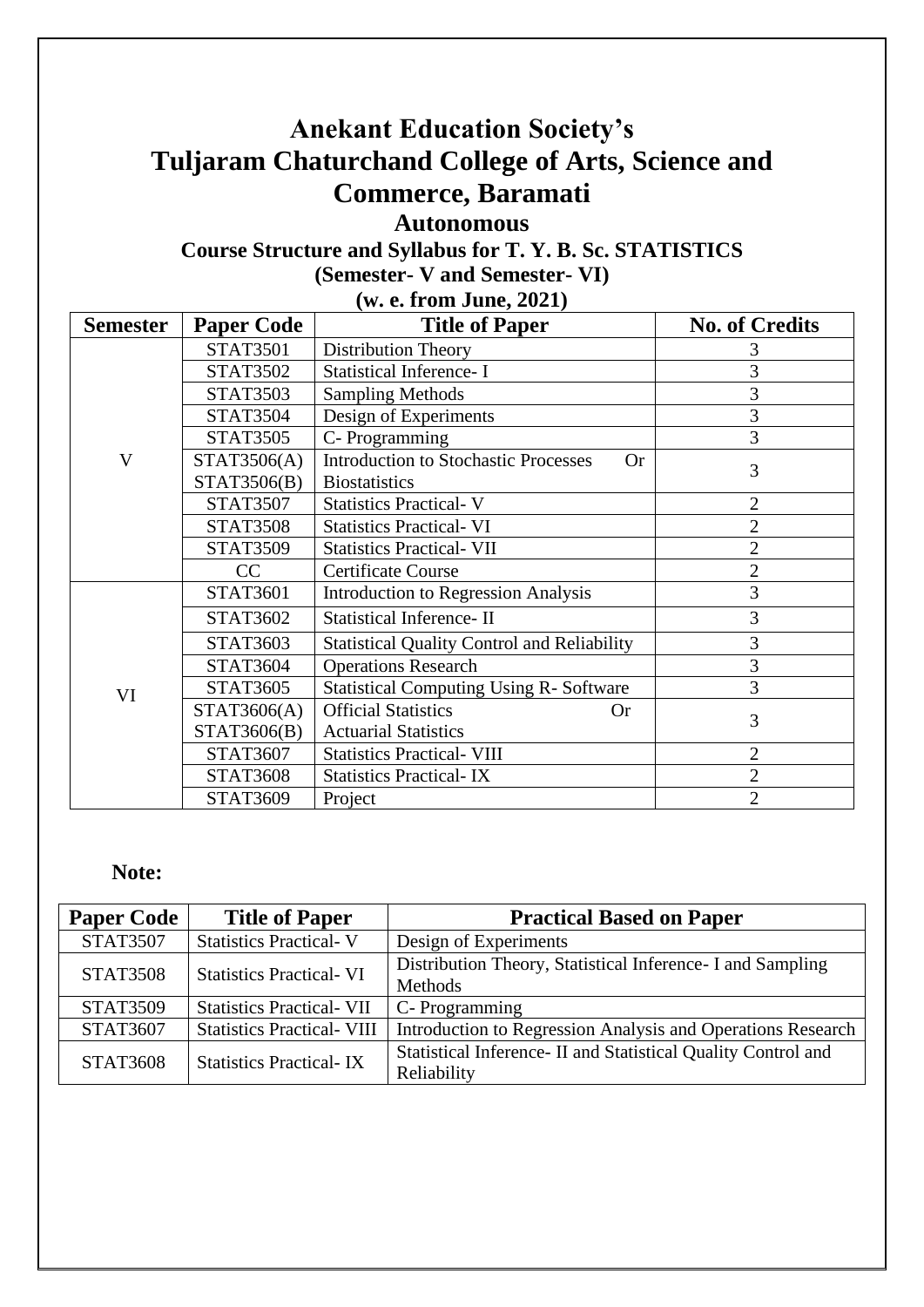|        | Paper Code : STAT-3501 |                 |                       |
|--------|------------------------|-----------------|-----------------------|
| Paper  |                        | Title of Paper  | : Distribution Theory |
| Credit | $: 3$ credits          | No. of lectures | :48                   |

## **A) Learning Objectives:**

- **1.** To learn how to apply continuous probability distribution to various business problems.
- **2.** To provide a through theoretical grounding in different type of distributions.
- **3.** To train students with essential tools for statistical analysis understanding through real-world of statistical applications.
- **4.** To present the general theory of statistical distributions as well as the standard distributions found in statistical practice.
- **5.** To learn general strategies for problems about order statistics and applications of order statistics.

## **B) Learning Outcome:**

Students should be able to:

- **1.** Develop problem solving techniques needed to calculate probabilities.
- **2.** Understand the most common continuous probability distributions and their real-life applications.
- **3.** Understanding of distribution helps to understand the nature of data and to perform appropriate analysis.
- **4.** The paper shall expose the students to different aspects of distribution theory. On studying this paper students can get to learn the theory underlying the construction of these distributions.
- **5.** Thoroughly understanding the procedures of probability distributions students can apply these distributions to model random events.
- **6.** On studying the theory of order statistics students can learn how to model product failure, droughts, floods and other extreme occurrences.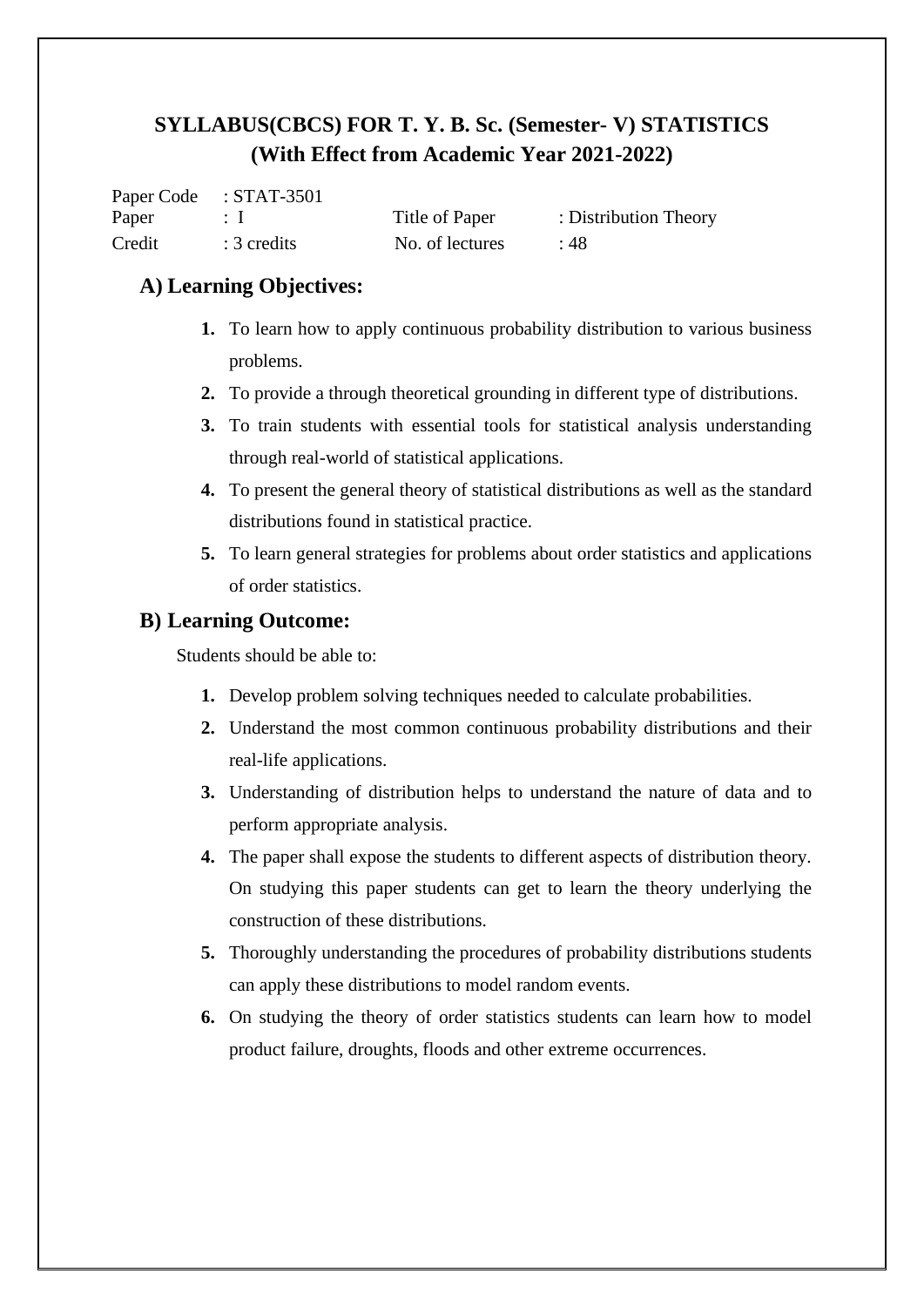#### **TOPICS/CONTENTS:**

#### **Unit - 1. Beta Distribution (9 L)**

**1.1 Beta distribution of first kind:** p.d.f

$$
f(x) = \frac{1}{B(m,n)} x^{m-1} (1-x)^{n-1}, \qquad 0 \le x \le 1, \qquad m, n > 0
$$
  
= 0, elsewhere

Notation:  $X \sim \beta_1(m, n)$ , Nature of probability curve, Derivation of mean, variance, r<sup>th</sup> raw moment, harmonic mean, mode, symmetry of the distribution.

**1.2** Relation with U (0, 1), probability distributions of  $\frac{1}{X}$ ,  $X + Y$ ,  $X - Y$ ,  $XY$ ,  $\frac{X}{Y}$  $\frac{A}{Y}$ , where X and Y are iid  $\beta_1(1, 1)$ 

#### **1.3 Beta distribution of second kind:** p.d.f.  $f(x) = \frac{1}{R(x)}$  $B(m,n)$  $x^{m-1}$  $\frac{x}{(1-x)^{m+n}}$  ;  $x \ge 0$ ,  $m, n > 0$

$$
= 0 \t\t ; elsewhere
$$

Notation:  $X \sim \beta_2(m, n)$ , Nature of probability curve, Derivation of mean, variance, r<sup>th</sup> raw moment, harmonic mean, mode, symmetry of the distribution.

- **1.4** Derivation of interrelation between  $\beta_1(m, n)$  and  $\beta_2(m, n)$
- **1.5** Derivation of distribution of  $\frac{X}{Y}$ ,  $\frac{X}{X+Y}$  $\frac{\lambda}{X+Y}$ , where X and Y are independent gamma variates.
- **1.6** Statement of relation between distribution function of  $\beta_1(m, n)$  and binomial distribution.
- **1.7** Illustrative examples.

### **Unit – 2 Weibull Distribution (4 L)**

- **2.1** p.d.f.  $f(x) = \frac{\beta}{x}$  $\frac{\beta}{\alpha}$   $\left(\frac{x}{\alpha}\right)$  $\left(\frac{x}{\alpha}\right)^{\beta-1}$  exp $\left\{-\left(\frac{x}{\alpha}\right)^{\beta}$  $\left\{\frac{x}{\alpha}\right\}^{\beta}\bigg\}$ ;  $x \geq 0, \alpha, \beta > 0$  $: elsewhere$ Notation  $X \sim W(\alpha, \beta)$
- **2.2** Probability curve, location parameter, shape parameter, scale parameter. Derivation of distribution function, quartiles, mean and variance, coefficient of variation, relationship with gamma and exponential distribution.
- **2.3** Illustrative examples.

## **Unit – 3 Pareto Distribution (4 L)**

**3.1** p.d.f. with parameters 
$$
(\alpha, \beta)
$$
  $f(x) = \frac{\alpha \beta^{\alpha}}{x^{\alpha+1}}$  ;  $x \ge \beta$  and  $\alpha, \beta > 0$ ,  
= 0 ; elsewhere

Notation X ~ Pareto  $(\alpha, \beta)$ 

**3.2** Probability curve, shape parameter, scale parameter.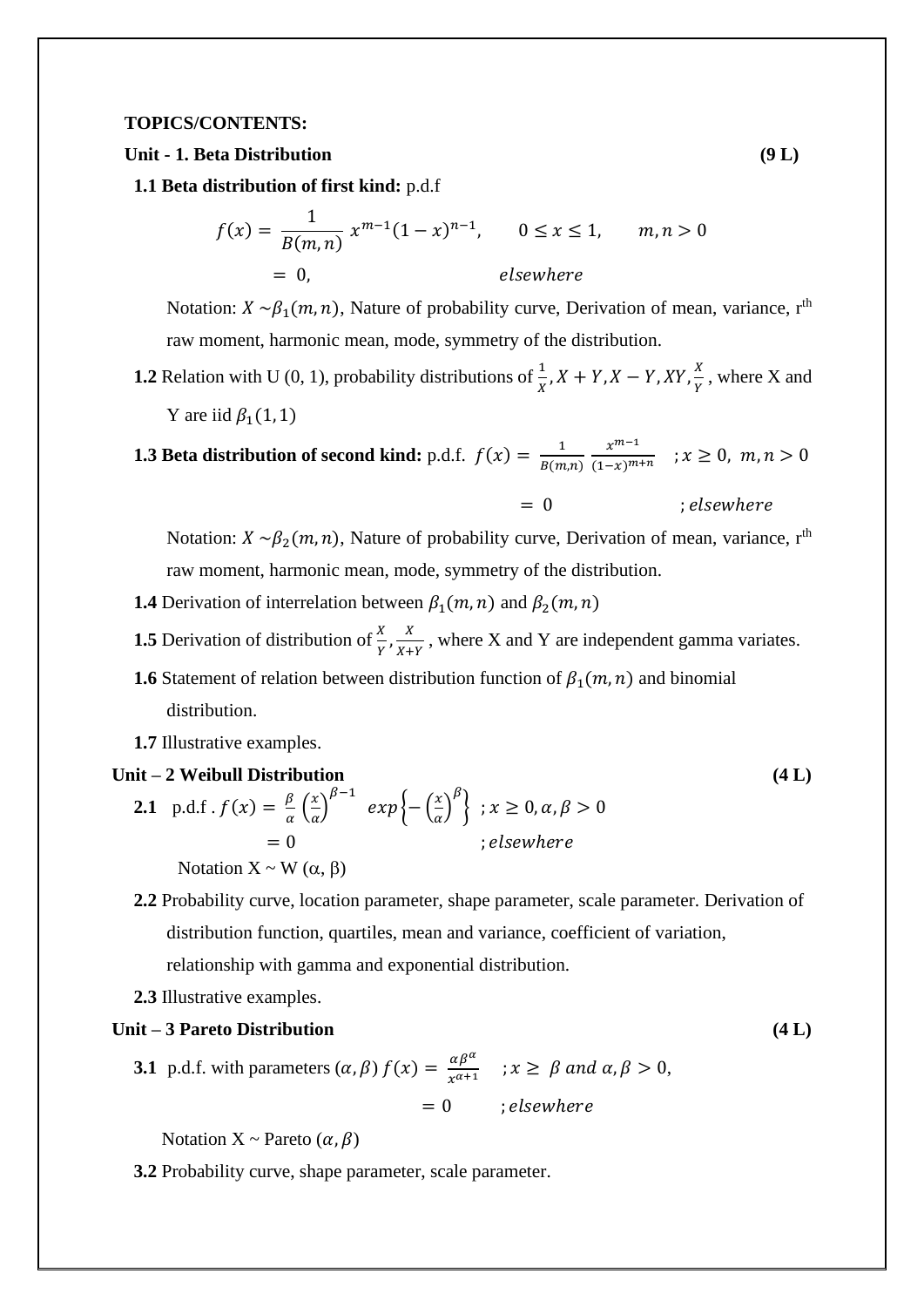- **3.3** Derivation of distribution function, quartiles, mean, variance, mode, skewness.
- **3.4** Relationship with exponential distribution, applications.
- **3.5** Illustrative examples.

### **Unit – 4 Order Statistics (5 L)**

- **4.1** Order Statistics for a random sample of size n from a continuous distribution, definition, derivation of distribution function and density function of the i<sup>th</sup> order statistics  $X_{(i)}$ , particular cases for  $X_{(1)}$  and  $X_{(n)}$ .
- **4.2** Distribution of  $X_{(i)}$  for a random sample from uniform and exponential distribution.
- **4.3** Joint distribution of  $r<sup>th</sup>$  and  $s<sup>th</sup>$  order statistic ( $X<sub>(r)</sub>, X<sub>(s)</sub>$ ) for a random sample from uniform and exponential distribution.
- **4.3** Distribution of sample median for a random sample from uniform distribution.
- **4.4** Distribution of sample range
- **4.5** Illustrative examples.

#### **Unit – 5 Cauchy Distribution (5 L)**

**5.1** p.d.f.  $f(x) = \frac{\lambda}{x}$  $\pi$ 1  $\frac{1}{\lambda^2 + (x-\mu)^2}$ ;  $-\infty < x < \infty$ ,  $-\infty < \mu < \infty$ ,  $\lambda > 0$ .  $= 0$  ; elsewhere

Notation:  $X \sim C(\mu, \lambda)$ 

- **5.2** Nature of the probability curve, comparison with tails of normal distribution.
- **5.3** Derivation of distribution function, quartiles, non existence of moments, statement of distribution of  $aX + b$ , derivation of distribution of i)  $\frac{1}{x}$  ii)  $X^2$  where  $X \sim C(0,1)$ , problems based on these results.
- **5.4** Statement of additive property for two independent Cauchy variates, statement of distribution of the sample mean, comment on limiting distribution of  $X$ .
- **5.5** Statement of relationship with uniform, Student's t and normal distributions.
- **5.6** Illustrative examples.

#### **Unit – 6 Laplace (Double Exponential) Distribution (5 L)**

**6.1** p.d.f.  $f(x) = \frac{\lambda}{2}$  $\frac{\lambda}{2}$  exp( $-\lambda |x - \mu|$ );  $-\infty < x < \infty, -\infty < \mu < \infty, \lambda > 0$ .  $= 0$   $: elsewhere$ 

Notation:  $X \sim L(\mu, \lambda)$ 

- **6.2** Nature of the probability curve.
- **6.3** Derivation of distribution function, quartiles.
- **6.4** MGF, CGF, Moments and cumulants, skewness and kurtosis.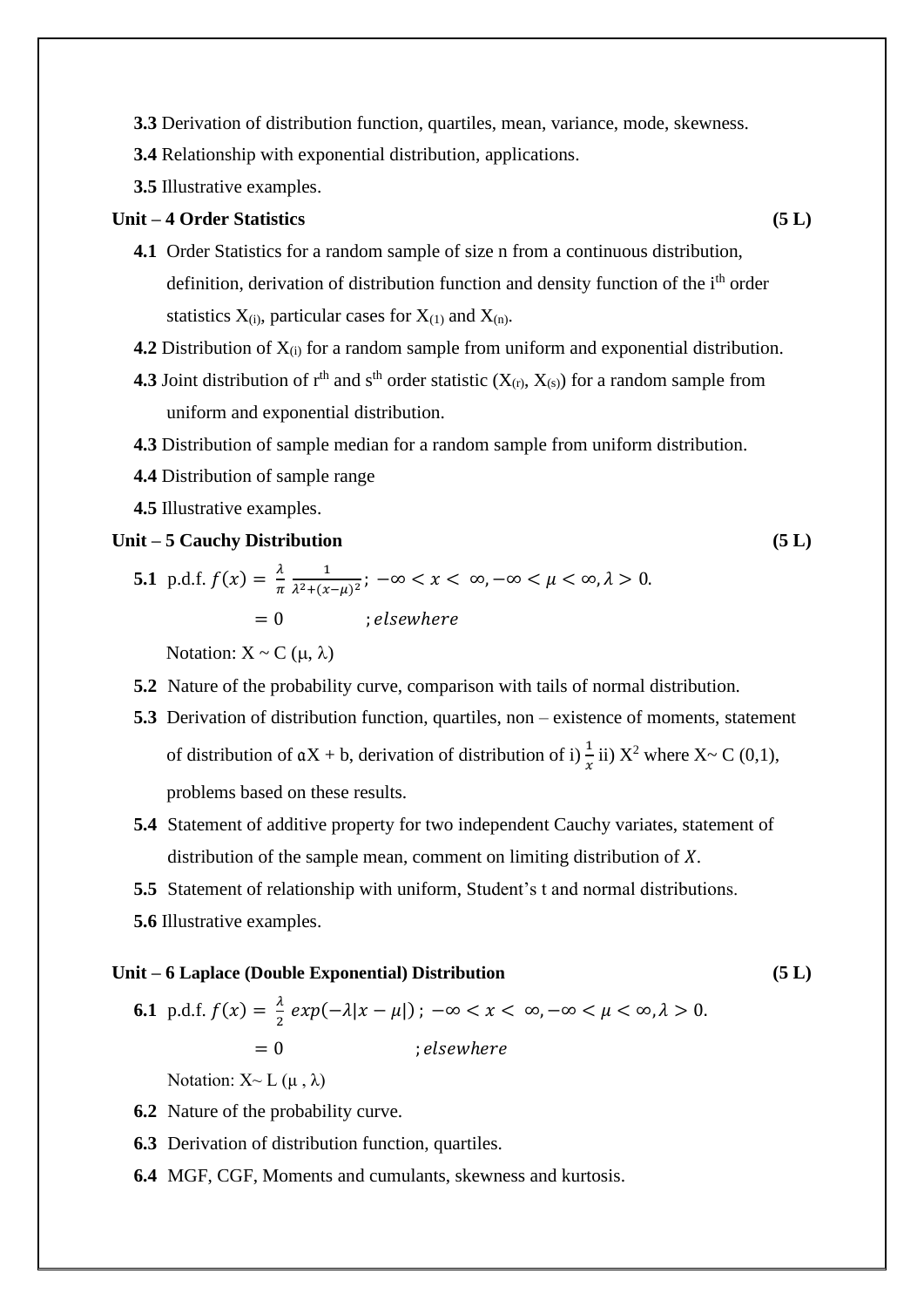- **6.5** Derivation of Laplace distribution as the distribution of the difference of two i.i.d. exponential random variables with mean  $\frac{1}{\lambda}$ .
- **6**.**6** Illustrative examples.
- **Unit –**7. **Lognormal Distribution (7 L)**

$$
\begin{aligned} \textbf{7.1 p.d.f. } f(x) &= \frac{1}{(x-a)\sigma\sqrt{2\pi}} \exp\left\{ \frac{-1}{2\sigma} \left[ \log_e(x-a) - \mu \right]^2 \right\} & ; x > a, -\infty < \mu < \infty, \sigma > 0, \\ &= 0 & ; \text{elsewhere} \end{aligned}
$$

Notation:  $X \sim LN(a, \mu, \sigma^2)$ 

- **7.2** Derivation of relation with N  $(\mu, \sigma^2)$  distribution
- **7.3** Nature of the probability curve.
- **7.4** Derivation of moments (r-th moment of X-a), mean, variance, quartile, mode, Karl Pearson's and Bowley's coefficient of skewness and kurtosis, derivation of quartiles and mode.
- **7.5** Distribution of  $(\prod x_i)$ , when  $X_i$ 's independent lognormal random variables.
- **7.6** Illustrative examples.

### **Unit – 8. Bivariate Normal Distribution. (9L)**

**8.1** p.d.f of a bivariate normal distribution.

$$
f(x) = \frac{1}{2\pi\sigma_1\sigma_2\sqrt{1-\rho^2}} \exp\left\{\frac{-1}{2(1-\rho^2)} \left[ \left(\frac{x-\mu_1}{\sigma_1}\right)^2 + \left(\frac{y-\mu_2}{\sigma_2}\right)^2 - 2\rho \left(\frac{x-\mu_1}{\sigma_1}\right) \left(\frac{y-\mu_2}{\sigma_2}\right) \right] \right\};
$$
  

$$
; -\infty < x, y < \infty,
$$
  

$$
-\infty < \mu_1, \mu_2 < \infty
$$
  

$$
\sigma_1, \sigma_2 > 0, -1 < \rho < 1
$$

Notation  $(X, Y) \sim BN(\mu_1, \mu_2, \sigma_1, \sigma_2, \rho)$ 

- **8.2** Nature of surface of p.d.f., marginal and conditional distributions, identification of parameters, regression of Y on X, independence and uncorrelatedness, Derivation of MGF and moments. Statement of distribution of  $aX + bY + c$  and distribution of  $\frac{X}{Y}$ .
- **8.3** Illustrative examples.

#### **Books Recommended**

- 1. Arora Sanjay and Bansi Lal (1989). Mathematical Statistics (1<sup>st</sup> Edition), Satya Prakashan 16/17698, New Delhi.
- 2. Cramer H.: (1962) Mathematical Method of Statistics, Asia Publishing House, Mumbai
- 3. Gupta S. C. and Kapoor V. K.: (2006). Fundamental Mathematical Statistics, Sultan Chand and Sons, 88, Daryaganj, New Delhi.
- 4. Hogg, R.V. and Craig A. T. (1970). Introduction Mathematical Statistics (IIIrd Edition), Macmillan Publishing Company. Inc. New York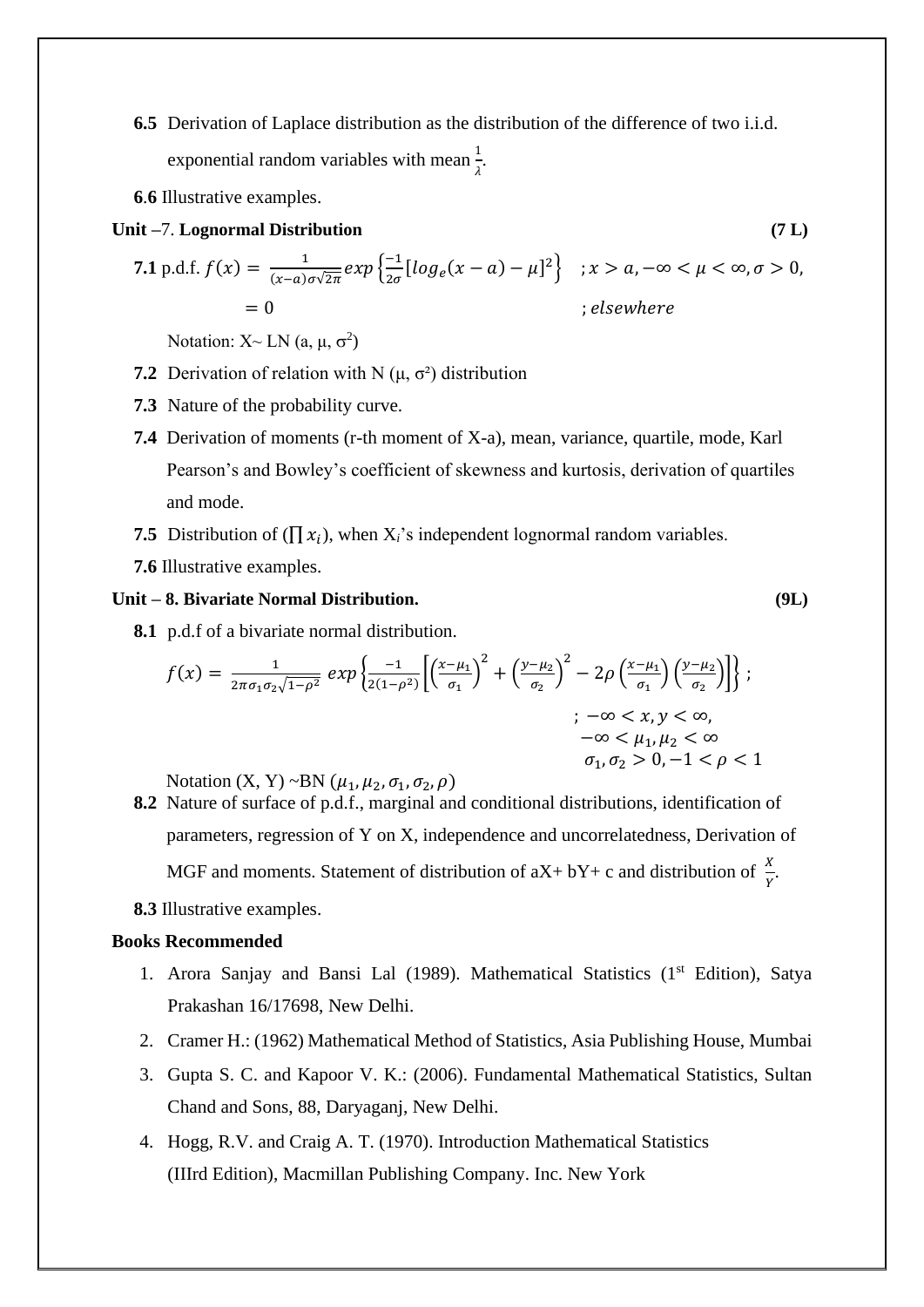- 5. Lindgren B.W.: (1976) Statistical Theory (IIIrd Edition) Collier Macmillan international Edition, Macmillan Publishing Co. Inc. New York.
- 6. Mood. A.M., Graybill, F. Bose, D. C.: (1974) Introduction to theory of Statistics. (IIIrd Edition) Mc- Graw Hill Series.
- 7. Mukhopdhyay, P (1996). Mathematical Statistics, New Central Book Agency.
- 8. Rohatgi, V. K. (1975) An Introduction to probability Theory and Mathematical Statistics, Wiley Eastern Ltd. New Delhi
- 9. Feller, W.: An introduction of Probability Theory and its applications, Wiley Eastern Ltd. Mumbai.
- 10. Jhonson and Kotz: Continuous Univariate Distributions I and II: Discrete distributions.
- 11. Bhat B. R.: Modern Probability Theory, New Age International.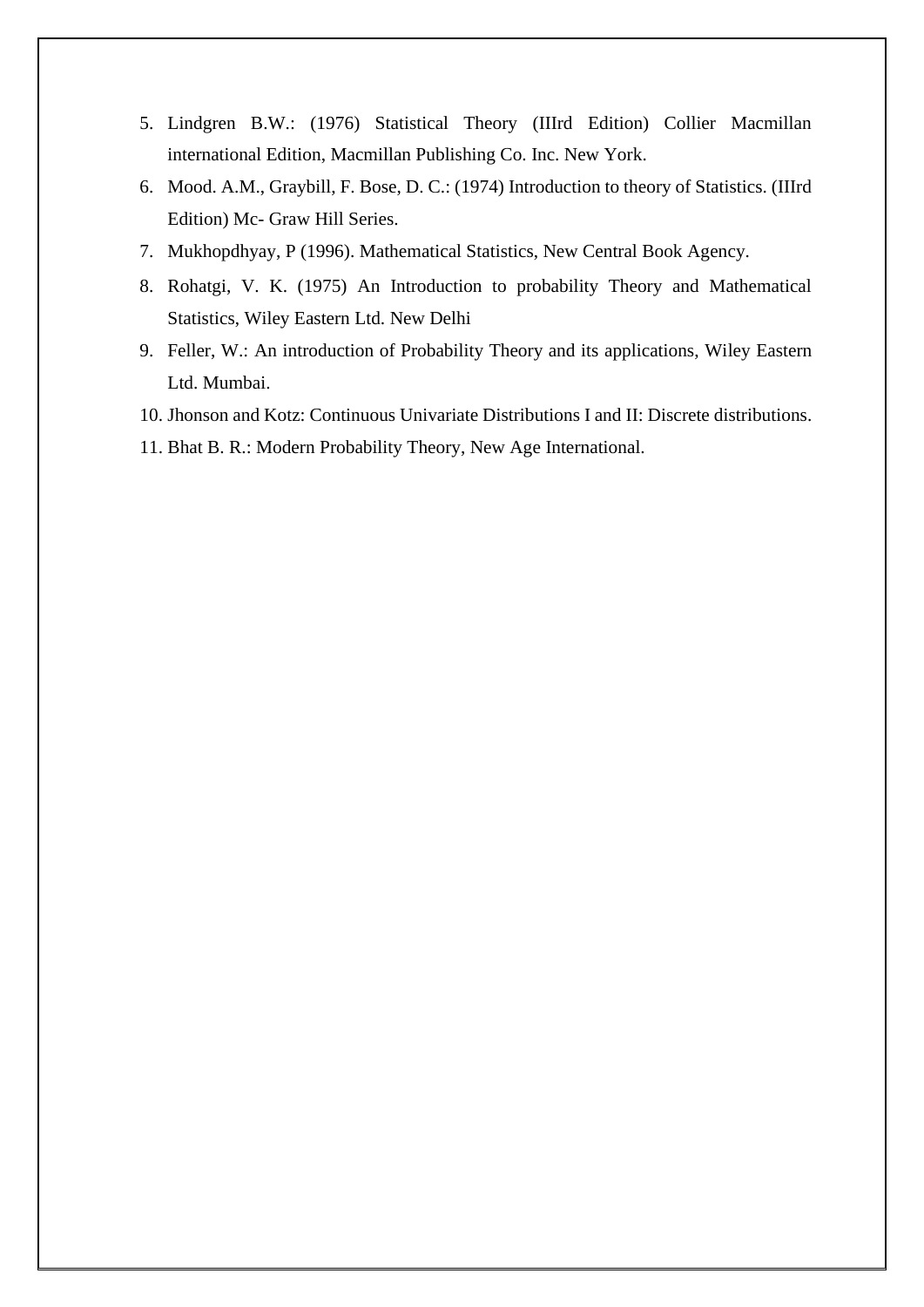|        | Paper Code : $\triangle$ 1A1-3302 |                                         |
|--------|-----------------------------------|-----------------------------------------|
| Paper  | - : 11                            | Title of Paper: Statistical Inference-I |
| Credit | $\therefore$ 3 credits            | No. of lectures : 48                    |

## **A) Learning Objectives:**

The main objective of this course is to get knowledge about

- **1.** The concept of estimation of parameters.
- **2.** Notion of parameter and estimator.

 $\sigma$ Paper  $\sigma$   $\sigma$ 

- **3.** Applying various methods of estimation.
- **4.** Important inferential aspects such as point estimation and interval estimation.
- **5.** Properties of a good estimator.
- **6.** Efficient estimator through relative efficiency, MVUE, UMVUE and MVBUE.

## **B) Learning Outcome:**

After completing this course, students will possess skills concerning:

- **1.** Estimation, Parameter, statistic, standard error, sampling distribution of a statistic,
- **2.** Characteristics of a good estimator
- **3.** Different methods of estimation

### **TOPICS/CONTENTS:**

#### **Unit 1: Point Estimation (4 L)**

- **1.1** Notion of a parameter, parameter space, sample space as a set of all possible values of  $(X_1, X_2, \ldots, X_n)$ , general problem of estimating an unknown parameter by point and interval estimation.
- **1.2** Point Estimation: Definition of an estimator, distinction between estimator and estimate, illustrative examples.
- **1.3** Mean Square Error (MSE) of an estimator.

#### **Unit 2: Methods of Estimation (10 L)**

**2.1 Method of moments:** Derivation of moment estimators for standard distributions. Illustrations of situations where M.L.E. and moment estimators are distinct and their comparison using mean square error. Examples and problems.

## **2.2 Method of maximum likelihood:**

 **2.2.1:** Definition of likelihood as a function of unknown parameter, for a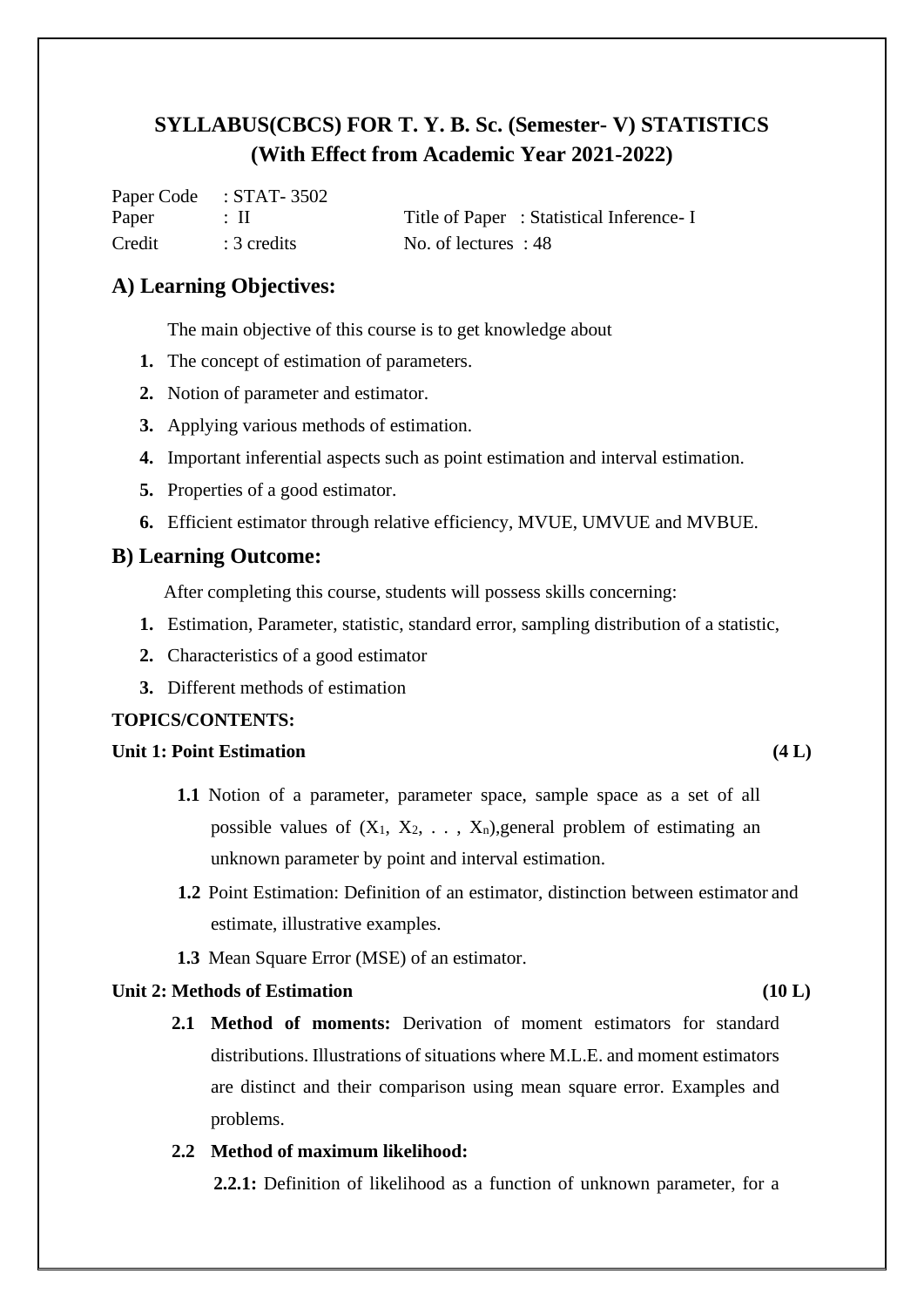random sample from i) discrete distribution ii) continuous distribution. Examples and problems.

- **2.2.2:** Derivation of maximum likelihood estimator (M.L.E.) for parameters of only standard distributions (case of two unknown parameters only for normal distribution).
- **2.2.3:** M.L.E. of  $\theta$  in uniform distribution over i)  $(0, \theta)$  ii)  $(-\theta, \theta)$  iii)  $(m\theta, n\theta)$  $(m < n)$

**2.2.4:** M.L.E. of  $\theta$  in  $f(x; \theta) = \text{Exp } \{-(x-\theta)\}, x > \theta$ .

 **2.2.5:** M.L.E. of location parameter in Laplace distribution.

**2.2.6:** Invariance property of M.L.E.

#### **Unit 3: Properties of Estimators**

#### **3.1 Unbiasedness (4 L)**

Definition of an unbiased estimator, biased estimator, positive and negative bias, illustrations and examples. Proofs of the following results regarding unbiased estimators:

- (a) Two distinct unbiased estimators of  $\theta$  give rise to infinitely many estimators.
- (b) If T is an unbiased estimator of  $\theta$ , then  $\phi(T)$  is unbiased estimator of  $\phi(\theta)$ provided  $\phi$  (.) is a linear function.

### **3.2 Efficiency (4 L)**

Relative efficiency of unbiased estimator  $T_1$  with respect to another unbiased estimator T2, use of mean square error to define relative efficiency of biased estimators, Notion of the Best Linear Unbiased Estimator and Uniformly Minimum Variance Unbiased Estimator (UMVUE), uniqueness of UMVUE whenever it exists, Examples and problems.

## **3.3 Sufficiency (7 L)**

Concept and definition of sufficiency, statement of the Fisher-Neyman factorization theorem with proof for discrete probability distribution. Pitmann – Koopman form and sufficient statistic; Exponential family of probability distributions and sufficient statistic. Examples and problems. Proofs of the following properties of sufficient statistics:

(a) If T is sufficient for  $\theta$ , then  $\alpha$  (T) is also sufficient for  $\theta$  provided  $\alpha$  is a oneto one and onto function.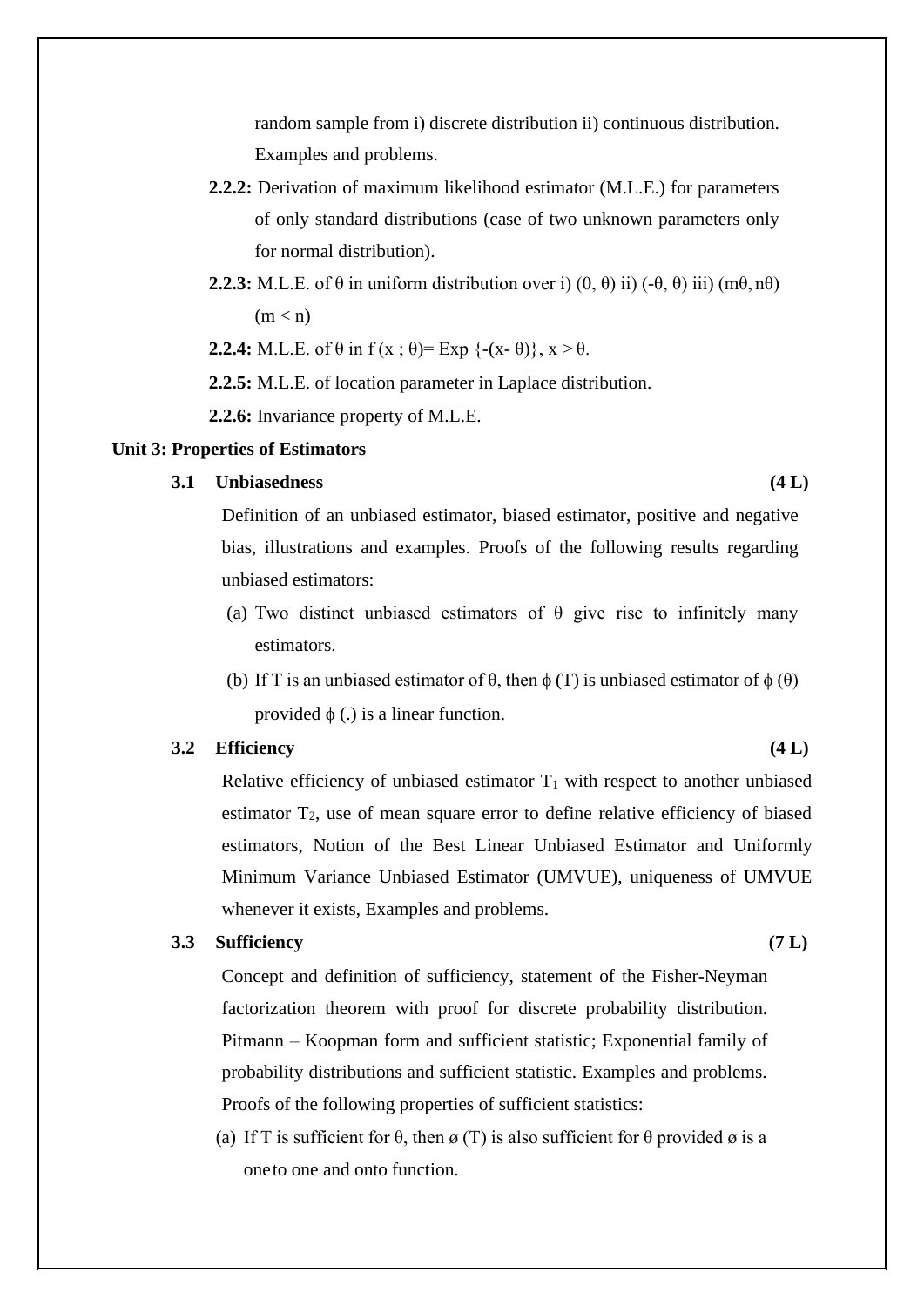- (b) If T is sufficient for  $\theta$  then T is also sufficient for  $\alpha(\theta)$ .
- (c) M.L.E. is a function of sufficient statistic.

#### **3.4 Asymptotic Behavior of an Estimator (6 L)**

Chebychev's inequality for discrete and continuous distributions. Consistency: Definition. Proof of the following theorems:

- (a) An estimator is consistent if its bias and variance both tend to zero as the sample size tends to infinity.
- (b) If T is consistent estimator of  $\theta$  and  $\alpha$  (.) is a continuous function, then  $\alpha$  (T) is a consistent estimator of  $\varnothing$  ( $\theta$ )

Examples and problems.

## **Unit 4: Cramer- Rao Inequality (7 L)**

**4.1 Fisher information function:** Amount of information contained in statistic T =  $T(X_1, X_2, \ldots, X_n)$ . Statement regarding information in sample and in a sufficient statistic T.

#### **4.2 Cramer- Rao Inequality**

**4.2.1:** Statement and proof of Cramer - Rao inequality, Cramer – Rao Lower Bound (CRLB), definition of minimum variance bound unbiased estimator (MVBUE) of  $\varnothing$  ( $\theta$ ). Examples and problems.

#### **4.2.2**: Proofs of following results:

- (a) If MVBUE exists for  $\theta$  then MVBUE exists for  $\varnothing$  ( $\theta$ ) where  $\varnothing$  (.) is a linear function.
- (b) If T is MVBUE for  $\theta$  then T is sufficient for  $\theta$ .
- **4.2.3**: Comparison of variance with CRLB, relative efficiency of  $T_1$  w. r. t.  $T_2$  for (i) unbiased (ii) biased estimators. Efficiency of unbiased estimator T w. r. t. CRLB.

#### **Unit 5: Interval Estimation (6 L)**

- **5.1** Notion of interval estimation, definition of confidence interval (C.I), length of C.I., Confidence bounds, confidence coefficient. Definition of pivotal quantity and its use in obtaining confidence intervals.
- **5.2** Interval estimation for the following cases:
- i) Mean ( $\mu$ ) of normal distribution (when  $\sigma^2$  known and  $\sigma^2$  unknown).
- ii) Variance ( $\sigma^2$ ) of normal distribution (when  $\mu$  known and  $\mu$  unknown).
	- iii) Median, quartiles using order statistics.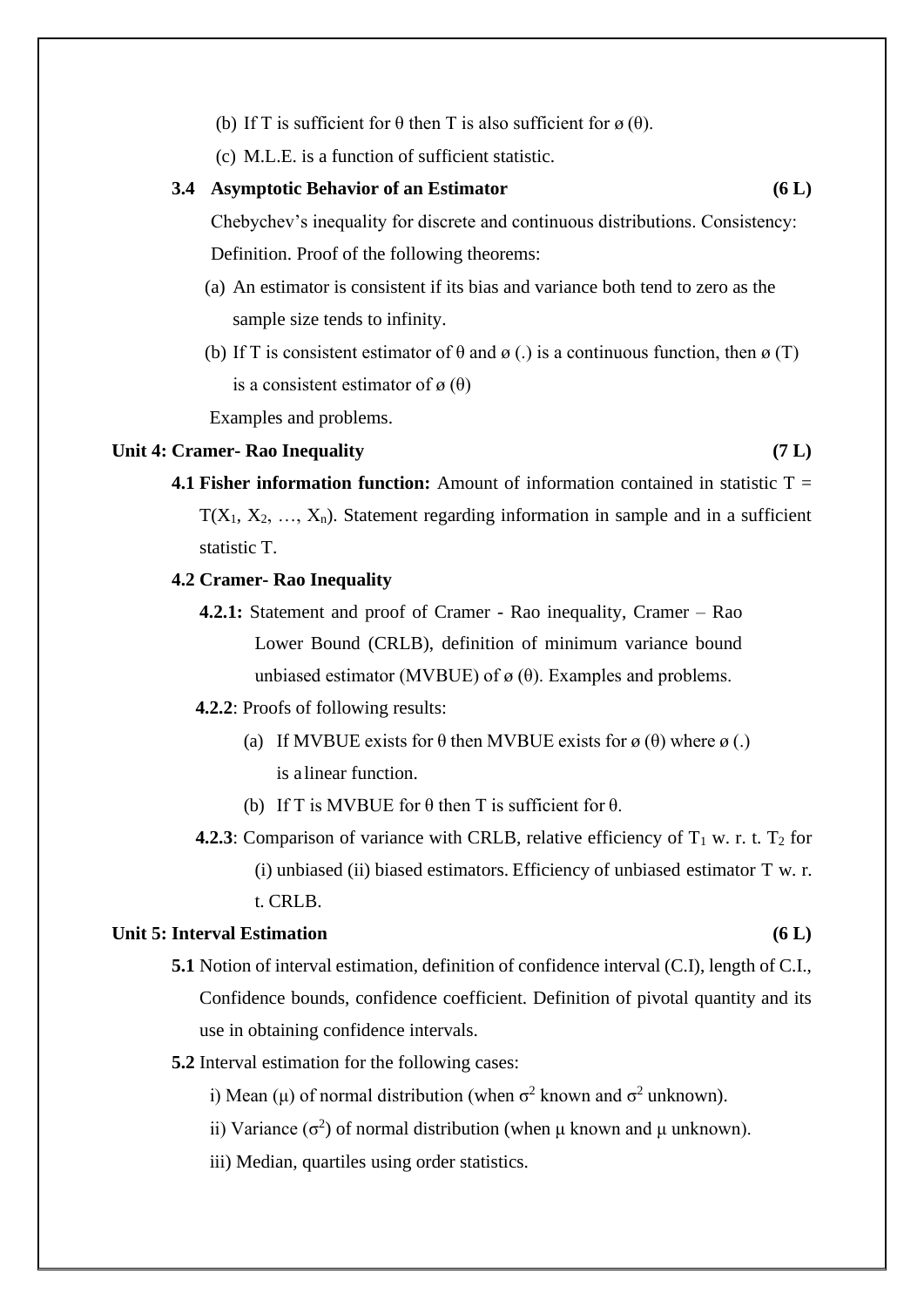#### **Books Recommended**

- **1.** Kale B. K. and Murlidharan K. (2015) Introduction to Parametric Inference, Narosa Publication House, New Delhi.
- **2.** Rohatagi, V. K. (1975) An introduction to Probability Theory and Mathematical Statistics, Wiley Eastern Ltd., New Delhi.
- **3.** Lehman E. L. (1988) Theory of point estimation (John Wiley)
- **4.** Dudeweitz, E. J. and Mishra, S. N. (1988) Modern Mathematical Statistics, John Wiley and Sons, Inc.
- **5.** Hoel, P. G. Port, S. and Stone, C. (1972) Introduction to Statistical Theory, Houghton Mifflin Company (International) Dolphin Edition.
- **6.** Hogg, R. V. and Craig, A. T. (1978) Introduction to Mathematical Statistics (fourth edition), Collier Macmillan International Edition, Macmillan Publishing Co. Inc., New York
- **7.** Kendall, M. and Stuart, A. (1943) The advanced Theory of Statistics, Vol- 1, Charles and Company Ltd., London
- **8.** Lindgren, B. W. (1976) Statistical Theory (third edition) Collier Macmillan International Edition, Macmillan Publishing Co., Inc. New York
- **9.** Mood, A. M., Graybill, F. and Bose, D. C. (1974). Introduction to the theory of Statistics (third edition) International Student Edition, McGraw Hill.
- **10.** Ramchandran, K. M. and Tsokos C. P. (2009). Mathematical Statistics with Applications, Academic Press.
- **11.** Casella G. and Berger R. L. (2001) Statistical Inference, 2nd edition, Duxbury press.
- **12.** Mukhopadhyay, N. (2020) Probability and Statistical inference. CRC Press.
- **13.** Dixit, U. J. (2016) Examples in Parametric Inference with R. Singapore: Springer.
- **14.** Fergusson T. S. (1996) Mathematical Statistics.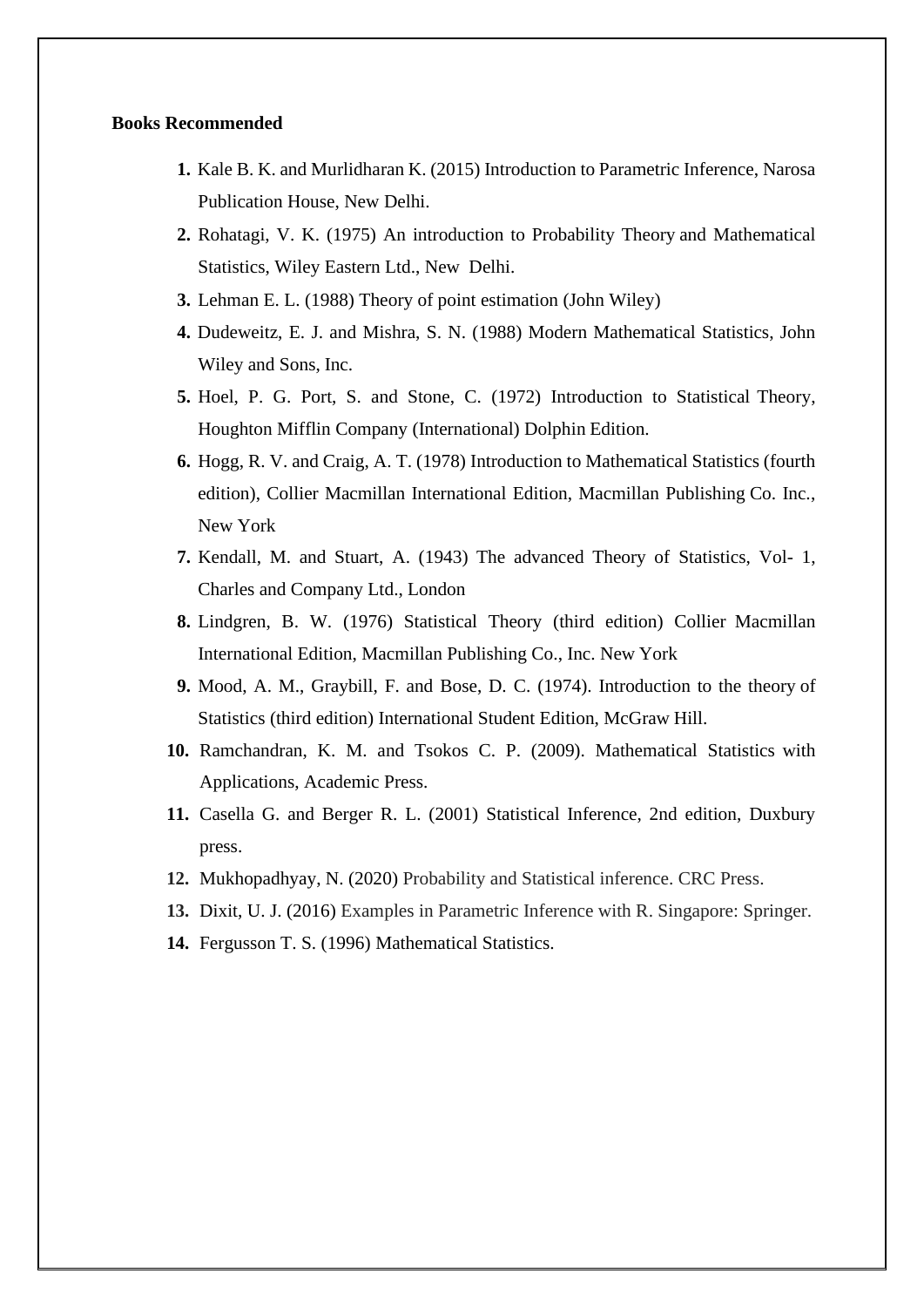Paper Code : STAT-3503 Paper : III Title of Paper : Sampling Methods Credit : 3 credits No. of lectures : 48

## **A) Learning Objectives:**

- **1.** Describe the situations where and how to use probability sampling methods
- **2.** Estimating population parameters using sampling distribution of estimator and obtaining estimators of standard error in estimation under various sampling procedures.
- **3.** Determining adequate sample size for various sampling procedures.
- **4.** Describe the concept of sampling error and non-sampling error.
- **5.** Explain when non-probability sampling methods may be preferred.

## **B) Learning Outcomes:**

- **1.** Identify and recognize the appropriate sample survey design for related problems.
- **2.** Understand the importance of sampling and how results from samples can be used to provide estimates of population characteristics such as the population mean, the population standard deviation and / or the population proportion.
- **3.** Estimates the convenient sample size for Simple random sampling and stratified random sampling.
- **4.** Have an appreciation of the practical issues arising in sampling studies.

## **TOPICS/CONTENTS:**

### **Unit-1. Sampling (8 L)**

- **1.1** Concept of distinguishable elementary units, sampling units, sampling frame, random sample, requisites of a good sample. Simple random sampling from finite population of size (N) (i) with replacement (SRSWR) ii) without replacement (SRSWOR) definitions, population mean and population total as parameters, inclusion probabilities.
- **1.2** (a) Sample mean  $\bar{v}$  as an estimator of population mean, derivation of expectation and standard error of  $\bar{y}$ , confidence interval for population mean, population total standard error.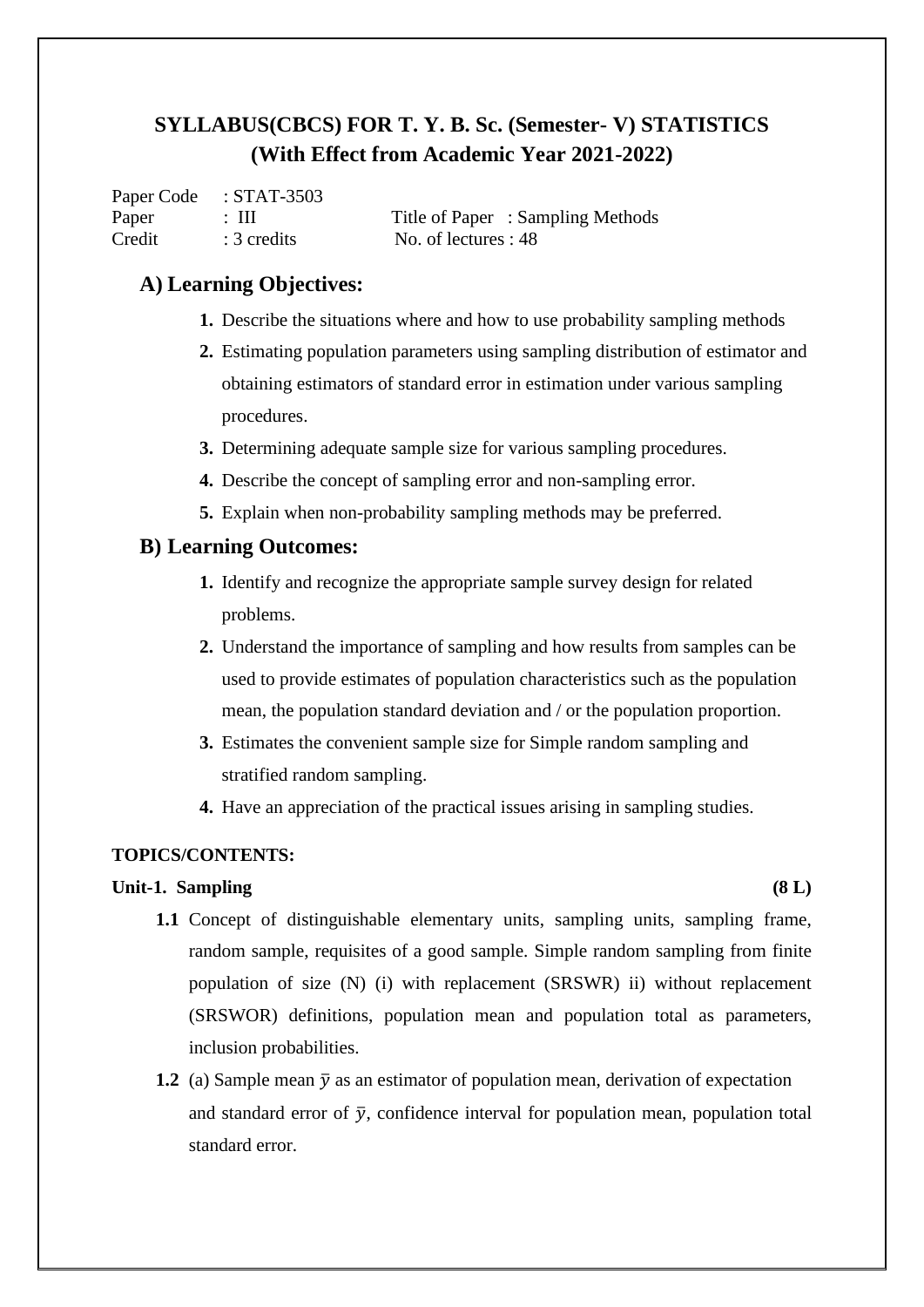- (b)  $N\bar{y}$  as an estimator of population total, derivation of expectation and standard error of  $N\bar{v}$  (c) Estimator of above standard errors, both in case of SRSWR and SRSWOR.
- **1.3** Sampling for proportion as an application of a simple random sampling with  $X_i$  as zero or one.
	- (a) sample proportion as an estimator of population proportion of units possessing a certain attribute, derivation of expectation and standard error of (p).
	- (b)  $N_p$  as an estimator of total number of units in the population possessing a certain attribute, derivation of expectation and standard error of  $N_p$
	- (c) Estimator of above standard error both in case of SRSWR and SRSWOR.

#### **Unit-2. Determination of Sample Size (in case of SRS) (4 L)**

**2.1** Determination of the sample size for the given:

- (a) Margin of error and confidence coefficient.
- (b) Coefficient of variation of the estimator and confidence coefficient.

#### **Unit-3. Stratified Random Sampling (12 L)**

- **3.1** Stratification, basis of stratification, real life situation where stratification can be used.
- **3.2** Stratified random sampling as a sample drawn from individual strata using SRSWOR in each stratum.
- **3.3** (a)  $\overline{y_{st}} = \frac{\sum N_i \bar{y}_i}{N}$  $\frac{N_i y_i}{N}$  as an estimator of population mean  $(\overline{Y})$ , Derivation of expectation

and standard error of  $\overline{y_{st}}$ .

- (b) N  $\overline{y_{st}}$  as an estimator of population total, derivation of expectation and standard error of  $N\bar{y}_{st}$ .
- (c) Estimator of above standard errors.
- **3.4** Problem of allocation, proportional allocation, Neyman's allocation, derivation of the expressions for the standard errors of the above estimators when these allocations are used.
- **3.5** Gain in precision due to stratification, comparison amongst SRSWOR, stratification with proportional allocation and stratification with Neyman's allocation.
- **3.6** Cost and variance analysis in stratified random sampling, minimization of variance for fixed cost, minimization of cost for fixed variance, optimum allocation, Neyman's allocation as a particular case of optimum allocation in cost and variance analysis.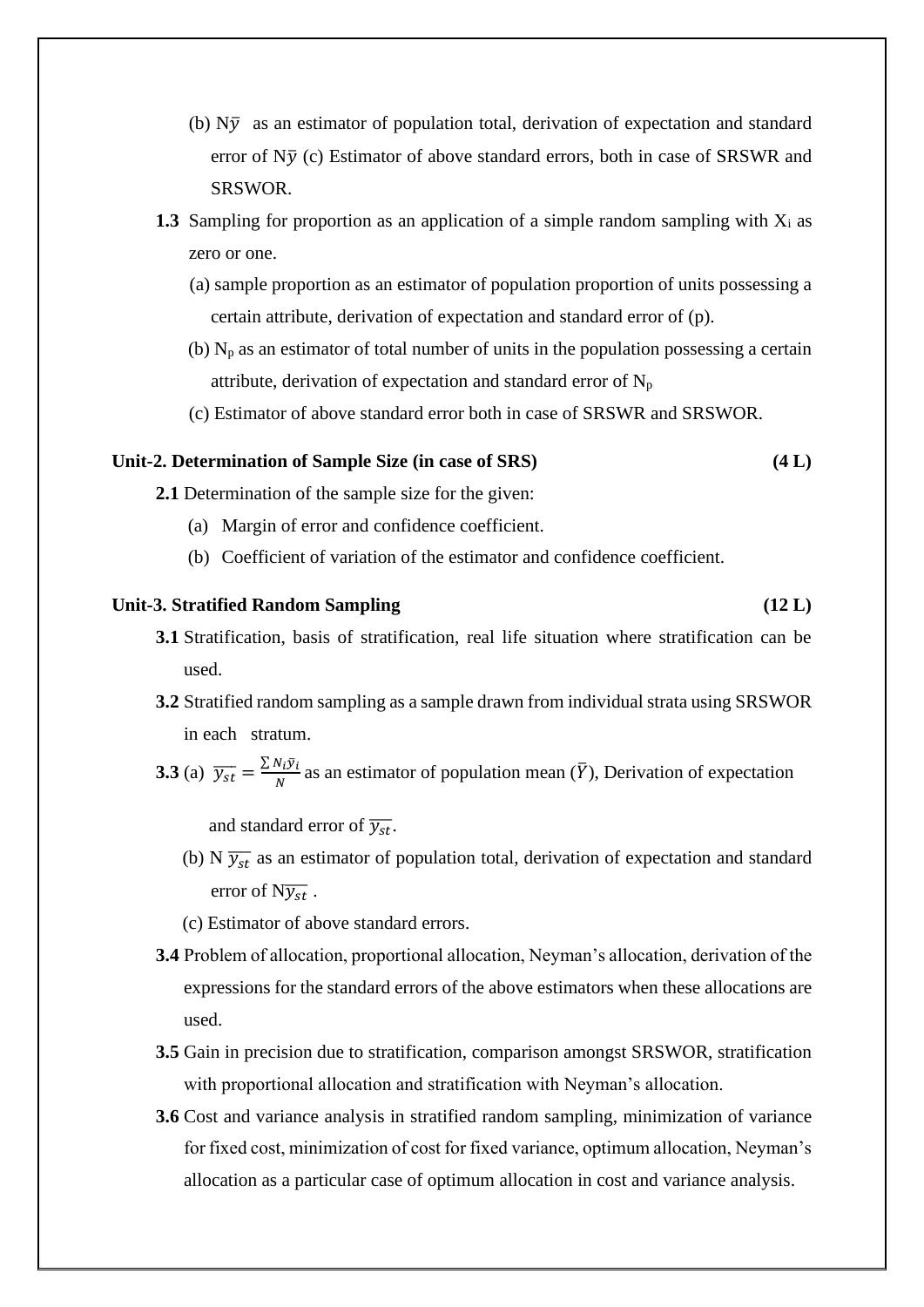## **Unit-4. Ratio and Regression Methods of Estimation for SRSWOR (Sampling Methods using Auxiliary variables) (6 L)**

- **4.1** Rationale behind using auxiliary variates in estimation.
- **4.2** Situations where (a) ratio method is appropriate, (b) regression method is appropriate.
- **4.3** Ratio and regression estimators of the population mean and population total.
- **4.4** Comments regarding bias, statement of standard errors of ratio and regression estimators relative efficiency of these estimators, with respect to SRSWOR. (Derivations are not expected).

#### **Unit-5. Systematic Sampling (Linear Systematic Sampling) (6 L)**

- **5.1** Real life situations where systematic sampling is appropriate. Techniques of drawing a sample using systematic sampling.
- **5.2** Estimation of the population mean and population total, standard error of these estimators.
- **5.3** Comparison of systematic sampling with SRSWOR.
- **5.4** Comparison of systematic sampling with SRSWOR and stratified sampling in the presence of linear trend.

#### **Unit-6. Role of Sample Surveys in Research Methodology (8 L)**

- **6.1** Objectives of a sample survey.
- **6.2** Designing a questionnaire, characteristics of a good questionnaire (Questions with codes & scores are to be discussed). Reliability and validity testing by using
	- (a) Test Retest method
	- (b) Internal Consistency: (i) Kuder Rechardson Coefficient (KR-20)

(ii) Cronbach's Coefficient Alpha

- **6.3** Planning, execution and analysis of a sample survey, practical problems at each of these stages.
- **6.4** Sampling and non-sampling errors with illustrations.
- **6.5** Study of some surveys illustrating the above ideas, rounds conducted by National Sample Surveys organization.

### **Unit-7. Non-probability sampling techniques (4 L)**

**7.1** Quota sampling, Convenience sampling, Purposive sampling and snowball sampling.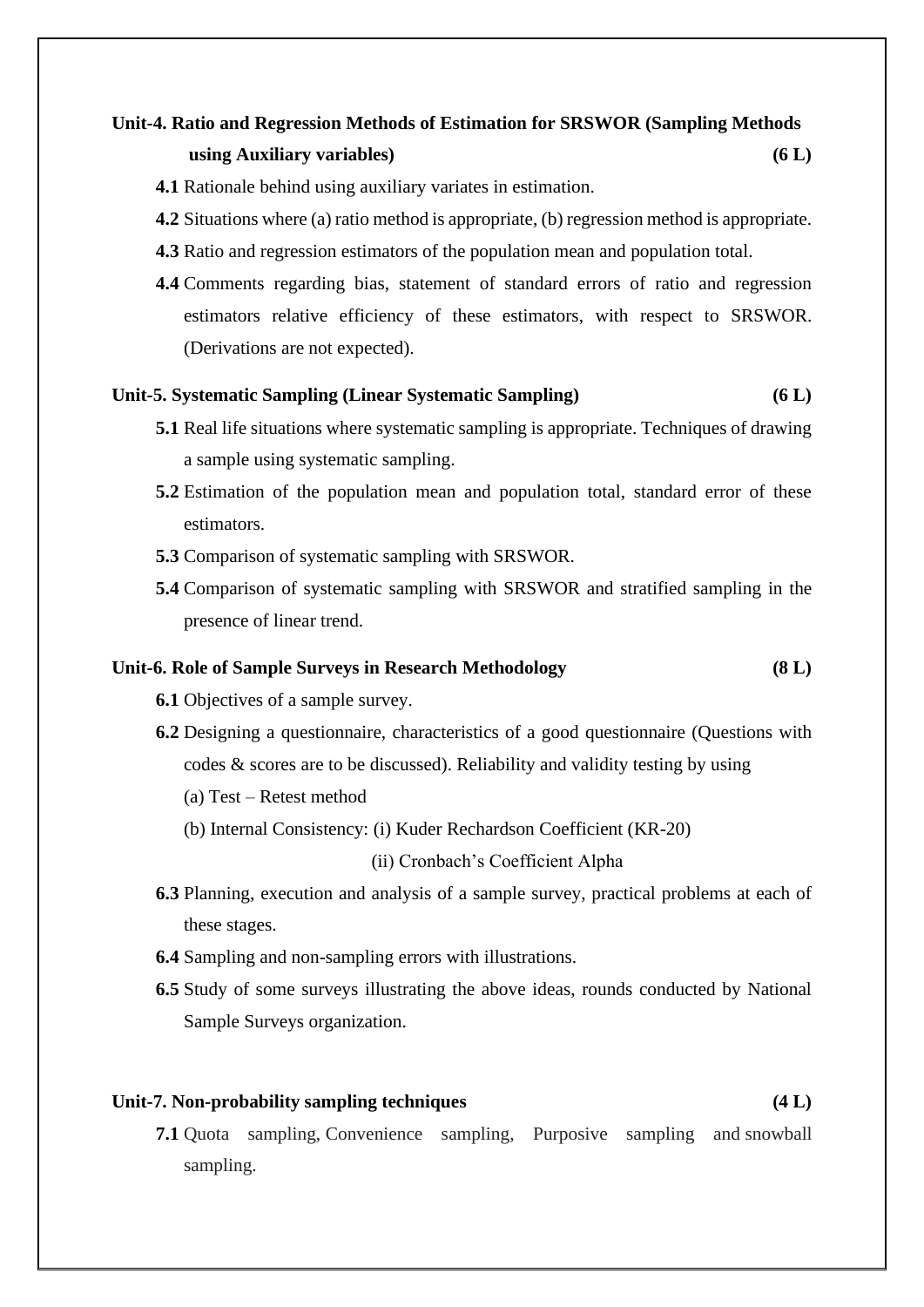#### **Books Recommended**

- 1) Cochran, W. G. (1977) Sampling Techniques, third Edition Wiley Eastern Ltd., New Delhi.
- 2) Malhotra N. (2008) Marketing Research and Applied Orientation (third edition), Prentice Hall of India.
- 3) Mukhopadhyay P (2008) Sampling theory and methods of survey sampling. Prentice-Hall of India, New Delhi.
- 4) Murthy, M. N. (1967) Sampling methods, Indian Statistical Institute, Kolkata.
- 5) Singh, D. and Chaudhary, F. S. (1986) Theory and Analysis of Sample Survey Designs, Wiley Eastern Ltd., New Delhi.
- 6) Sukhatme, P. V., Sukhatme, B. V. (1984) Sampling theory of Surveys with Applications, Indian Society of Agricultural Statistics, New Delhi.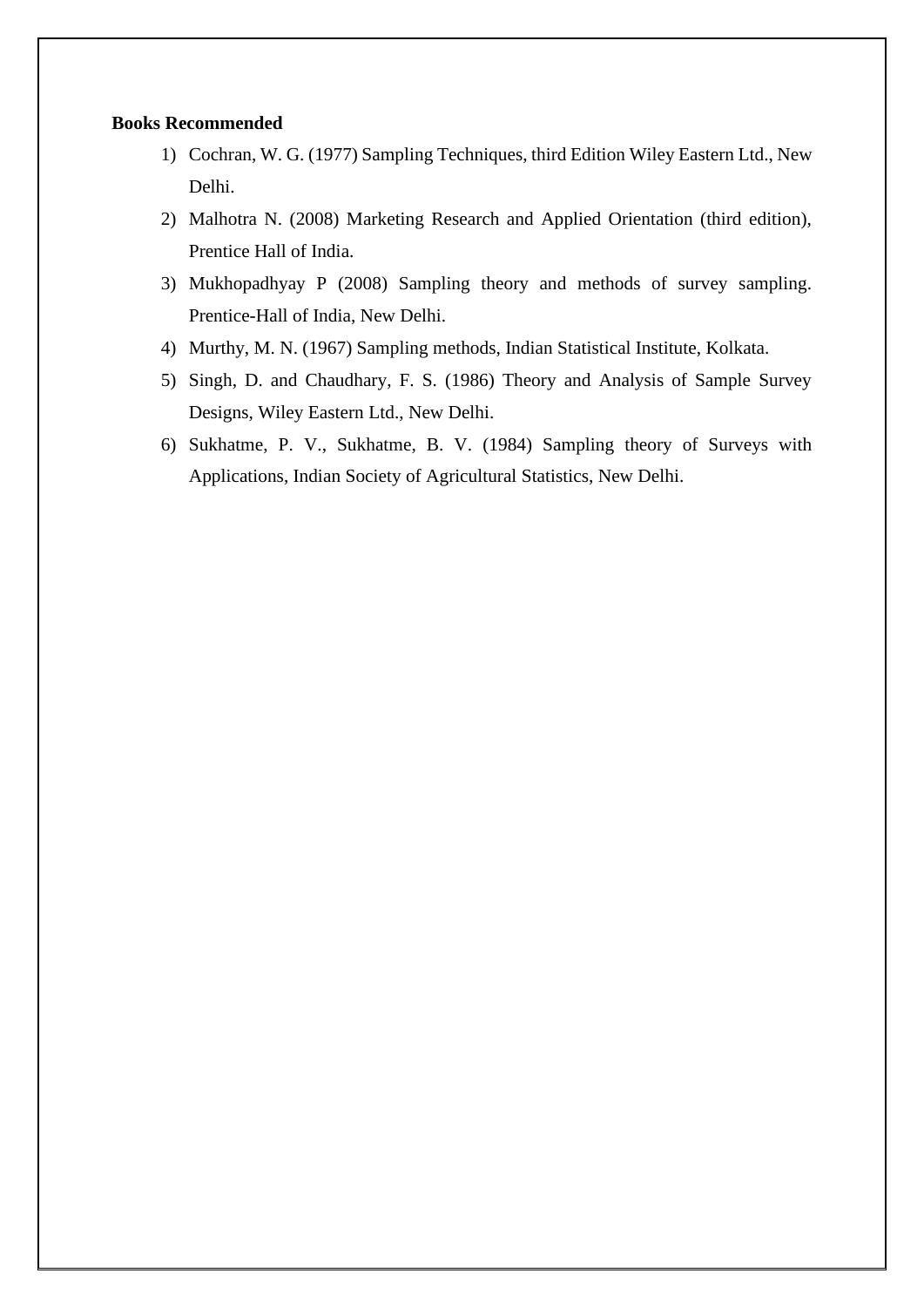|        | Paper Code : STAT-3504 |                                       |
|--------|------------------------|---------------------------------------|
| Paper  | $\pm$ IV               | Title of Paper: Design of Experiments |
| Credit | $: 3$ credits          | No. of lectures : 48                  |

## **A) Learning Objectives:**

- **1.** The main objective of this course is to learn and understand various designs of experiments.
- **2.** Students should be able to identify the design, carryout various experiments and analyze the data.
- **3.** Students should be able to apply appropriate design in real life situation.

## **B) Learning Outcomes:**

- **1.** Students will be able to understand basic principles and various terms of Design of Experiments.
- **2.** Students will be able to apply Factorial design, confounding in real life problems.
- **3.** Students should be able to analyze the data of various experimental design.

## **TOPICS/CONTENTS:**

## **Unit-1 Introduction (4 L)**

- **1.1** Concept of Design of Experiment (DOE), Introduction to basic terms of Design of Experiments, Experimental unit, treatments, layout of an experiment, factor, level, run of experiment, control experiment, test experiment.
- **1.2** Basic principles of Design of Experiments, Randomization, Replication and Local control. 1.3 Uniformity trials.
- **1.4** Choice of size and shape of a plot.
- **1.5** The empirical formula for the variance per unit area of plots.

## **Unit-2 Standard Designs of Experiments (15 L)**

**2.1 Completely Randomized Design (CRD):** Application of the principles of design of experiment in CRD, Layout of CRD, Model:  $X_{ii} = \mu + \alpha_i + \epsilon_{ii}$  i = 1, 2, …, t; i = 1, 2, …., n<sup>i</sup> assumptions and interpretations. Testing normality graphically. Breakup of total sum of squares into components. Estimation of parameters, expected values of mean sums of squares, components of variance, preparation of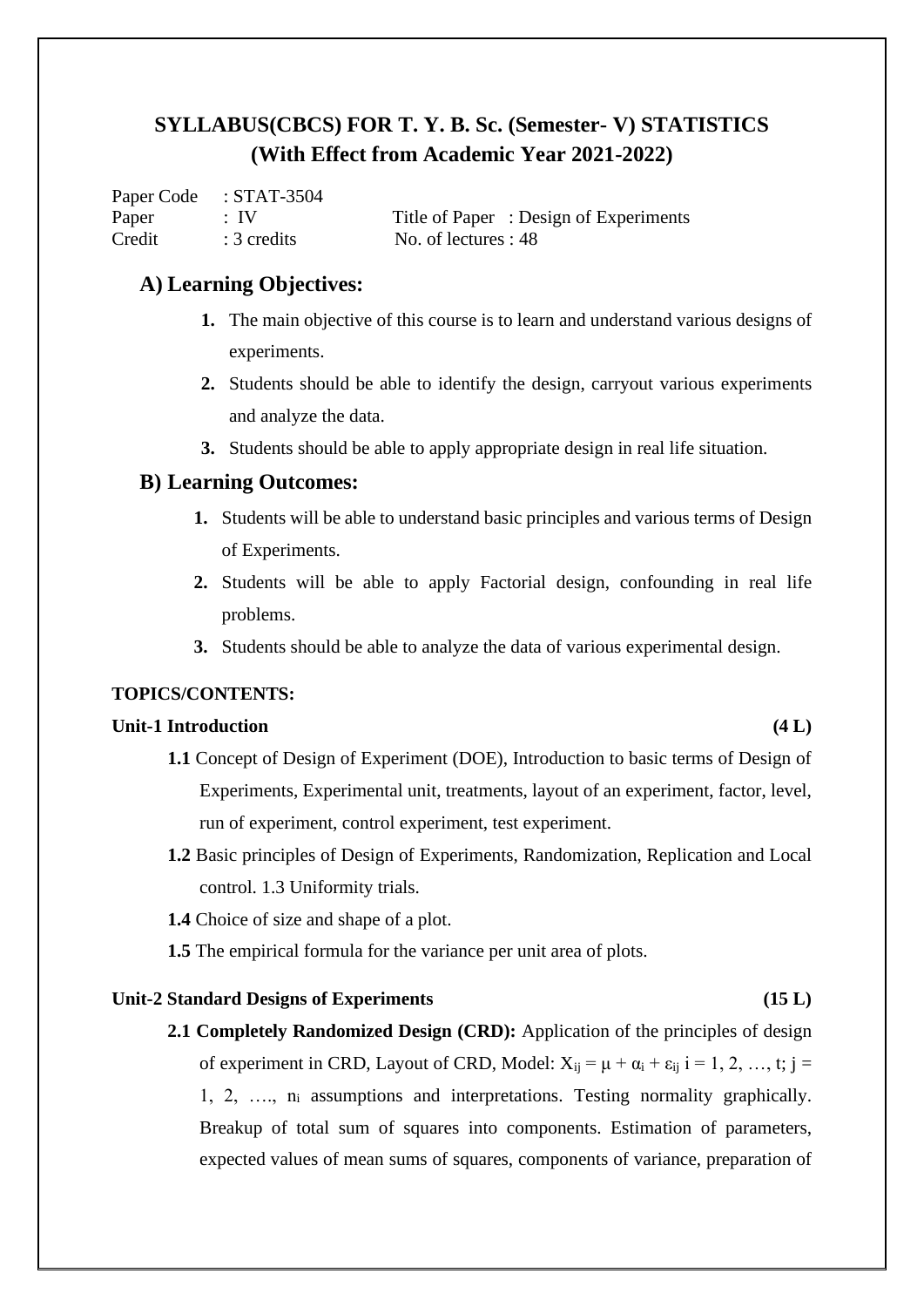(ANOVA) table, testing equality of treatment effects, Hypothesis to be tested H<sub>0</sub> :  $\alpha_1 = \alpha_2 = ... = \alpha_t = 0$ . Comparison of treatment means using box plot techniques. Statement of Cochran's theorem. F test for testing  $H_0$  with justification (independence of chi- square is to be assumed), test for equality of two specified treatment effects using critical difference (C.D). Merits and demerits of CRD.

- **2.2 Randomized Block Design (RBD):** Application of the principles of design of experiments in RBD, layout of RBD, Model:  $X_{ij} = \mu + \alpha_i + \beta_j + \varepsilon_{ij}$  i = 1, 2, ..., t;  $j = 1, 2, ..., b$ , Assumptions and interpretations. Breakup of total sum of squares into components. Estimation of parameters, expected values of mean sums of squares, components of variance, preparation of analysis of variance table, Hypotheses to be tested H<sub>01</sub> :  $\alpha_1 = \alpha_2 = \alpha_3 = ... = \alpha_t = 0$ ; H<sub>02</sub> :  $\beta_1 = \beta_2 = \beta_3 = ... = \beta_b$  $= 0$ . F test for testing H<sub>01</sub> and H<sub>02</sub> with justification (independence of chi- squares is to be assumed), test for equality of two specified treatment effects using critical difference (CD). Merits and demerits of RBD.
- **2.3 Latin Square Design (LSD):** Application of the principles of design of experiments in LSD, layout of LSD, Model:  $X_{ijk} = \mu + \alpha_i + \beta_j + \gamma_k + \varepsilon_{ijk}$  i = 1, 2,  $\cdots$ , m; j = 1, 2,  $\dots$ , m; k = 1, 2,  $\dots$ , m. Assumptions and interpretations. Breakup of total sum of squares into components. Estimation of parameters, expected values of mean sums of squares, components of variance, preparation of analysis of variance table, hypotheses to be tested. H<sub>01</sub> :  $\alpha_1 = \alpha_2 = \alpha_3 = ... = \alpha_m = 0$ ; H<sub>02</sub> :  $\beta_1 = \beta_2 = \beta_3 = ... =$  $\beta_m = 0$ ; H<sub>03</sub> :  $\gamma_1 = \gamma_2 = \cdots = \gamma_m = 0$  and their interpretation. Justification of F test for  $H<sub>01</sub>$ ,  $H<sub>02</sub>$  and  $H<sub>03</sub>$  (independence of chi-square is to be assumed). Preparation of ANOVA table and F test for  $H_{01}$ ,  $H_{02}$  and  $H_{03}$  testing for equality of two specified treatment effects, comparison of treatment effects using critical difference, linear treatment contrast and testing its significance. Merits and demerits of LSD.
- **2.4** Linear treatment contrasts, orthogonal contrasts. Scheffe's method for comparing contrasts, Tuckey's procedure for comparing pairs of treatment means (applicable to C.R.D., R.B.D. and L.S.D.)
- **2.5** Identification of real-life situations where the above designs are useful.

## **Unit-3 Analysis of non- normal data using (5 L)**

**3.1** Square root transformation for counts.

**3.2** Sin<sup>-1</sup> (.) transformation for proportions.

**3.3** Kruskal Wallis test.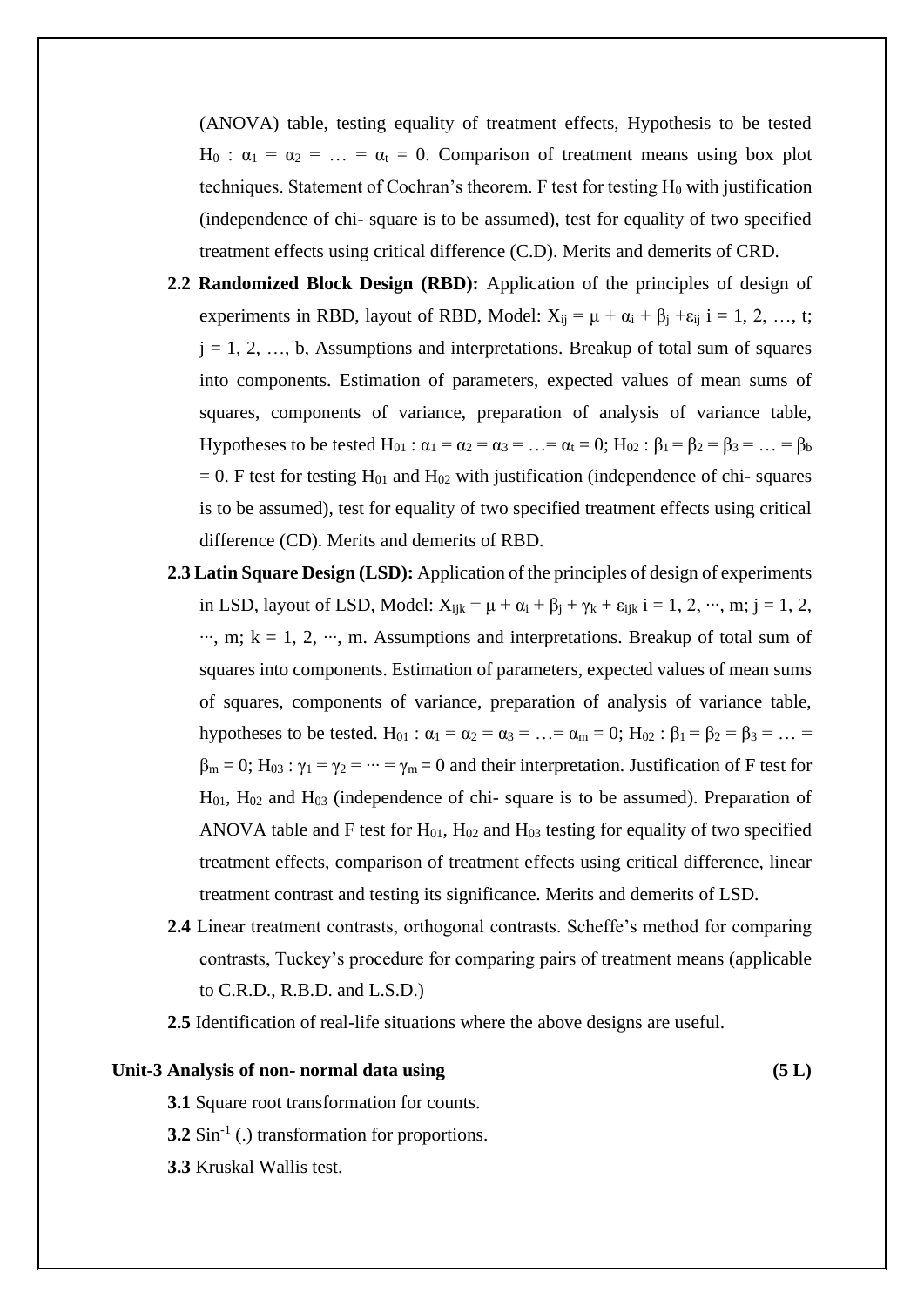#### **Unit-4 Efficiency of a Design (5 L)**

- **4.1** Concept and definition of efficiency of a design.
- **4.2** Efficiency of RBD over CRD.
- **4.3** Efficiency LSD over CRD.
- **4.4** Efficiency LSD over RBD taking
	- i) Row as a Block.
	- ii) Column as a Block.
- **4.5** Simple numerical problems.

#### **Unit-5 Analysis of Covariance (ANOCOVA) (7 L)**

- **5.1** Situations where analysis of covariance is applicable.
- **5.2** Model for ANOCOVA in CRD and RBD with One Concomitant Variable. Estimation of parameters (derivations are not expected)
- **5.3** Preparation of analysis of variance covariance table, test for  $\beta = 0$ , test for equality of treatment effects (computational technique only).

### **Unit-6 Factorial Experiments (12 L)**

- **6.1** General description of  $m \times n$  factorial experiment,  $2^2$  and  $2^3$  factorial experiments arranged in RBD.
- **6.2** Definitions of main effects and interaction effects in  $2<sup>2</sup>$  and  $2<sup>3</sup>$  factorial experiments.
- **6.3** Yate's procedure, preparation of ANOVA table, test for main effects and interaction effects.
- **6.4** General idea of confounding in factorial experiments.
- **6.5** Construction of layouts in total confounding and partial confounding in  $2<sup>2</sup>$  and  $2<sup>3</sup>$ factorial experiments.
- **6.6** Total confounding (confounding only one interaction) ANOVA table, testing main effects and interaction effects.
- **6.7** Partial confounding (confounding only one interaction per replicate); ANOVA table, testing main effects and interaction effects.
- **6.8** Construction of layouts in total confounding and partial confounding for  $2^2$ ,  $2^3$ factorial experiments.

### **Books Recommended**

1. Cochran W. G. and Cox, C. M. (1968) Experimental Design, John Wiley and Sons, Inc., New York.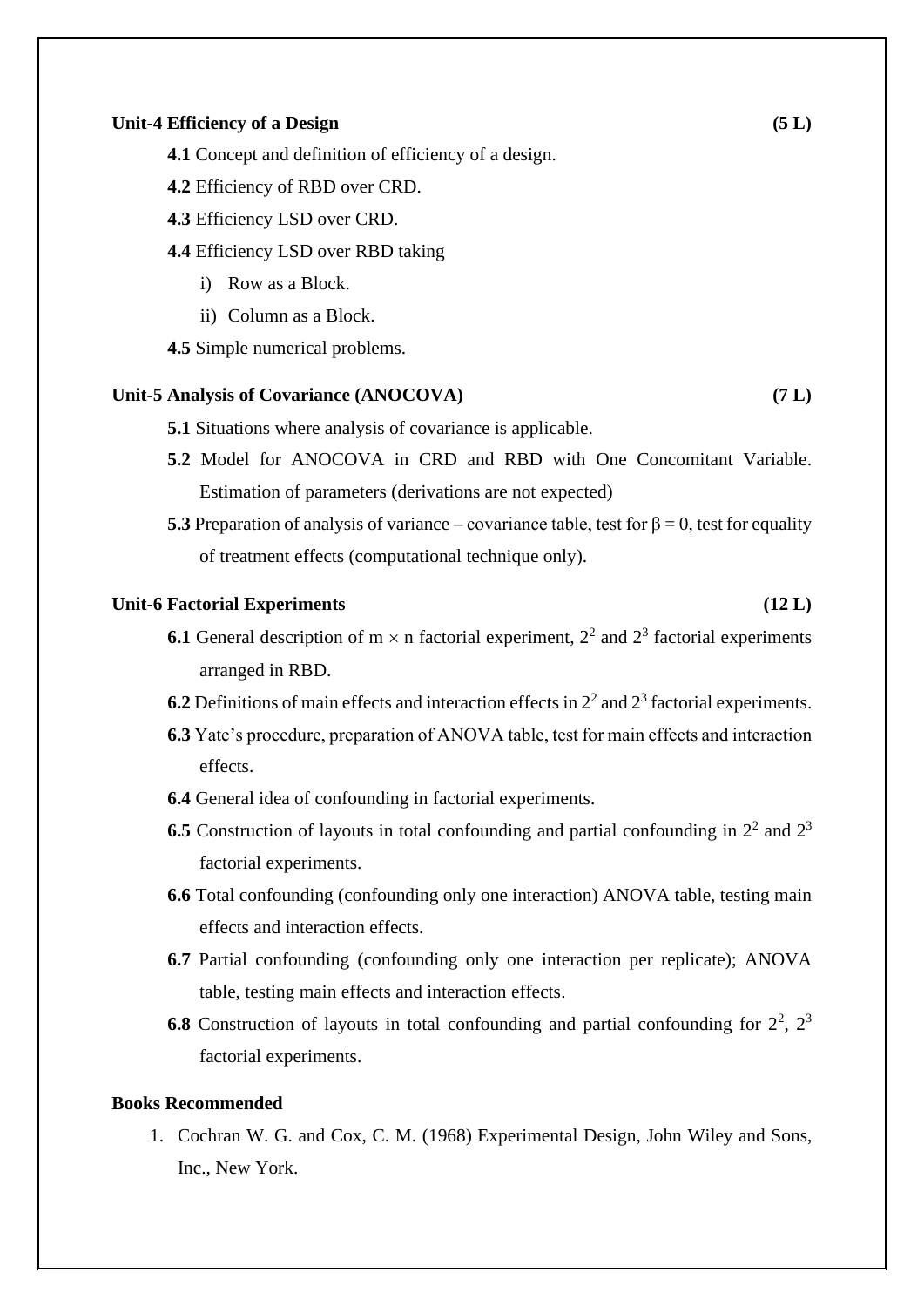- 2. Dass, M. N. and Giri, N. C. (1986) Design and Analysis of Experiments, II Edition Wiley Eastern Ltd., New Delhi
- 3. Federer W. T. (1967) Experimental Design: Oxford and IBH Publishing Co., New Delhi
- 4. Goon, A.M., Gupta, M. K. and Dasgupta, B. (1998). Fundamentals of Statistics, Vol. II, The world Press Pvt. Ltd. Kolkatta
- 5. Gupta S. C. and Kapoor V. K. (2006). Fundamentals of Applied Statistics, S. Chand Sons, New Delhi
- 6. Johnson, R. A., Miller, I. and Freund, J. (2010). Probability and Statistics for engineers, Prentice Hall, India.
- 7. Kempthorne, O. (1952). Design of Experiments, Wiley Eastern Ltd., New Delhi.
- 8. Montgomery, D. C. (2001). Design and Analysis of Experiments, John Wiley and sons Inc., New Delhi.
- 9. Snedecor, G. W. and Cochran, W. G. (1994). Statistical Methods, 8th edition, Affiliated East – West Press, New Delhi
- 10. Wu, C. F. J. and Hamda, M. (2009). Experiments, Planning, Analysis and Parameter Design Optimization, John Wiley & Sons, Inc., Hoboken, New Jersey.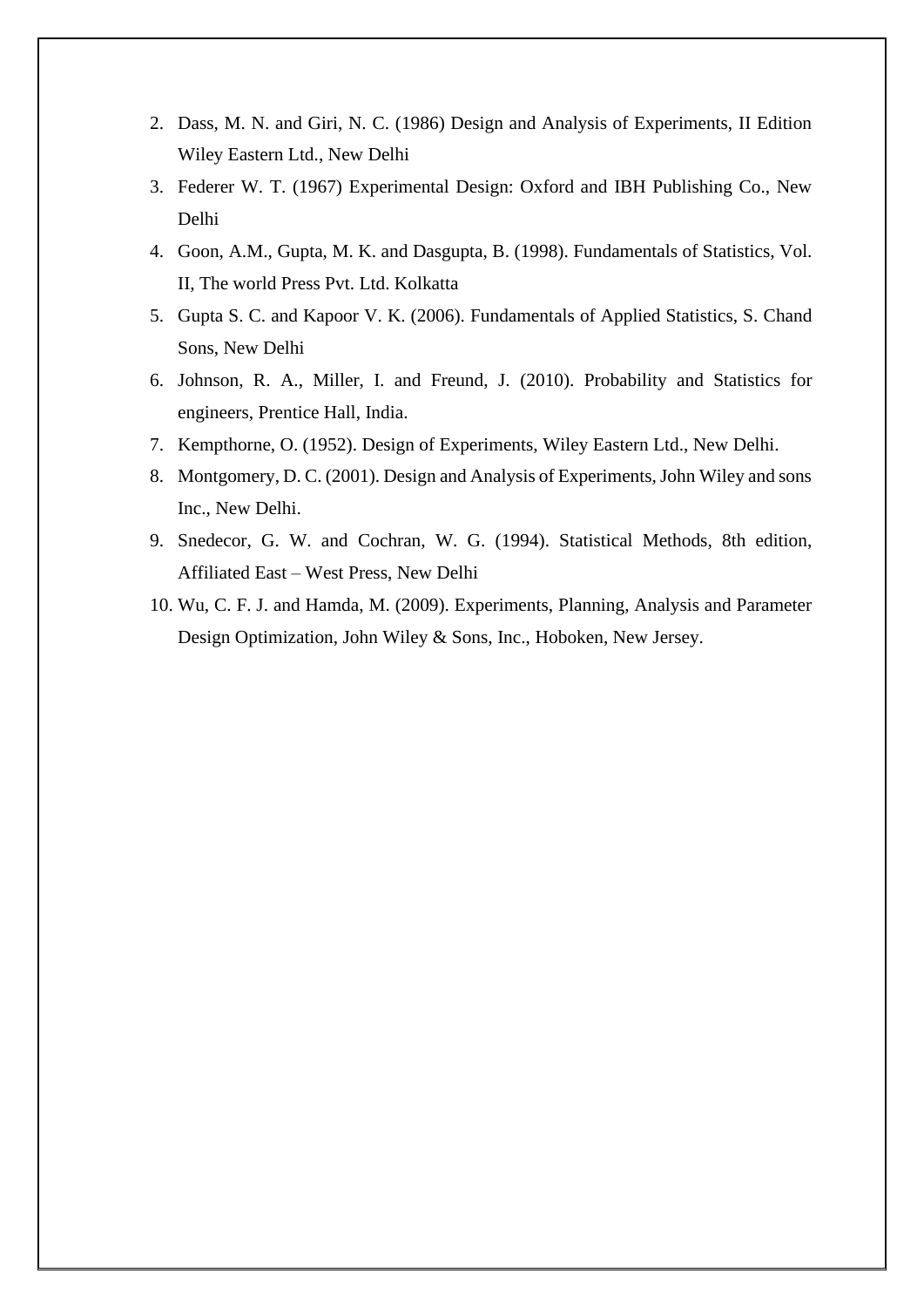Paper Code : STAT-3505

Paper : V Title of Paper : C- Programming

Credit : 3 credits No. of lectures : 48

### **A) Learning Objectives**:

Students successfully completing this course will be able:

- **1.** The course realizes and design algorithm for problem solving.
- **2.** The objective of the course is to develop problem solving abilities using computers.
- **3.** The student will develop skills for writing programs using C.

### **B) Learning Outcome**:

- **1.** Student will be solved to problems using programming capability.
- **2.** Student will be exploring their algorithmic approaches to problem solving.
- **3.** Student will be developed modular programs using control structures, pointers, arrays, strings and functions.

## **TOPIC CONTENT**

## **Unit 1: C Fundamental (12 L)**

- **1.1** History of 'C' language, Application areas, Structure of a 'C' program, 'C' Program development life cycle, Function as building blocks,
- **1.2** 'C' tokens: Character set, Keywords, Identifiers, Variables, Constants (character, integer, float, string, escape sequences, enumeration constant),
- **1.3** Data Types: Numeric and character data types, Numeric and character constants, string constants, symbolic constants.
- **1.4** Operators, Types of operators: arithmetic, relational, logical, assignment, bitwise, conditional. Expressions, types of operators, Operator precedence and Order of evaluation.
- **1.5** Character input and output, String input and output, Formatted input and output.

### Unit 2: Control Structure (10 L)

Decision making structures: - if, if-else, switch and conditional operator, Loop control structures: - while, do while, for, use of break and continue, Nested structures, Unconditional branching (goto statement)

#### **Unit 3: Array (10 L)**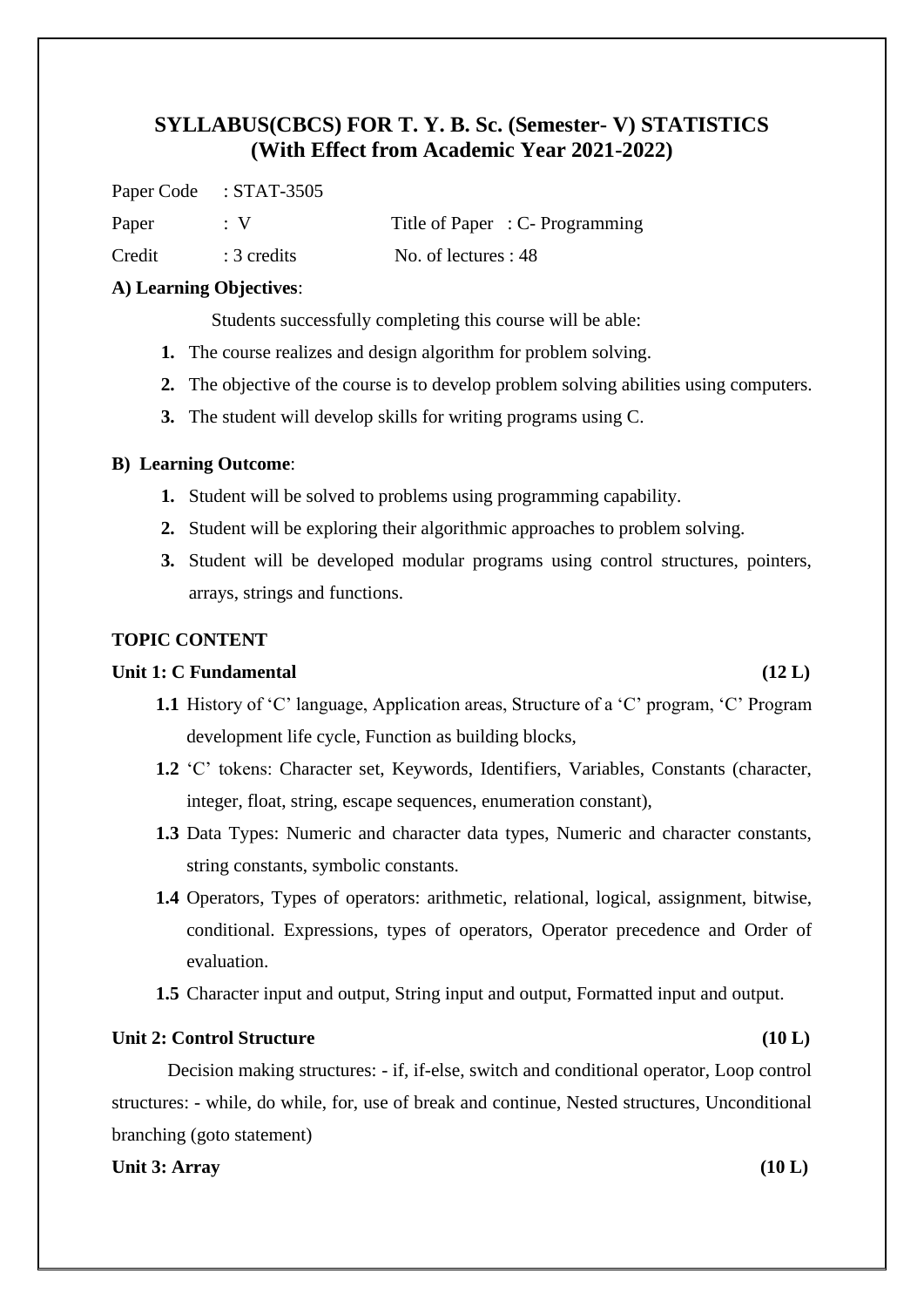Concept, declaration, definition, initialization of array, problem using arrays, passing to function.

List of programs using arrays.

- **3.1** To find mean, median, variance and coefficient of variation of frequency distribution.
- **3.2** To find correlation coefficient and least square regression line of Y on X for a given bivariate data.
- **3.3** To arrange the given data in increasing/decreasing order of magnitude.

**3.4** To obtain median of given n observations.

**3.5** To obtain addition of two matrices, multiplication of two matrices.

#### **Unit 4: String (4 L)**

String Literals, string variables, declaration, definition, initialization, Syntax and string operations, use of predefined string functions, string functions like strcpy(), strcat(), strlen(), strcmp(), strrev(). Array of strings.

## **Unit 5: Function (8 L)**

Concept of function, Standard library functions, User defined functions: - declaration, definition, function call, parameter passing (by value), calling a function by reference and by value, return statement. Recursive functions, Scope of variables. local and global variables. List of writing functions:

- 1. To find factorial of integer number (both recursive and non-recursive)
- 2. To find the value of Xn where n is integer. (both recursive and non-recursive)
- 3. To find GCD of two integer numbers (both recursive and non-recursive)
- 4. To find maximum/minimum of n numbers. (non-recursive)

## Unit 6: Pointer (4 L)

Introduction to Pointers. Declaration, definition, initialization, dereferencing. Pointer arithmetic. Relationship between Arrays & Pointers- Pointer to array, Array of pointers.

#### **List of Simple Programs (short programs)**

- 1. Converting °C temperature to °F.
- 2. To carry out arithmetic calculations.
- 3. To check whether given number is odd or even.
- 4. To check whether given number m is divisible by n or not.
- 5. To find maximum of 2 numbers or 3 numbers.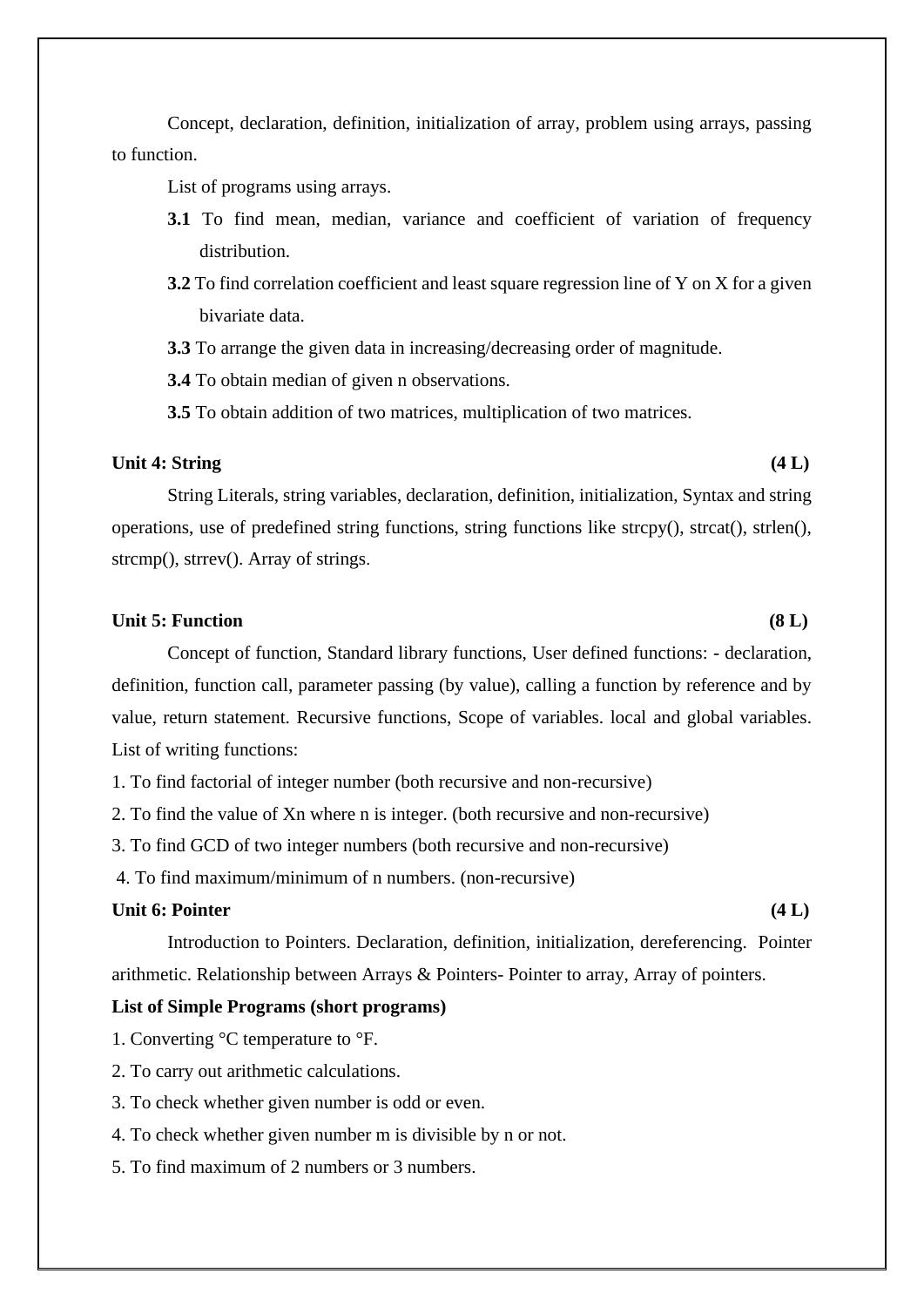- 6. To find area of triangle and circle.
- 7. To find roots of quadratic equation.
- 8. To check whether integer is prime or not.
- 9. To find mean, Geometric mean and Harmonic Mean of n numbers.
- 10. To prepare multiplication table.
- 11. To find sum of digits of a number.
- 12. To solve simultaneous linear equations. (two equations in two variables)
- 13. To evaluate simple and compound interest
- 14. To evaluate  $exp(x)$ ,  $sin(x)$ ,  $log(x)$  etc. using Taylor<sup>\*</sup>'s series expansion.
- 15. To convert decimal number to equivalent binary number.
- 16. To generate Fibonacci series like 0, 1, 1,2,3,5…
- 17. To test palindrome string using string function.
- 18. To sort a string using string function.
- 19. To search string using string function.
- 20. To combine given two strings using string function.

## **List of programs (long programs)**

- 21. Program in C to prepare a frequency distribution with given class interval from raw data.
- 22. Program in C to find mean, variance, standard deviation and quartiles for given n observations and frequency distribution.
- 23. Program in C to fit a Binomial distribution to given data.

## **Books Recommended:**

- **1.** How to Solve it by Computer, R.G. Dromey, Pearson Education.
- **2.** Problem Solving and Programming Concept, Maureen Sprankle,7th Edition, Pearson Publication.
- **3.** C: the Complete Reference, Schildt Herbert, 4 th edition, McGraw Hill
- **4.** A Structured Programming Approach Using C, Behrouz A. Forouzan, Richard F. Gilberg, Cengage Learning India
- **5.** The 'C' programming language, Brian Kernighan, Dennis Ritchie, PHI
- **6.** Programming in C, A Practical Approach, Ajay Mittal, Pearson
- **7.** Programming with C, B. Gottfried, 3rd edition, Schaum's outline Series, Tata McGraw Hill. 8. Programming in ANSI C, E. Balagurusamy, 7th Edition, McGraw Hil.
- **8.** Let us C, Kanitkar, Y (2008) BFB publishers, New Delhi.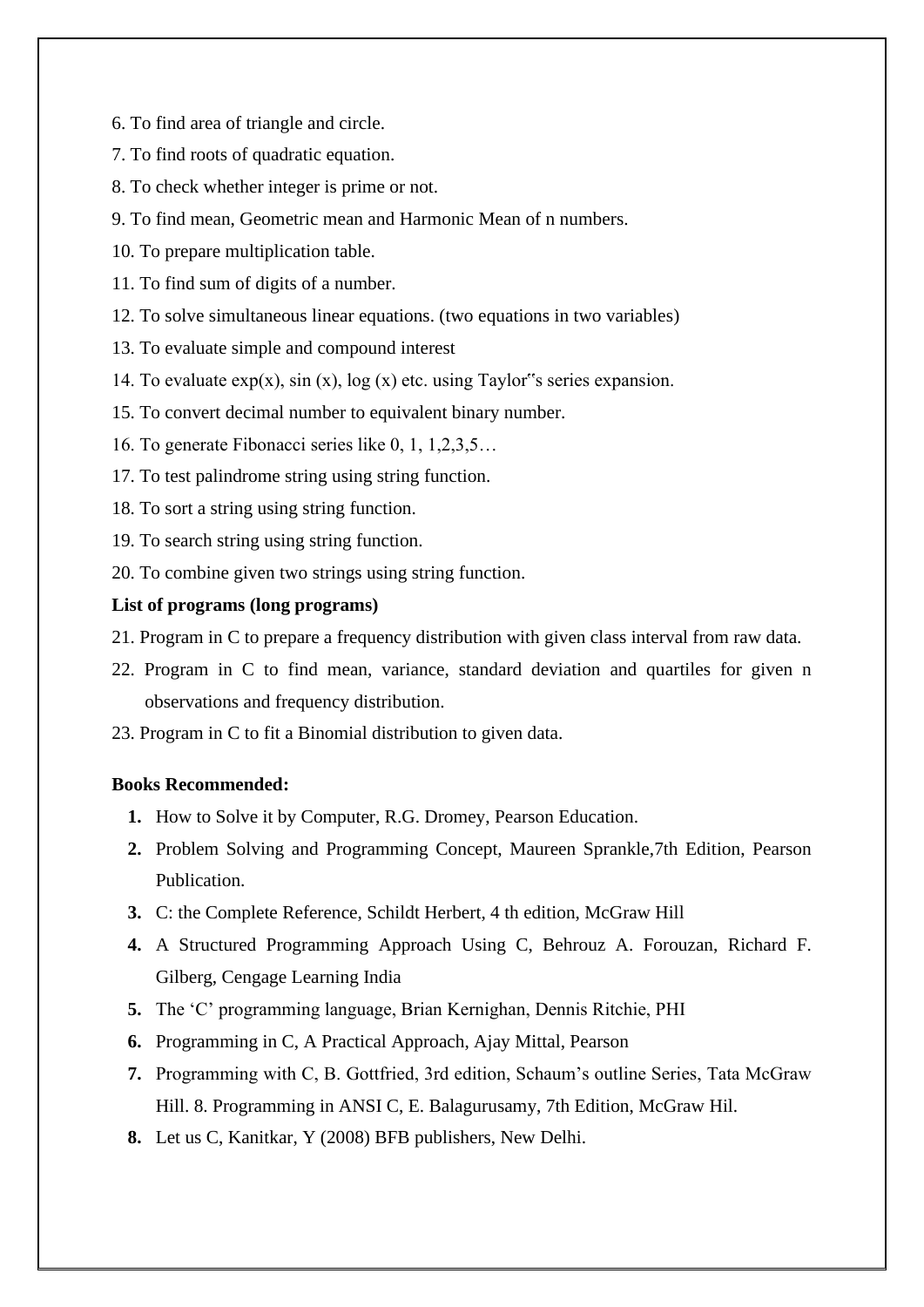Paper Code : STAT-3506 (A) Credit : 3 credits No. of lectures : 48

Paper : VI (A) Title of Paper : Introduction To Stochastic Processes

## **A) Learning objectives:**

- **1.** To provide the students with a fundamental understanding of the stochastic processes and Markov chains.
- **2.** Students should be able to construct transition probability matrix (tpm), find the n-step transition probabilities and classify its states.

## **B) Learning outcomes:**

- **1.** Students will be able to formulate tpm, n-step transition probabilities
- **2.** Students will be able to classify of states.
- **3.** Students will become familiar with Poisson process.

## **TOPICS/CONTENTS:**

#### **UNIT 1: Introduction (18 L)**

Definition of a Stochastic process, state space ,parameter space, types of stochastic processes, Markov Chains (MC)  $\{X_n, n \geq 0\}$ , finite MC, time homogeneous MC one step transition probabilities, and transition probability matrix (t.p.m.), stochastic matrix, Chapman Kolmogorov equation, n-step transition probability matrix, initial distribution, joint distribution function of  $\{X_0, X_1, \ldots, X_n\}$ , partial sum of independent and identically distributed random variables as Markov Chain, illustrations such as random walk, Gambler's ruin problem, Ehrenfest chain.

#### **UNIT 2: Classification of States (12 L)**

Classification of states: Communicating states, first return probability, probability of ever return Classification of states, as persistent and transient states. Decomposition of state space, closed set of states, irreducible set of states, irreducible MC, periodicity of M.C. aperiodic M.C. ergodic M. C.

### **UNIT 3: Stationary distribution (6 L)**

Stationary distribution for an irreducible ergodic finite Long run behaviour of a MC

## **UNIT 4: Poisson Process (12L)**

Poisson process: Postulates and properties of Poisson process, probability distribution of N(t), the number of occurrences of the event in (0, t], Poisson process and probability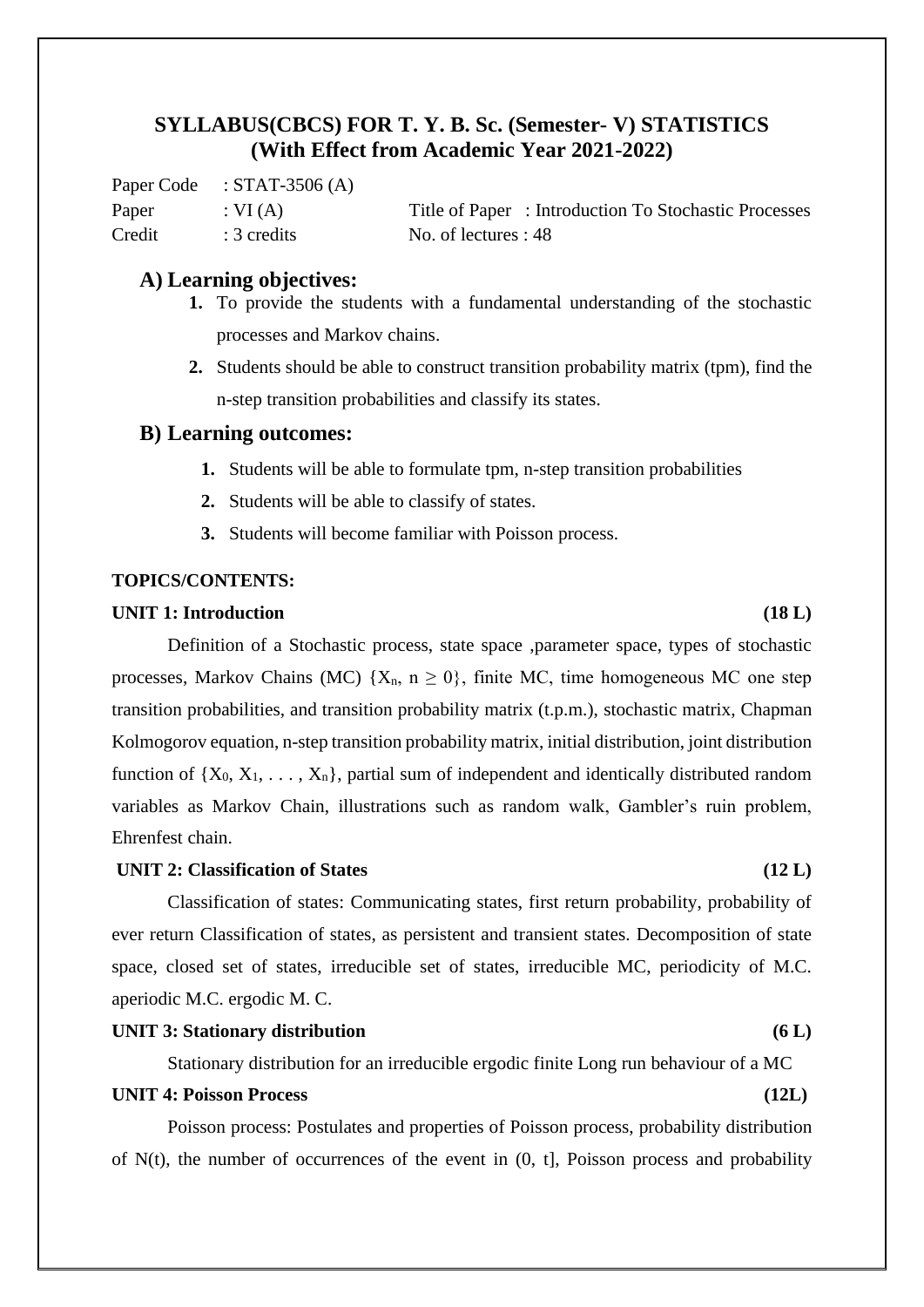distribution of inter-arrival time, mean, variance and covariance functions. Definition of compound Poisson

## **Books Recommended:**

- 1. Medhi J. (1982) Stochastic processes (Wiley Eastern)
- 2. Ross, S. (1996 ) Stochastic processes (John Wiley)
- 3. Ross, S. (2000) Introduction to probability models, 7th edition (Academic Press)
- 4. Hoel , P.G.,Port, S.C. ,Stone, C.J. ( 1972 ) : Introduction to stochastic processes
- 5. Bhat, B.R. (2000) stochastic models: Analysis and applications (New Age International)
- 6. Adke, S.R., Manjunath, S.M. (1984) An introduction to finite Markov processes (Wiley Eastern)
- 7. Taylor, H N and Karlin, S. (1984) An introduction to stochastic modeling(Academic Press)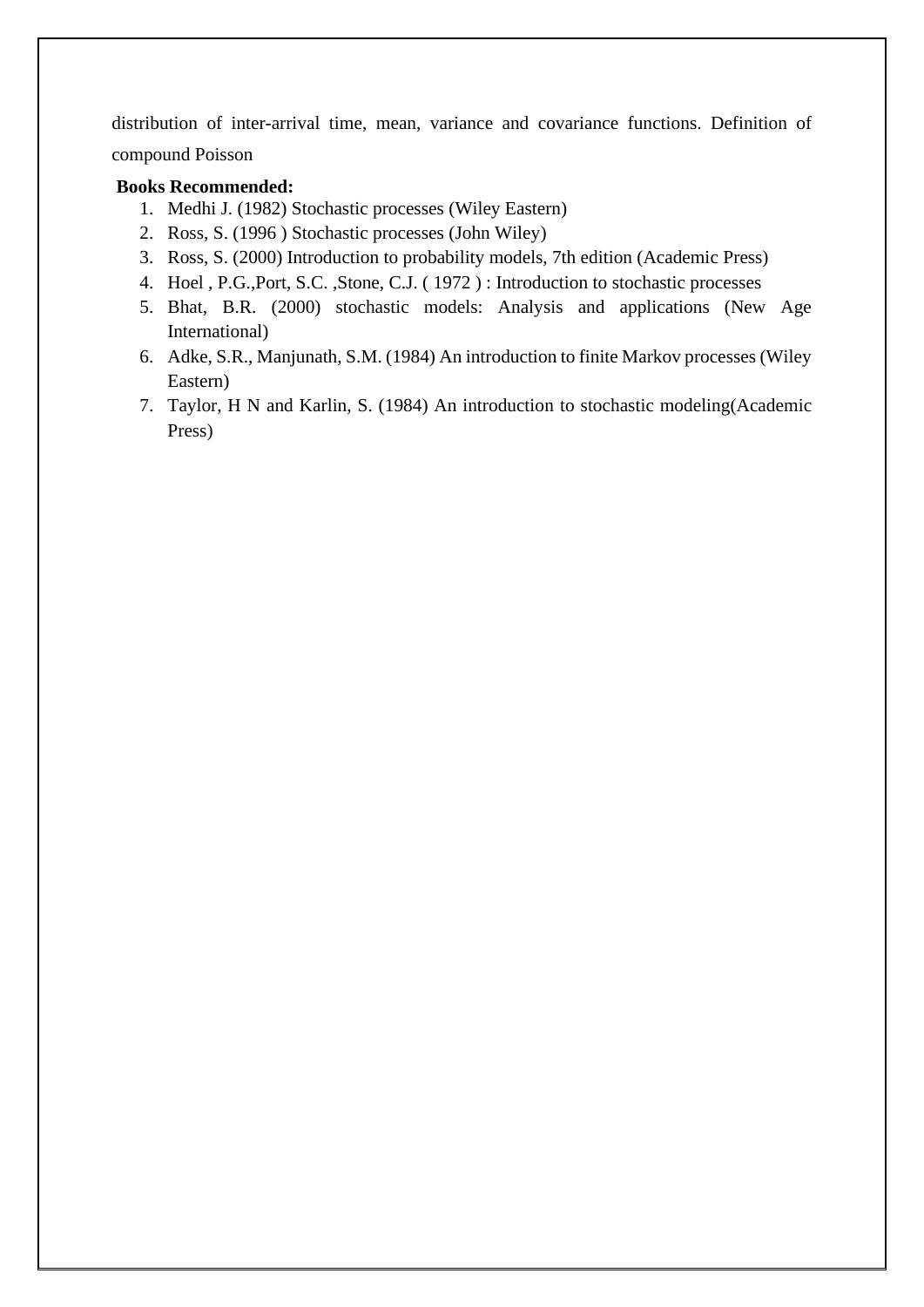Paper Code : STAT-3506 (B) Paper : VI (B) Title of Paper : Biostatistics Credit : 3 credits No. of lectures : 48

## **A) Learning objectives:**

- **1.** The main objective of this course is to learn and understand a basic concept of emerging branch of clinical trials belongs to biostatistics.
- **2.** Students should be able to understand the principles of epidemiology and discussion of the concept of natural history of disease particularly with respect to possible clinical interventions.
- **3.** Students should able to understand the phases of clinical trials and the types of study designs typically used in clinical trials, use of randomization and blinding.
- **4.** the purposes for conducting clinical trials.

## **B) Learning outcomes:**

Students should able to understand

- **1.** Basic concept of clinical trials.
- **2.** Identify epidemic events in real life situations.
- **3.** Designs which typically used in clinical trials.
- **4.** Application of appropriate design from clinical trials.

## **TOPICS/CONTENTS:**

## **Unit-1 Epidemiology (16 L)**

- **1.1** Introduction to Epidemiology
- **1.2** Odds, odds ratio, relative risk.
- **1.3** Estimation of odds ratio (OR), Confidence interval for OR. Relation with parameters in a logit model
- **1.4** Symmetry in square contingency tables, collapsing tables and Simpson's paradox.

## **Unit-2 Clinical trials (12 L)**

- **2.1** General information on history of drug discovery including Louis Pasteur (rabies and small pox), Ronald Ross and malaria, Alexander Fleming and penicillin, Jonas Salk and polio, cholera, asthma, diabetes, blood pressure, heart attack, arthritis.
- **2.2** Phases of clinical trial, purpose, duration, cost, drug regulatory bodies, ICH, statistical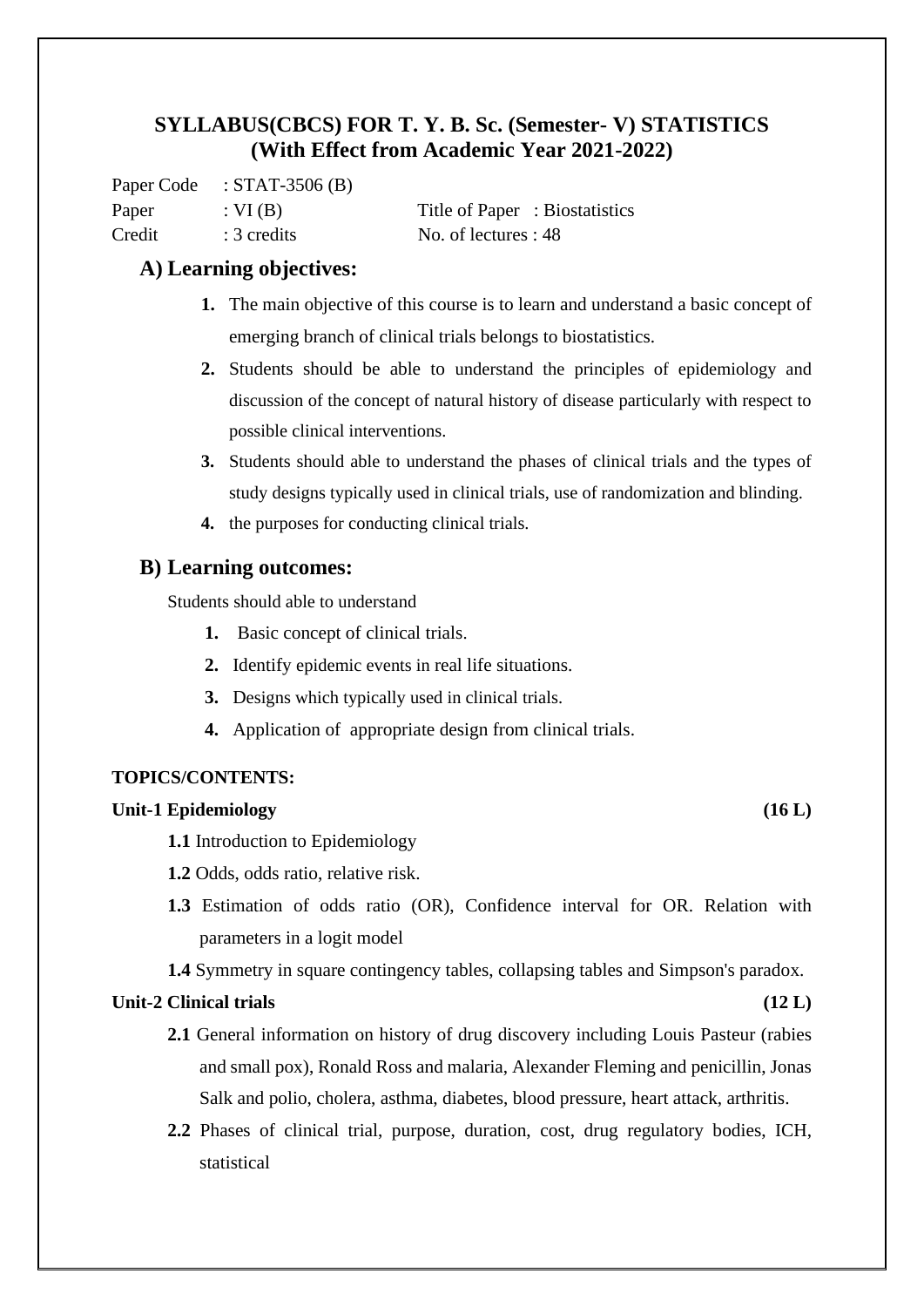analysis plan, clinical study report.

#### Unit-3 Design of clinical trials (15 L)

**3.1** Parallel designs, case control studies, longitudinal studies, safety studies

**3.2** Treatments, 2 periods cross over design.

## **Unit-4 Bioequivalence and bio-availability (5 L)**

- **4.1** Bioequivalence and bio-availability, non-inferiority trial
- **4.2** Practice based medical research, evidence-based medicine

### **Books Recommended:**

- **1.** A. P. Gore and S. A, Paranjape (2000) Course on mathematical and statistical Ecology (Kluwer publishing Holland)
- **2.** M. B. Kulkarni, V. R. Prayag, (2004) Introduction to Statistical Ecology (SIPF Academy, Nasik)
- **3.** Alan Agrasti (1996) Introduction to Categoric Data Analysis (Wiley) for part–II epidemiology (mainly odds, odds ratios and inference) For the more reference books we need to see the books in the department of Statistics SPPU, Pune.
- **4.** J. N. S. Matthews: Chapman and Hall (2006) Introduction to Randomized Controlled clinical Trials
- **5.** Stephen Sann (2000) Statistical Issues in drug Development (John Wiley)
- **6.** Steven Diantadosi (2000) Clinical Trials A methodological perpective (John Wiley)
- **7.** L.M. Friedmon, C.D. Forbes, D.L. Demats (TT) Fundamentals of Clinics Trials (Spinner)
- **8.** Steve selvin (2000) Epidemiologic Analysis (Oxford)
- **9.** M.M. Shoukni, C.A. Pavse(1999) Statistical Methods for Health Sciences (CPC Pree)
- **10.** Steve Salvin (1999) Statistical Analysis of Epidomiologic Data (Ph. D: Oxford)
- **11.** A. P. Gore, S. A. Paranjpe and M. B. Kulkarni (2010) Lecture Notes on Medical **Statistics**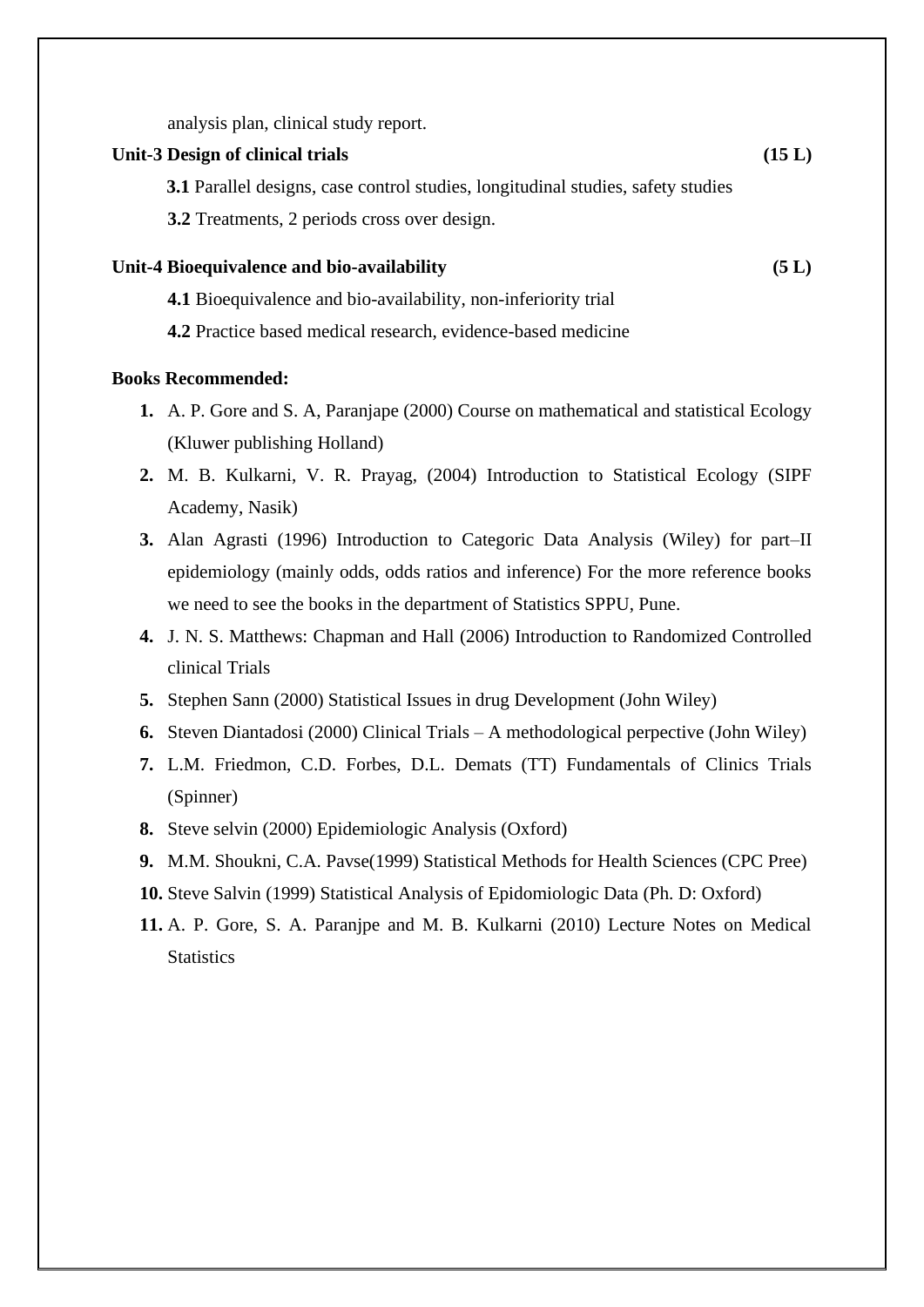Paper Code : STAT-3507 Paper : VII Title of Paper : Statistics Practical- V Credit : 2 credits

## **A) Learning objectives:**

- **1.** The main objective of this course is to learn and understand the various analysis techniques in designs of experiments such as ANOVA, ANOCOVA, etc.
- **2.** Students should be able to identify the design, carryout various experiments and analyze the data.

## **B) Learning outcomes:**

- **1.** Students will be able to understand basic principles and various terms of Design of Experiments.
- **2.** Students will be able to apply Factorial design, confounding in real life problems.
- **3.** Students should be able to analyze the data of various experimental design.

| Sr.<br>No.       | <b>Title of Experiments</b>                                                                                                                                            |
|------------------|------------------------------------------------------------------------------------------------------------------------------------------------------------------------|
| 1.               | Analysis of CRD (equal and unequal replications, pairwise comparison of treatments,<br>using critical difference (C.D). Check normality using normal probability plot. |
| 2.               | Analysis of RBD (pairwise comparison of treatments using i) C.D ii) Tukey test iii)<br>Scheff's test. Efficiency of RBD w.r.t. CRD                                     |
| 3.               | Analysis of RBD. Efficiency of RBD w.r.t. CRD                                                                                                                          |
| $\overline{4}$ . | Analysis of LSD and Calculation of Efficiency (pairwise comparison of treatments<br>using C.D. and box plot, efficiency of LSD w.r.t. i) CRD ii) RBD)                  |
| 5.               | Kruskal-Wallies H test                                                                                                                                                 |
| 6.               | Analysis of Covariance in CRD                                                                                                                                          |
| 7.               | Analysis of Covariance in RBD                                                                                                                                          |
| 8.               | Analysis of $22$ and $23$ factorial experiments in RBD.                                                                                                                |
| 9.               | Analysis of $23$ factorial experiments in RBD (partial confounding)                                                                                                    |
| 10.              | Analysis of $23$ factorial experiments in RBD (total confounding)                                                                                                      |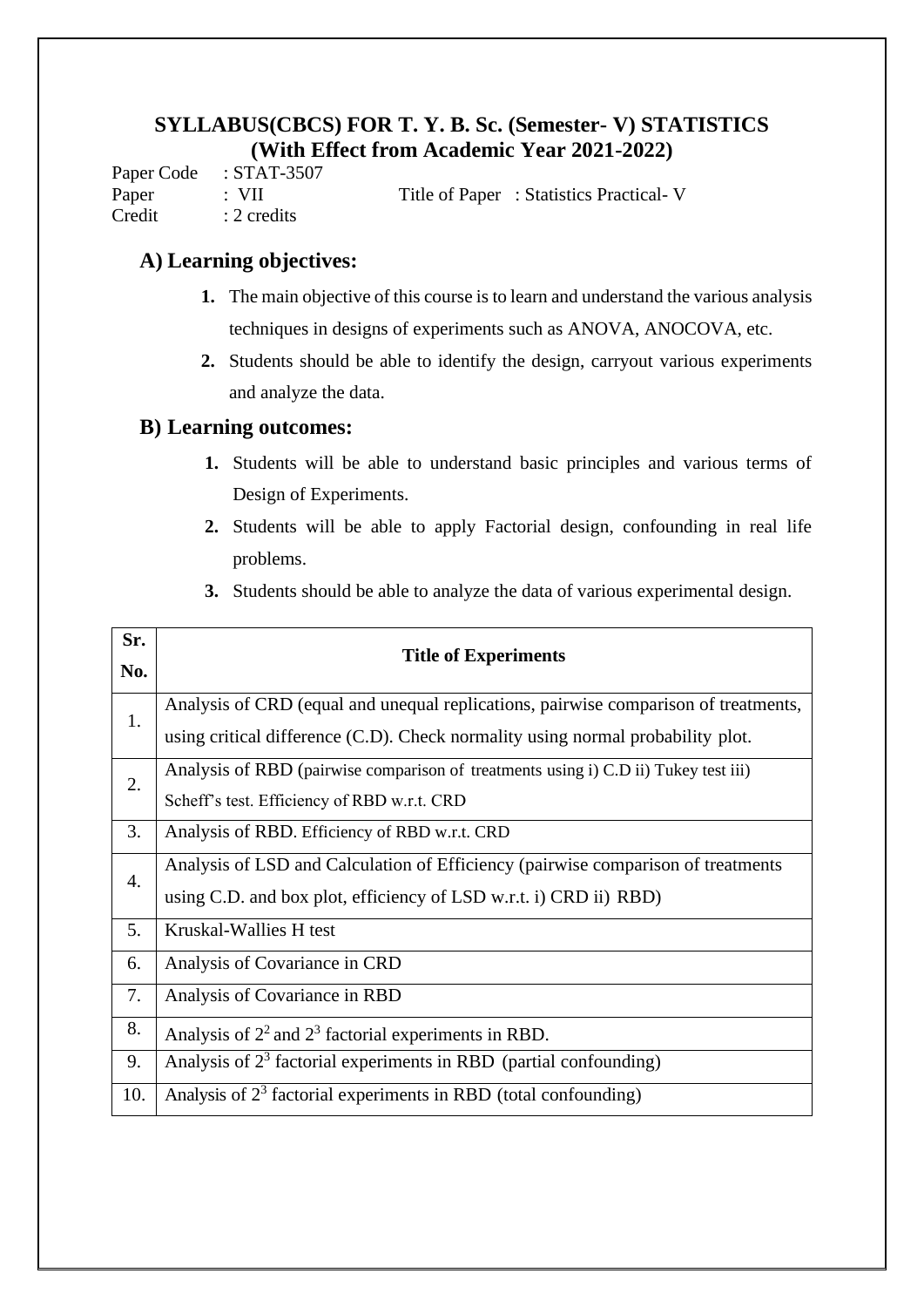Paper Code : STAT-3508 Paper : VIII Title of Paper : Statistics Practical- VI Credit : 2 credits

## **A) Learning Objectives:**

- **1.** Students should be able to understand properties and applications of standard distribution.
- **2.** The main objective of this course is to get knowledge about important inferential aspects of interval estimation.
- **3.** Estimating population parameters using sampling distribution of estimator and obtaining estimators of standard error in estimation under various sampling procedures.
- **4.** Determining adequate sample size for various sampling procedures.

## **B) Learning Outcomes:**

- **1.** Student will be able to fit the distributions.
- **2.** Students will be able to draw model sample from distributions.
- **3.** Students will be able to apply appropriate sample survey design for related problems.
- **4.** Estimates the convenient sample size for Simple random sampling and stratified random sampling.

| Sr. | <b>Title of Experiments</b>                                                                                                                                                                                      |
|-----|------------------------------------------------------------------------------------------------------------------------------------------------------------------------------------------------------------------|
| No. |                                                                                                                                                                                                                  |
| 1.  | Model sampling from Cauchy and Laplace distributions                                                                                                                                                             |
| 2.  | Fitting of lognormal distribution                                                                                                                                                                                |
| 3.  | M.L.E and moment estimator of truncated Binomial and truncated Poisson<br>distributions (truncated at zero)                                                                                                      |
| 4.  | Construction of confidence interval for population median and quartiles, based on<br>order statistics.                                                                                                           |
| 5.  | Simple random sampling (estimation of population mean, population total with<br>standard errors), i) with replacement, ii) without replacement. Confidence interval for<br>population mean and population total. |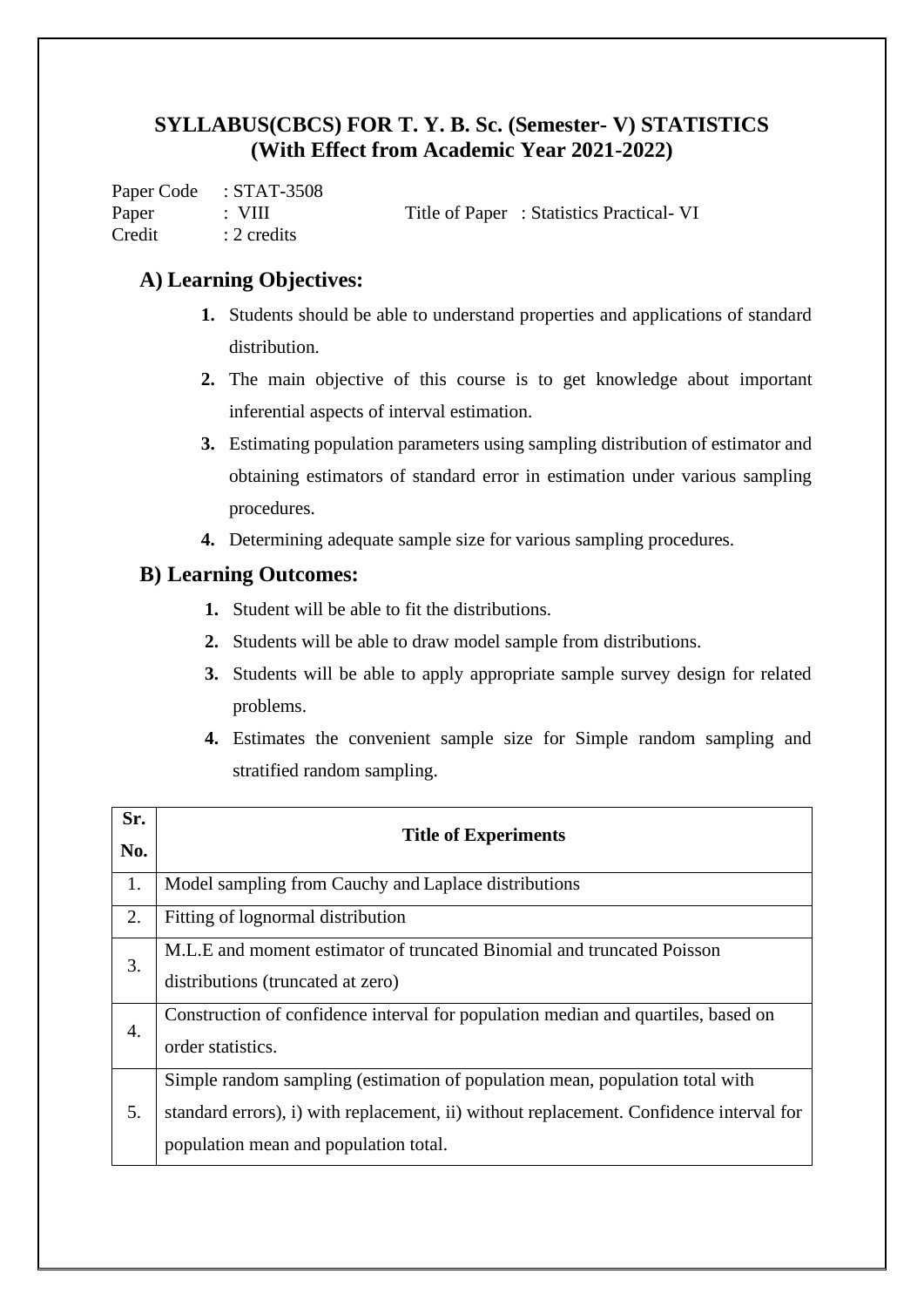| 6.  | Stratified random sampling: Proportional and Neyman allocation, comparison with |
|-----|---------------------------------------------------------------------------------|
|     | SRSWOR.                                                                         |
| 7.  | Stratified random sampling: cost and variance analysis.                         |
| 8.  | Ratio methods of estimation. Comparison with SRSWOR.                            |
| 9.  | Regression methods of estimation. Comparison with SRSWOR.                       |
| 10. | Determination of Sample Size.                                                   |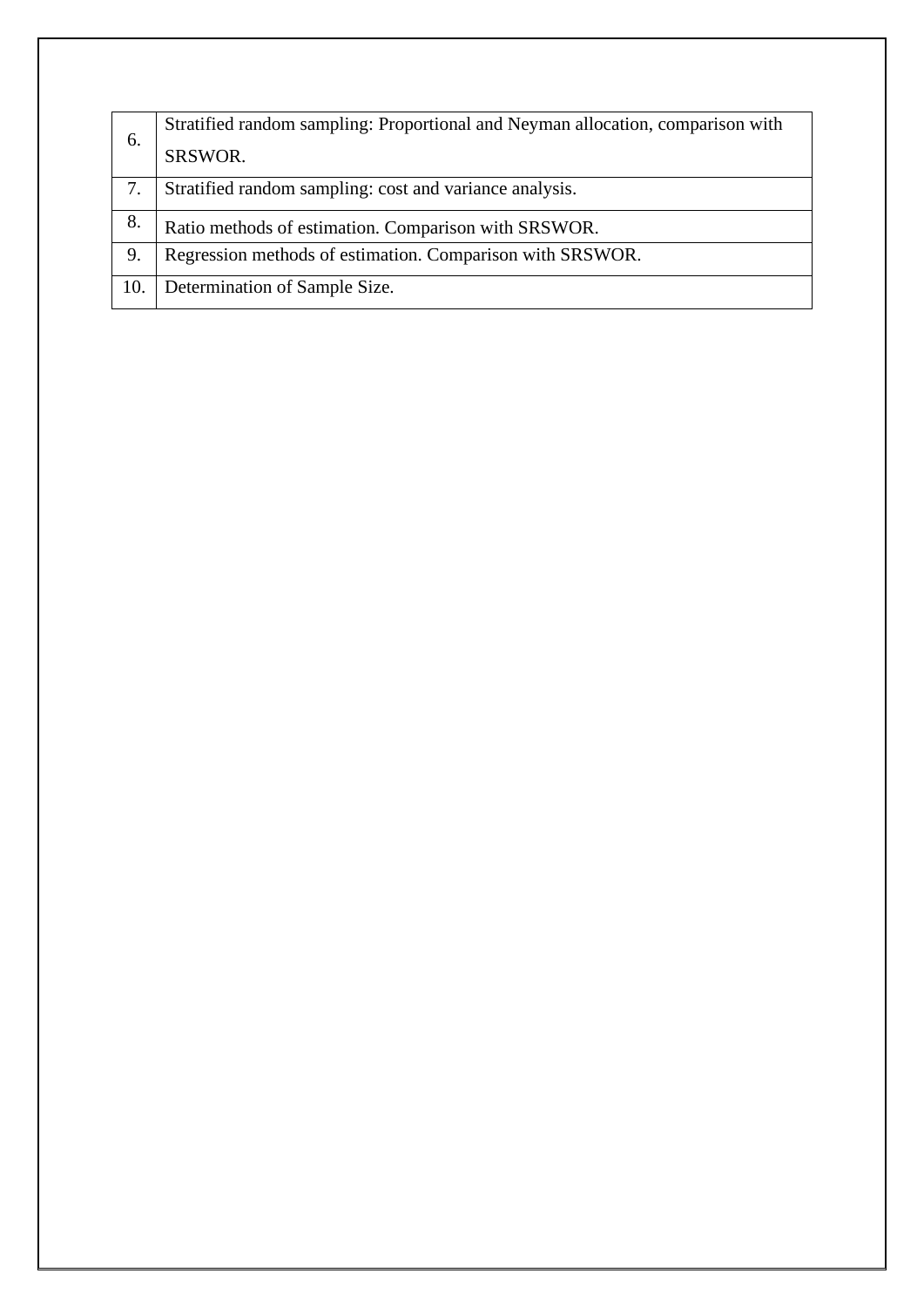Paper Code : STAT-3509 Paper : IX Title of Paper : Statistics Practical- VII Credit : 2 credits

## **A) Learning objectives:**

Students successfully completing this course will be able:

- **1.** The objective of the course is to develop problem solving abilities using computers.
- **2.** The student will develop skills for writing programs using C.

## **B) Learning outcomes:**

- **1.** Student will be solved to problems using programming capability.
- **2.** Student will be exploring their algorithmic approaches to problem solving.
- **3.** Student will be developed modular programs using control structures, pointers, arrays, strings and functions.

| Sr. |                                                                                                                                                                                                                          |
|-----|--------------------------------------------------------------------------------------------------------------------------------------------------------------------------------------------------------------------------|
| No. | <b>Title of Experiments</b>                                                                                                                                                                                              |
| 1.  | A) Converting $\mathrm{^{\circ}C}$ temperature to $\mathrm{^{\circ}F}$ .<br>B) To check whether given number is odd or even.<br>C) To find maximum of 2 numbers or 3 numbers. D) To find area of triangle and<br>circle. |
| 2.  | A) To find roots of quadratic equation.                                                                                                                                                                                  |
| 3.  | To check whether integer is prime or not.                                                                                                                                                                                |
| 4.  | To find mean, Geometric mean and Harmonic Mean of n numbers.                                                                                                                                                             |
| 5.  | A) To find mean, variance and coefficient of variation of n observations.<br>B) Arrange the observations in ascending order of magnitude and find median of n<br>observations.                                           |
| 6.  | To find mean, median, variance and coefficient of variation of frequency distribution<br>when fi and xi are given.                                                                                                       |
| 7.  | To find correlation coefficient for a given bivariate data.                                                                                                                                                              |
| 8.  | To fit a line of regression of Y on X for a given bivariate data.                                                                                                                                                        |
| 9.  | To fit a Binomial distribution to given data.                                                                                                                                                                            |
| 10. | To obtain addition of two matrices, multiplication of two matrices.                                                                                                                                                      |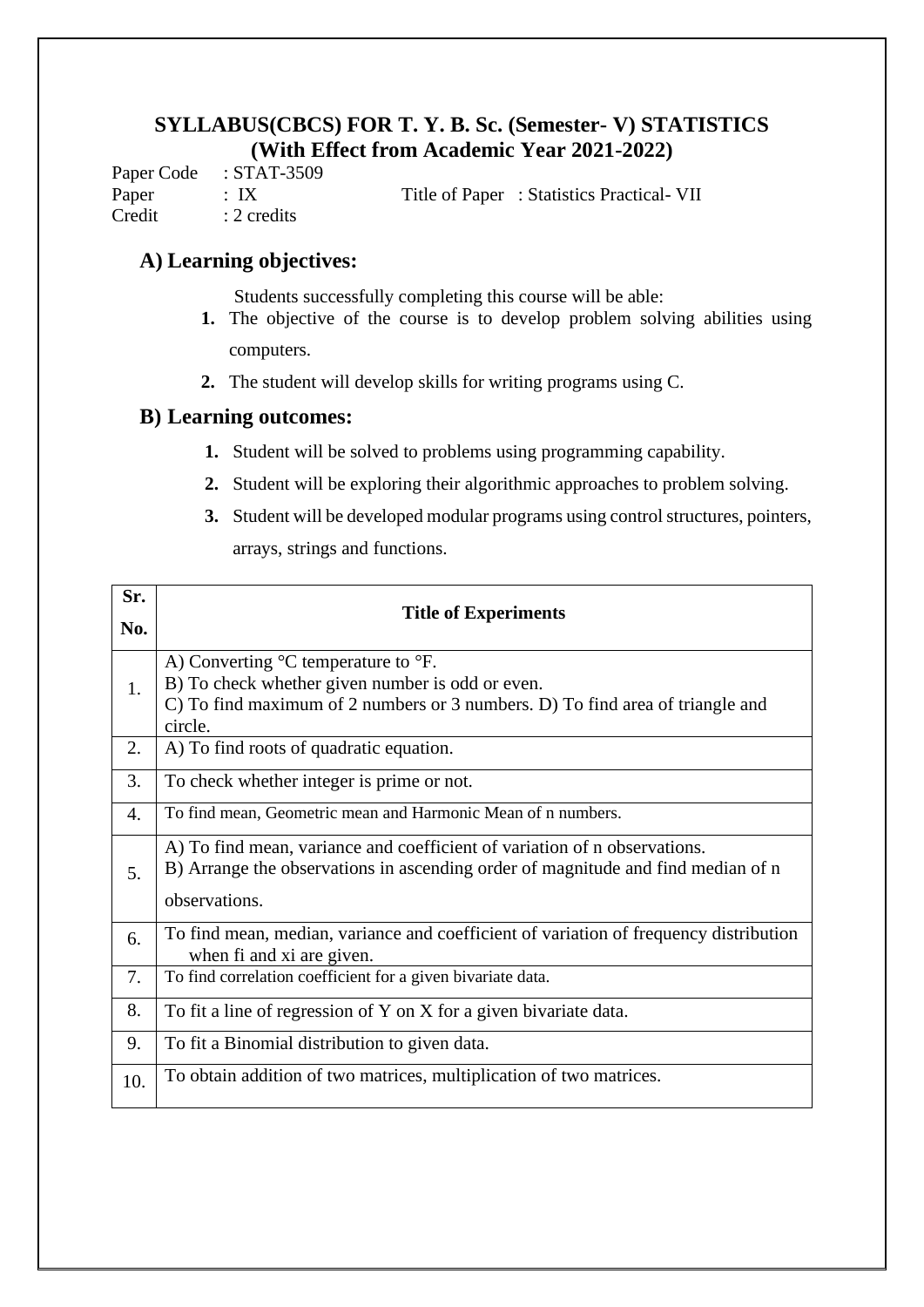# **Anekant Education Society's Tuljaram Chaturchand College of Arts, Science and Commerce, Baramati**

## **Autonomous Course Structure for T. Y. B. Sc. STATISTICS Semester- VI (w.e. from June, 2021)**

| <b>Semester</b> | <b>Paper Code</b>               | <b>Title of Paper</b>                                    | <b>No. of Credits</b> |
|-----------------|---------------------------------|----------------------------------------------------------|-----------------------|
|                 | <b>STAT3501</b>                 | <b>Distribution Theory</b>                               | 3                     |
|                 | <b>STAT3502</b>                 | <b>Statistical Inference- I</b>                          | 3                     |
|                 | <b>STAT3503</b>                 | <b>Sampling Methods</b>                                  | 3                     |
|                 | <b>STAT3504</b>                 | Design of Experiments                                    | 3                     |
|                 | <b>STAT3505</b>                 | C-Programming                                            | 3                     |
| V               | STAT3506(A)                     | <b>Introduction to Stochastic Processes</b><br><b>Or</b> | 3                     |
|                 | STAT3506(B)                     | <b>Biostatistics</b>                                     |                       |
|                 | <b>STAT3507</b>                 | <b>Statistics Practical-V</b>                            | $\overline{2}$        |
|                 | <b>STAT3508</b>                 | <b>Statistics Practical-VI</b>                           | $\overline{2}$        |
|                 | <b>STAT3509</b>                 | <b>Statistics Practical- VII</b>                         | $\overline{2}$        |
|                 | CC<br><b>Certificate Course</b> |                                                          | $\overline{2}$        |
|                 | <b>STAT3601</b>                 | <b>Introduction to Regression Analysis</b>               | 3                     |
|                 | <b>STAT3602</b>                 | <b>Statistical Inference-II</b>                          | 3                     |
|                 | <b>STAT3603</b>                 | <b>Statistical Quality Control and Reliability</b>       | 3                     |
|                 | <b>STAT3604</b>                 | <b>Operations Research</b>                               | 3                     |
| VI              | <b>STAT3605</b>                 | <b>Statistical Computing Using R-Software</b>            | 3                     |
|                 | STAT3606(A)                     | <b>Official Statistics</b><br><b>Or</b>                  | 3                     |
|                 | STAT3606(B)                     | <b>Actuarial Statistics</b>                              |                       |
|                 | STAT3607                        | <b>Statistics Practical- VIII</b>                        | $\overline{2}$        |
|                 | <b>STAT3608</b>                 | <b>Statistics Practical-IX</b>                           | 2                     |
|                 | STAT3609                        | Project                                                  | $\overline{2}$        |

## **Note:**

| <b>Paper Code</b> | <b>Title of Paper</b>             | <b>Practical Based on Paper</b>                                |
|-------------------|-----------------------------------|----------------------------------------------------------------|
| <b>STAT3507</b>   | <b>Statistics Practical-V</b>     | Design of Experiments                                          |
| <b>STAT3508</b>   | <b>Statistics Practical-VI</b>    | Distribution Theory, Statistical Inference - I and Sampling    |
|                   |                                   | Methods                                                        |
| <b>STAT3509</b>   | <b>Statistics Practical- VII</b>  | $C$ - Programming                                              |
| <b>STAT3607</b>   | <b>Statistics Practical- VIII</b> | Introduction to Regression Analysis and Operations Research    |
| <b>STAT3608</b>   |                                   | Statistical Inference - II and Statistical Quality Control and |
|                   | <b>Statistics Practical-IX</b>    | Reliability                                                    |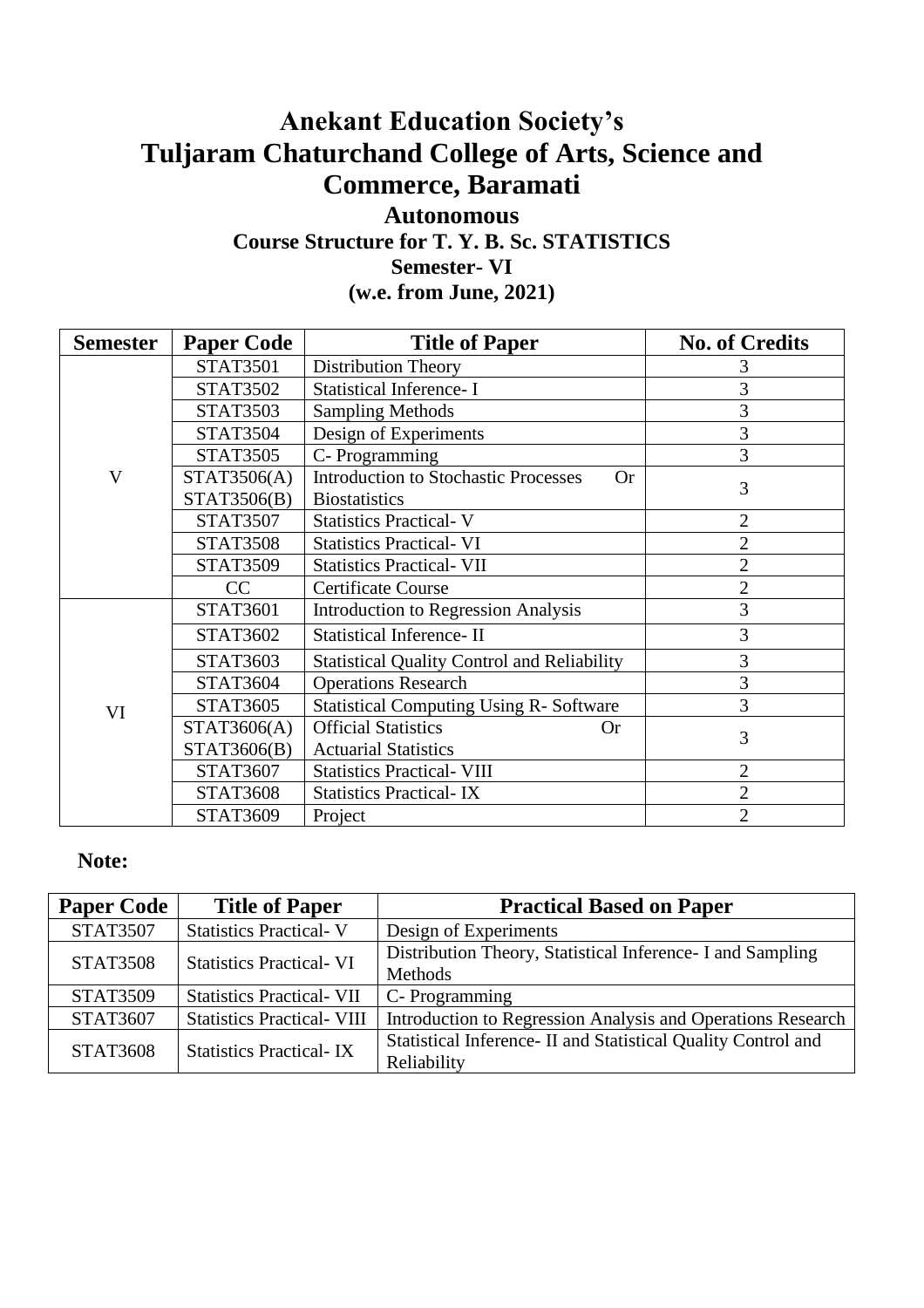Paper Code : STAT-3601 Paper : I Title of Paper : Introduction to Regression Analysis Credit : 3 credits No. of lectures : 48

## **A) Learning Objectives:**

- **1.** To introduce students with the concepts of linear regression and multiple regression.
- **2.** To acquaint students with the linear regression model and its limitations.
- **3.** To enable students to compare residual diagnostics and apply corrective measures.
- **4.** To familiarize students with various regression models.

## **B) Learning Outcomes:**

By the end of the course, students should be able to:

- **1.** Understand basic assumption and various terms of regression model.
- **2.** Demonstrate simple linear regression as a tool for exploring the linear relationship between two variables
- **3.** Learn how to estimate and interpret the model.
- **4.** Use graphical and numerical methods to check the assumptions of regression model.
- **5.** Learn about variable transformations and interactions to incorporate nonlinear relationships in the model.
- **6.** Apply Simple Linear Regression model, Multiple Linear Regression Analysis, Logistic Regression Model in real life problems.
- **7.** Determine tests of hypothesis of model parameters, AIC and BIC criteria.

## **TOPICS/CONTENTS:**

## **Unit-1 Introduction (2 L)**

- **1.1** Regression Analysis as a statistical tool
- **1.2** Brief History

## **Unit-2 Simple Linear Regression Model (10 L)**

- **2.1** Review of simple linear regression model:  $Y = \beta_0 + \beta_1 X + \varepsilon$ , where  $\varepsilon$  is a continuous random variable with  $E(\epsilon) = 0$ ,  $V(\epsilon) = \sigma^2$ .
- **2.2** Estimation of  $\beta_0$  and  $\beta_1$ , by the method of least squares.
- **2.3** Properties of estimators of  $\beta_0$ , and  $\beta_1$
- **2.4** Estimation of  $\sigma^2$
- **2.5** Assumption of normality of  $\varepsilon$ . Tests of hypothesis of  $\beta_1$
- **2.6** Interval estimation in simple linear regression model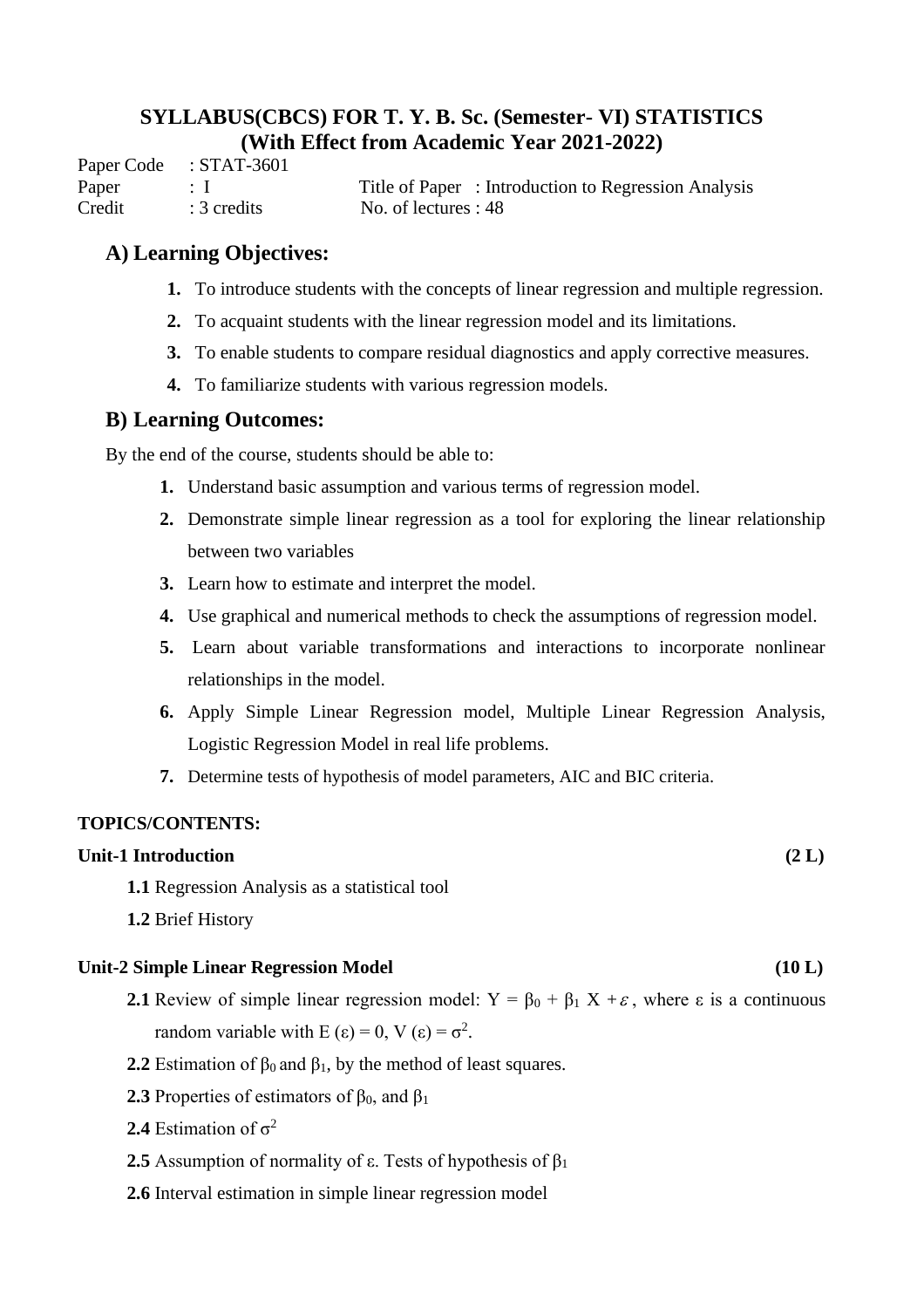- **2.7** Coefficient of determination
- **2.8** Examples and illustrations
- **2.9** Transformations.

### **Unit-3 Multiple Linear Regression Model (10 L)**

- **3.1** Review of multiple linear regression model  $Y = \beta_0 + \beta_1 X_1 + ... + \beta_k X_k + \varepsilon$ , where  $\varepsilon$  is a continuous random variable with E (ε) = 0, V (ε) =  $\sigma^2$ . Estimation of regression parameters  $β_0$ ,  $β_1$ , ...,  $β_k$  by the method of least squares, Obtaining normal equations, solutions of normal equations
- **3.2** Estimation of  $\sigma^2$
- **3.3** Assumption of normality of ε. Tests of hypothesis of Regression parameters
- **3.4** Assessing adequacy of model
	- **3.4.1** Test of significance of regression
	- **3.4.2** Test of individual regression coefficient
	- **3.4.3** Coefficient of determination
- **3.5** Interval estimation in multiple linear regression models
- **3.6** Polynomial regression models
- **3.7** Examples and Illustrations

## **Unit-4 Regression Diagnostics and Model Building (8 L)**

- **4.1** Residual Analysis, Residual and its scaling, Residual plots
- **4.2** PRESS Statistics
- **4.3** Interpretation of four plots produced by lm command in R
- **4.4** Corrective measures

**4.4.1** Variable Stabilizing Transformation

- **4.4.2** Weighted least squares method
- **4.4.3** Transformation to Linearize the Model
- **4.5** Outliers: Detection and treatments
- **4.6** Detection of Multicollinearity and computation of VIF
- **4.7** Examples and Illustrations

### **Unit-5 Variable Selection and Model Building (8 L)**

- **5.1** The model building problem
- **5.2** Consequences of model Misspecification
- **5.3** Criteria for evaluating subset regression models
- **5.4** Computational techniques for variable selection
	- **5.4.1** All possible regression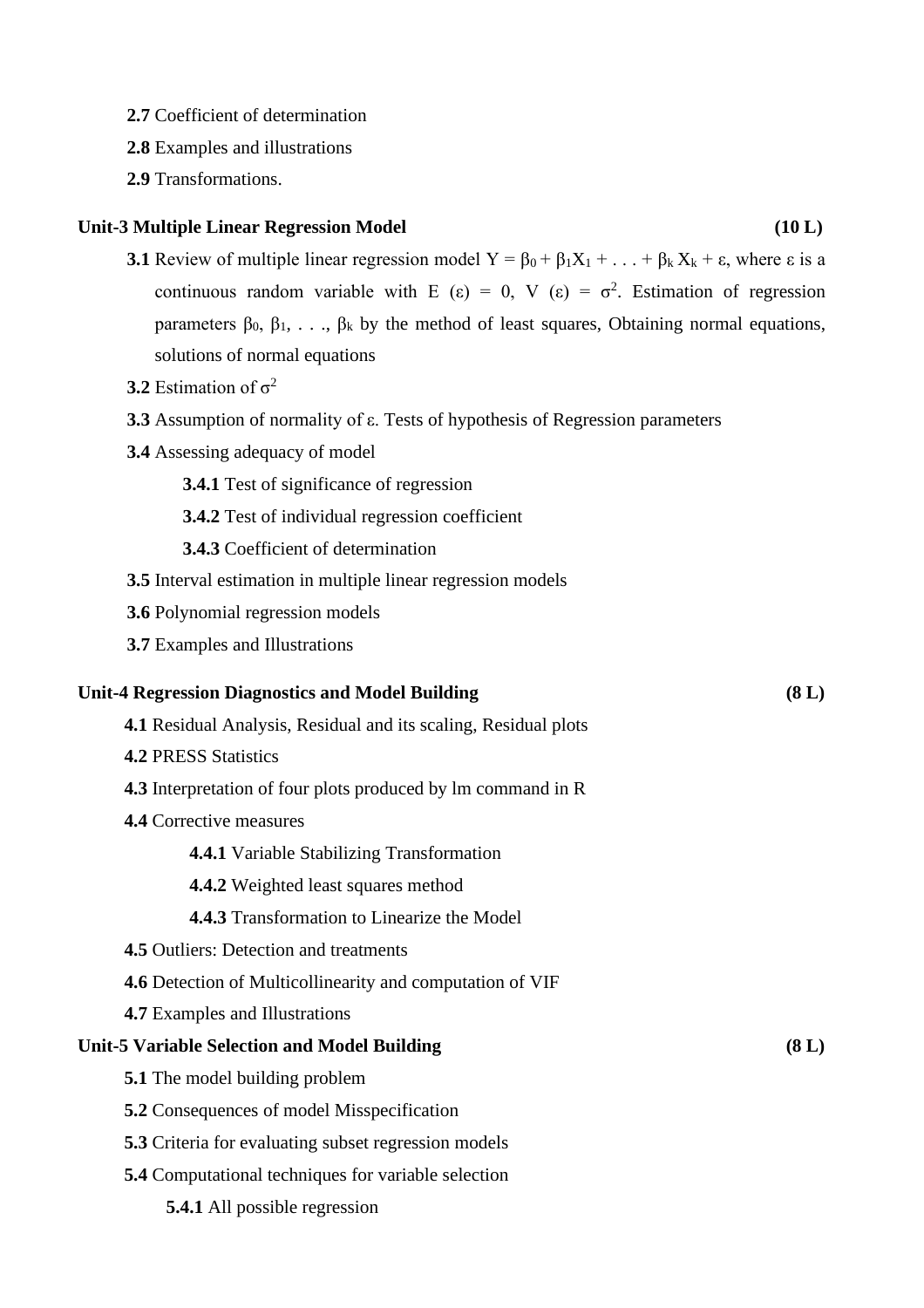| <b>5.4.2</b> Stepwise Regression methods |
|------------------------------------------|
|------------------------------------------|

 **5.5** Examples and illustrations.

## Unit-6 Logistic Regression Model (10 L)

- **6.1** Introduction
- **6.2** Univariate logistic regression model
	- **6.2.1** Defining the logistic regression model
	- **6.2.2** Fitting of logistic regression model
	- **6.2.3** Interpretation of parameters
	- **6.2.3** Testing of hypothesis in Logistic Regression
- **6.3** Multiple logistic regression model.
	- **6.3.1** Fitting of logistic regression model
	- **6.3.3** Interpretation of parameters
	- **6.3.3** Testing of hypothesis in Logistic Regression
- **6.4** AIC and BIC criteria for model selection.
- **6.5** Examples and illustrations

## **Books Recommended**

- **1.** Draper, N. R. and Smith, H. (1998) Applied Regression Analysis (John Wiley) Third Edition.
- **2.** Hosmer, D. W. and Lemeshow, S. (1989) Applied Logistic Regression (Wiley).
- **3.** Montgomery, D. C., Peck, E. A. and Vining, G. G. (2003) Introduction to Linear Regression Analysis (Wiley).
- **4.** Neter, J., W., Kutner, M. H., Nachtsheim, C.J. and Wasserman, W. (1996) Applied Linear Statistical Models, fourth edition, Irwin USA.
- **5.** Hosmer, D. W., Lemeshow S., and Sturdivant R. X. (1989) Applied Logistic Regression Wiley
- **6.** Chatterjee S. and Hadi A. S. (2012) Regression Analysis by Example, 5th Edition, Wiley.
- **7.** Kleinbaum G. and Klein M. (2011): Logistic Regression, III<sup>rd</sup> Edition A Self learning text, Springer.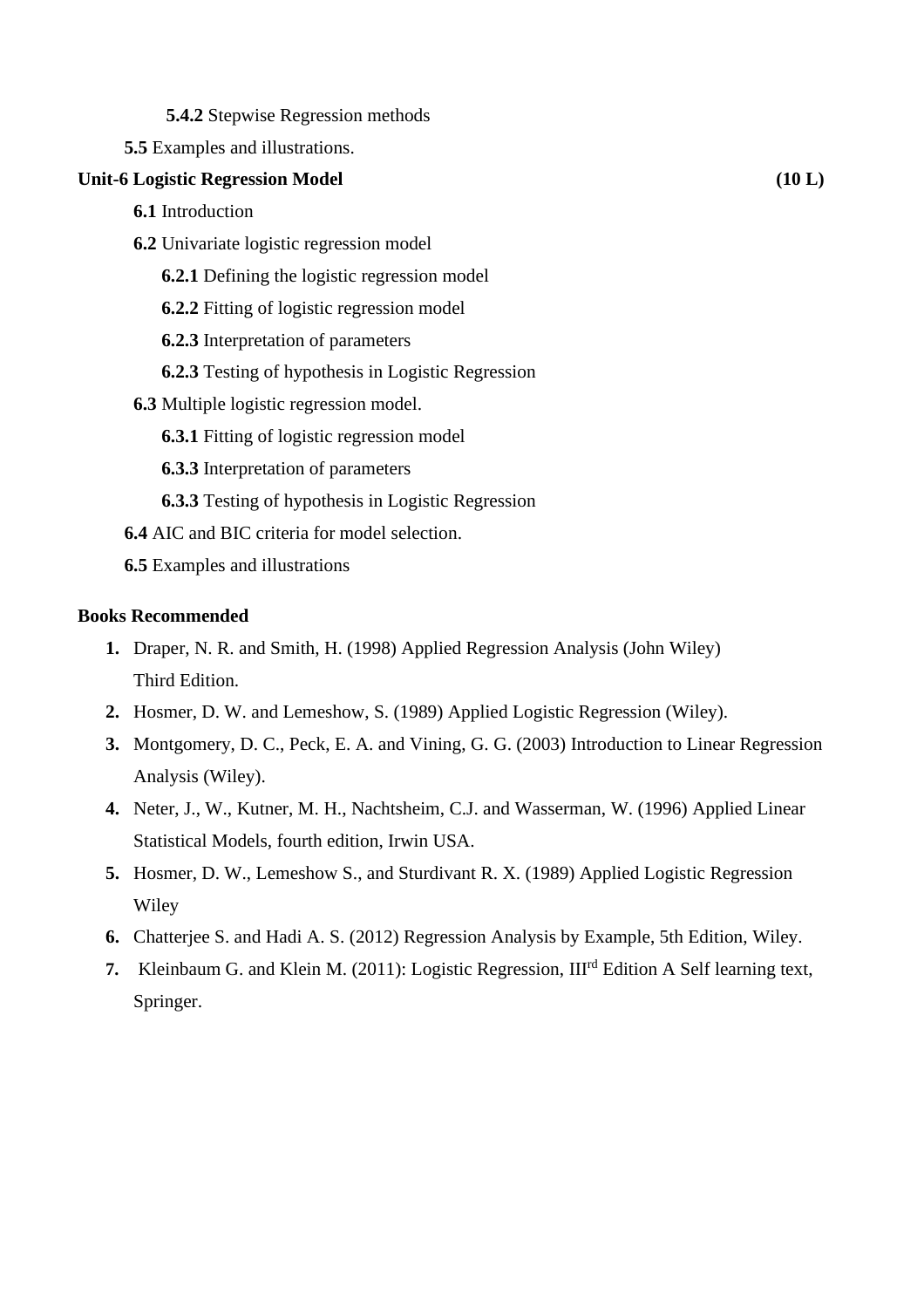Paper Code : STAT-3602

Paper : II Title of Paper : Statistical Inference- II Credit : 3 credits No. of lectures : 48

## **A) Learning Objectives:**

- **1.** To acquaint students with the concepts of Statistical hypothesis, Parametric Tests, Nonparametric tests
- **2.** To learn the Most Powerful Tests and Uniformly Most Powerful test procedures and difference between them.
- **3.** To differentiate between parametric and non-parametric tests

## **B) Learning Outcomes:**

At the end of the course, students should be able to:

- **1.** Use hypothesis testing in real life situations.
- **2.** Compute Type I Error, Type II Error and level of significance for a hypothesis test.
- **3.** Apply Neyman-Pearson Theorem to find MP tests
- **4.** Construct power functions in order to evaluate the hypothesis testing.
- **5.** Learn various methods of non-parametric tests.

## **TOPICS/CONTENTS:**

## **Unit 1: Parametric Tests (15 L)**

- **1.1** Statistical hypothesis, problem of testing of hypotheses. Definition and illustrations of (1) simple hypothesis, (2) composite hypothesis, (3) test of hypothesis, (4) critical region, (5) type I and type II errors. probabilities of type I error and type II error. Problem of controlling the probabilities of errors of two kinds. Definition and illustrations of (i) level of significance, (ii) observed level of significance (p-value), (iii) size of a test, (iv)
- **1.2** Definition of most powerful (M.P.) level  $\alpha$  test of simple null hypothesis against simple alternative. Statement of Neyman - Pearson (N-P) lemma for constructing the most powerful level  $\alpha$  test of simple null hypothesis against simple alternative hypothesis. Illustrations.
- **1.3** Power function of a test, power curve, definition of uniformly most powerful (UMP) level  $\alpha$  test for one sided alternative. Illustrations

## **Unit 2: Likelihood Ratio Tests (9 L)**

Notion of likelihood ratio test (LRT),  $\lambda(x)$ =Sup L( $\theta_0|x$ ) / Sup L( $\theta|x$ ) Construction of LRT for H<sub>0</sub> :  $\theta = \theta_0$  against H<sub>1</sub>:  $\theta \neq \theta_0$  for the mean of normal distribution for i) known  $\sigma^2$  ii) unknown  $\sigma^2$  (one sided and two sided alternatives). LRT for variance of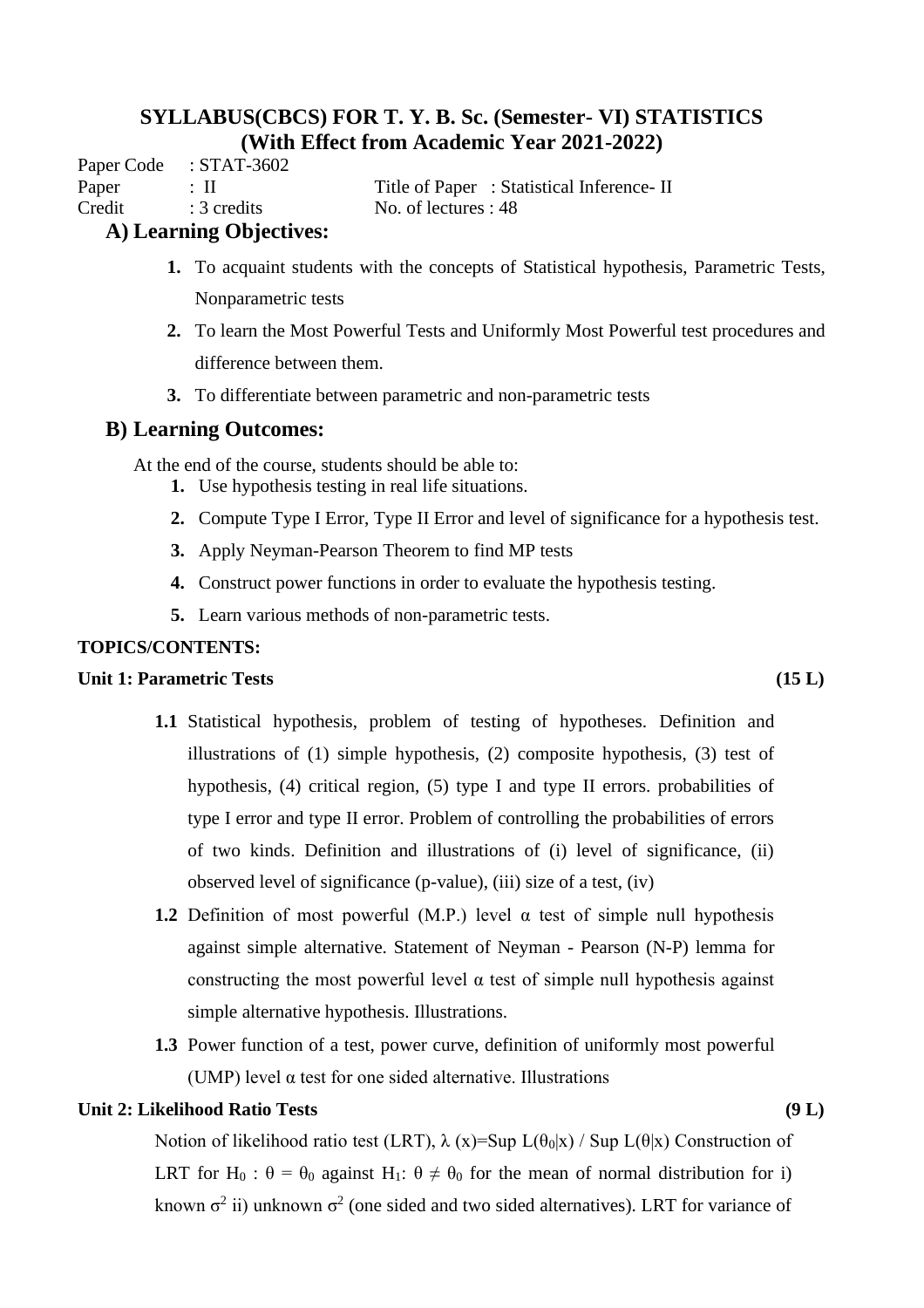normal distribution for i) known μ ii) unknown μ (one sided and two sided alternatives hypotheses). LRT for parameters of binomial and exponential distribution for two sided alternatives only. LRT as a function of sufficient statistics, statement of asymptotic distribution of -2log<sub>e</sub>  $\lambda$  (x).

### **Unit 3: Sequential Probability Tests (9 L)**

Sequential test procedure for simple null hypothesis against simple alternative hypothesis and its comparison with fixed sample size N-P test procedure. Definition of Wald's SPRT of strength  $(\alpha, \beta)$ . Illustration for standard distributions like Bernoulli, Poisson, Normal and Exponential. SPRT as a function of sufficient statistics. Graphical representation of SPRT.

## Unit 4: Non-Parametric Tests (15 L)

Concept of non- parametric tests. Distinction between a parametric and a nonparametric Tests. Concept of distribution free statistic. One tailed and two tailed test procedures of (i) Sign test, ii) Wilcoxon signed rank test (iii) Mann- Whitney U test, (iii) Run test, one sample and two samples problems. Empirical distribution function Sn (x). Properties of Sn (x) as estimator of F (.). Kolmogorov – Smirnov test for completely specified univariate distribution (one Sample problem only) for two sided alternative hypotheses. Comparison with chi-square test.

### **Books Recommended**

**1.** Agarwal, B.L. (2003). Programmed Statistics, second edition, New Age International Publications, Delhi

**2.** Arora, S. and Bansi Lal. (1989): New Mathematical Statistics, first edition, Satya Prakashan, New Delhi.

**3.** Daniel, W.W. (2000) Applied Nonparametric Statistics, Duxbury Press Boston.

**4.** Dudeweitz, E.J. and Mishra, S.N. (1988). Modern Mathematical Statistics, John Wiley and Sons, Inc

**5.** Gibbons J.D. (1971). Non parametric Statistical Inference, McGraw Hill Book Company, New York.

**6.** Hoel, P.G.,Port, S. and Stone, C. (1971). Introduction to Statistical Theory, Houghton Mifflin Company (International) Dolphin

**7.** Hogg, R.V. and Craig, R.G. (1989). Introduction to Mathematical Statistics (fourth edition, Collier Macmillan International Edition, Macmillan Publishing Co.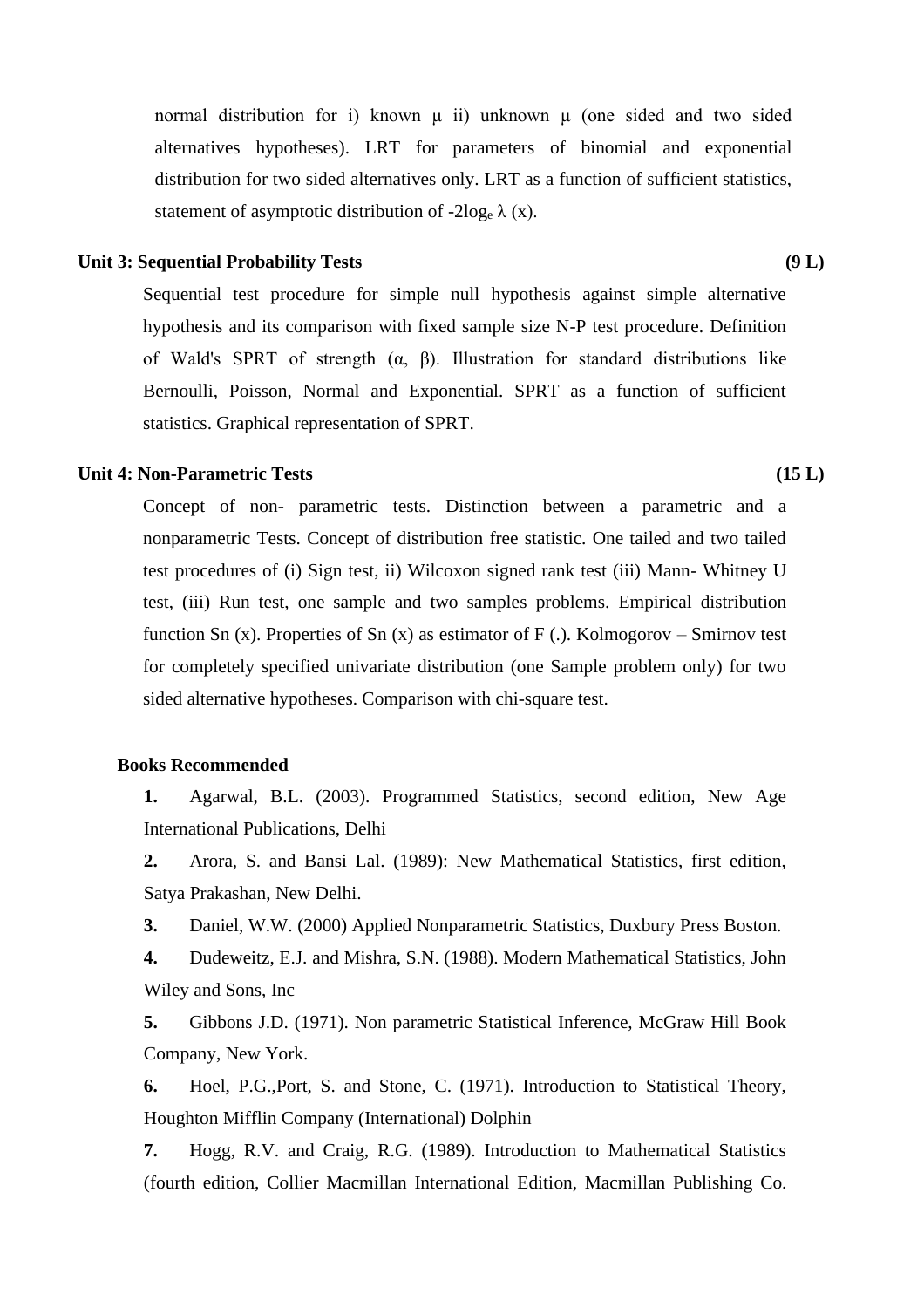Inc., New York.

**8.** Kale, B.K. and Muralidharan, K. (2015). Parametric Inference: An Introduction. Narosa, New Delhi

**9.** Kendall, M. and Stuart, A. (1943) The advanced Theory of Statistics, Vol 1, Charles and Company Ltd., London.

**10.** Lindgren, B.W. (1976). Statistical Theory (third edition), Collier Macmillan International Edition, Macmillan publishing Co., Inc. New York.

**11.** Kunte, S., Purohit, S.G. and Wanjale, S.K.: Lecture Notes on Nonparametric Tests

**12.** Mood, A.M., Graybill, F. and Bose, D. C. (1974). Introduction to the theory of Statistics (third edition) International Student Edition, McGraw Hill.

**13.** Rohatgi, V.K. (1976). An introduction to Probability Theory and Mathematical Statistics, Wiley Eastern Ltd., New Delhi.

**14.** Siegel, S. (1956). Nonparametric methods for the behavioral sciences, International Student Edition, McGraw Hill, New York.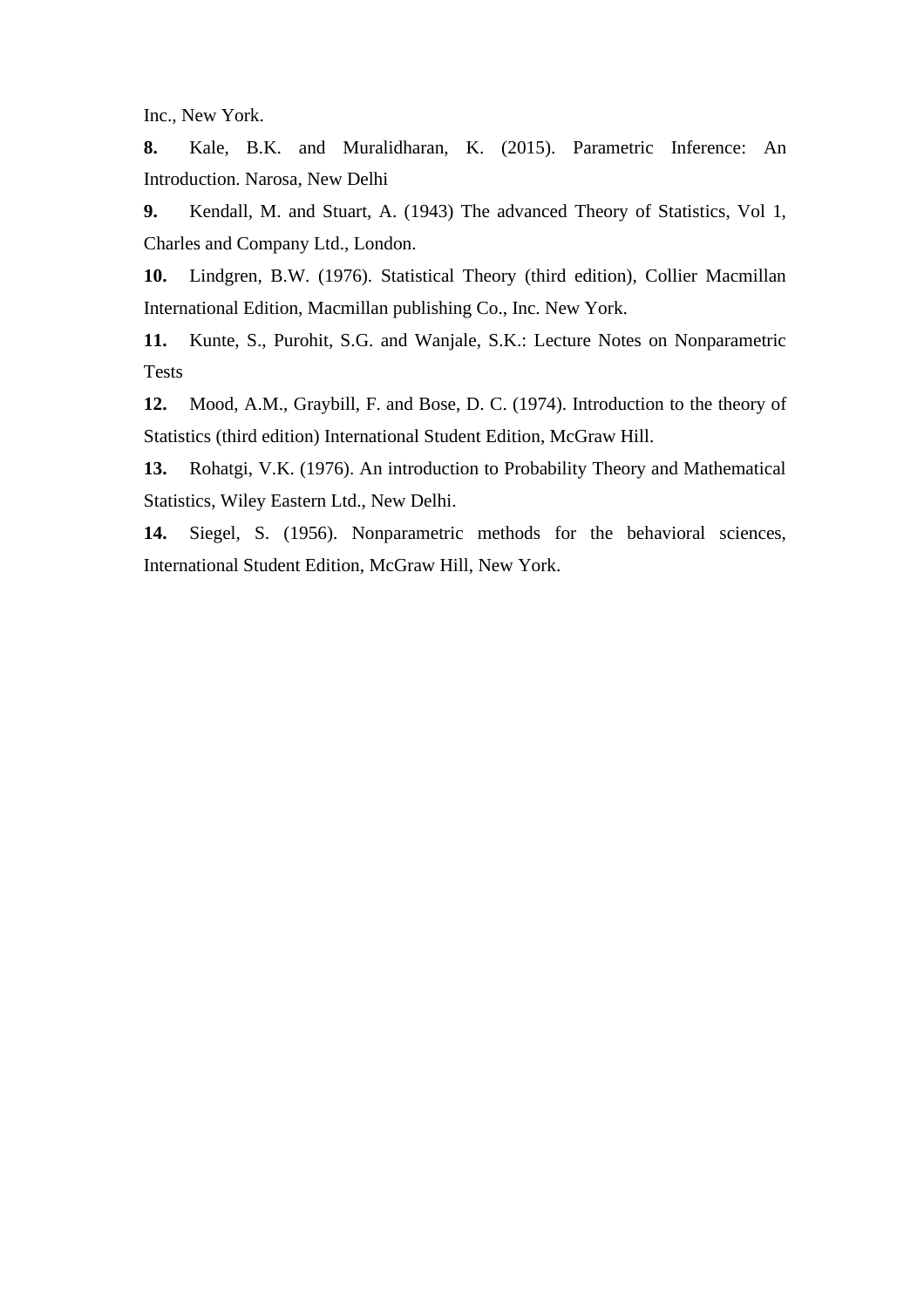Paper Code : STAT-3603

Paper : III Title of Paper : Statistical Quality Control and Reliability Credit : 3 credits No. of lectures : 48

## **A) Learning Objectives:**

- **1.** To enable students to understand the meaning and use of SPC, construction and working of control charts for variables and attributes.
- **2.** To familiarize students with various capability indices and their utilities with real life situations.
- **3.** To enable students to learn the structural qualities of a coherent system.
- **4.** To familiarize students with the concept of coherent system reliability.
- **5.** To enable students to construct the reliability block diagrams and structure functions of coherent system using minimal path and cut sets.

## **B) Learning Outcomes:**

At the end of the course, students should be able to:

- **1.** Construct Control charts for attributes and variables.
- **2.** Learn the various capability indices.
- **3.** Understand the concept of sampling inspection plan.
- **4.** Compute reliability of coherent system
- **5.** Explain structural properties of coherent system

## **TOPICS/CONTENTS:**

## **Unit-1 Seven Process Control (PC) Tools of SPC (4 L)**

(i) Check Sheet, (ii) Cause and effect diagram (CED), (iii) Pareto Diagram, (iv) Histogram,

(v) Control chart, (vi)Scatter Diagram, (vii) Design of Experiments (DOE).

## Unit-2 Review of SPC (6L)

Introduction to SPC, Quality of the product, Chance causes and assignable causes of variation, statistical basis of control charts, exact probability limits, k -sigma limits, justification for the use of 3- sigma limits for normal distribution and using Chebychev's inequality for non-normal distributions. Criteria for detecting lack of control situations. Control chart for attribute and variable.

## **Unit-3 Capability Studies (8 L)**

- **3.1** Specification limits, natural tolerance limits and their comparisons, decisions based on these comparisons, estimate of percent defective.
- **3.2** Shift in the process average, evaluation of probability of detecting a shift (or getting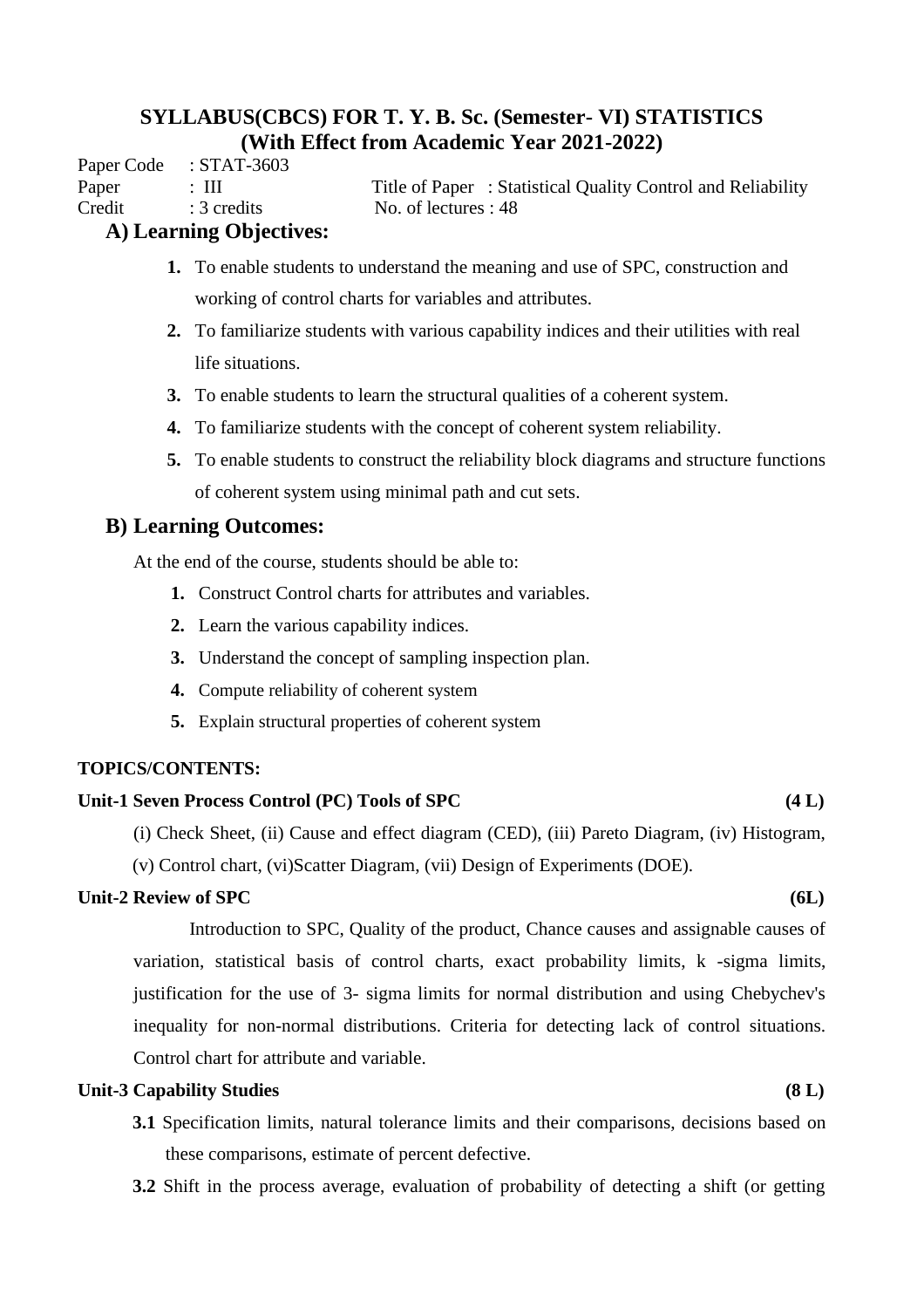signal) on the first sample or on the subsequent samples after the shift (when process standard deviation is fixed). Average Run Length (ARL)for X chart, Average Time to Signal (ATS). Operating Characteristic (O.C.) curve for X chart, using normality assumption.

**3.3** Capability ratio and capability indices (Cp), capability performance indices Cpk with respect to machine and process, interpretation, relationship between (i) Cp and Cpk, (ii) defective parts per million and Cp.

### Unit-4 Acceptance of Sampling for Attributes (12L)

**4.1 Introduction**: Concept of sampling inspection plan, comparison between 100 % inspection and sampling inspection. Procedures of acceptance sampling with rectification, single sampling plan and double sampling plan. Explanation of the terms: Producer's risk. Consumer's risk, Acceptable Quality Level (AQL). Lot Tolerance Fraction Defective (LTFD), Average Outgoing Quality (AOQ), Average Outgoing Quality Limit (AOQL), Average Sample Number (ASN), Average Total Inspection (ATI), Operating characteristic (OC) curve, AOQ curve.

Note: distinction between type A OC curve and type B OC curve is not expected.

- **4.2 Single Sampling Plan**: Evaluation of probability of acceptance using. (i) Hypergeometric (ii) Binomial (iii) Poisson distributions. Derivation of AOQ and ATI.
- **4.3 Double Sampling Plan**: Evaluation of probability of acceptance using Poisson approximation. Derivation of AOQ, ASN and ATI (with complete inspection of second sample).

#### Unit-5 Reliability Theory (18 L)

- **5.1 Binary Systems of independent compliments**: Block diagrams, fault tree representation. Definition of binary coherent structure and illustrations. Coherent systems of components less than five, (i) Series, (ii) Parallel, (iii) K-out-of-4: Good, (iv) Essentially series, (v) Essentially parallel. Minimal cut, path structure representation of the system.
- **5.2 Reliability of Binary Components and Systems**: Reliability of above systems h(p), when components are independent and identically distributed with common probability p of operating. 'S' shaped ness property of h(p) without proof and workout examples to show that using components of low values of reliabilities, i.e. unreliable components, systems with higher reliabilities can be constructed.
- **5.3 Ageing Properties: Definitions**: Hazard rates, hazard function, survival function, concept of distributions with increasing and decreasing failure rate (IFR/DFR),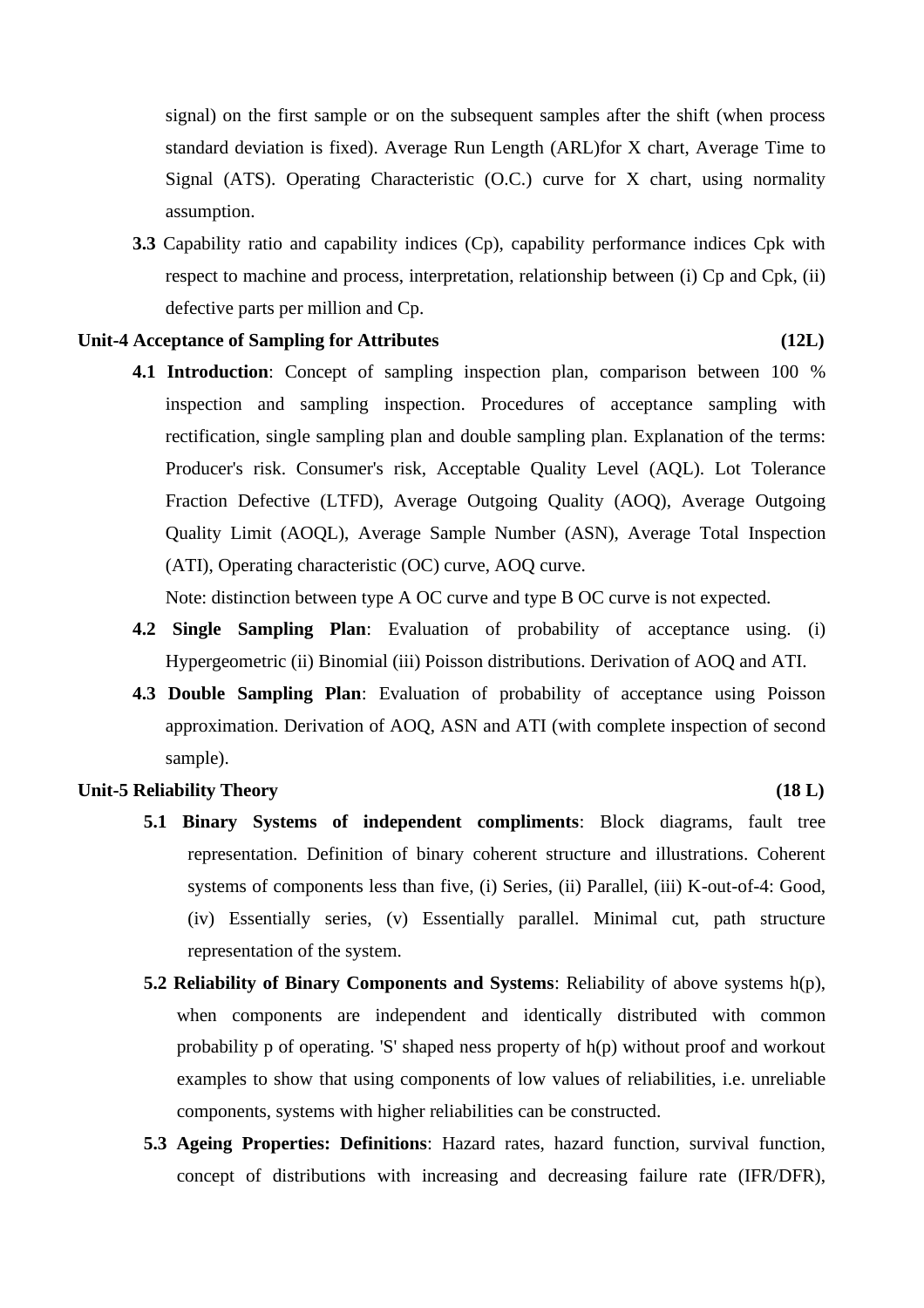Average Increasing (Decreasing) Failure Rate (IFRA/ DFRA). Relationship between: (i) Survival function and hazard function, (ii) Density function and hazard rate. Derivations of the following results: (i) Hazard rate of a series system of components having independent life times is summation of component hazard rates. (ii) Life time of series system of independent components with independent IFR life times is IFR. Illustrations: Exponential, gamma, Weibull distributions.

## **Books Recommended:**

- **1.** Duncan A. J.: Quality Control and Industrial Statistics, D.B. Taraporewala Sons and Co. Pvt. Ltd., Mumbai.
- **2.** Grant, E. L. and Leavenworth: Statistical Quality Control, Mc-Graw Hill Kogakusha Ltd., New Delhi.
- **3.** Montgomery, D. C.: Statistical Quality Control, John Wiley and Sons, Inc., New York.
- **4.** Kamji and Asher: 100 Methods of TQM, Sage Publishers, Delhi.
- **5.** Johnson and Kotz: Capability Studies, Chapman and Hall Publishers.
- **6.** SP20: Handbook of SQC, Bureau of Indian Standards.
- **7.** D.H. Besterfield, C.B. Michna etc. Total Quality Management (3rd edition 2009): Pearson Education, Delhi.
- **8.** Barlow R. E. and Proschan, Frank: Statistical Theory of Reliability and Life Testing, Holt Rinebart and Winston Inc., New York.
- **9.** Sinha, S. K.: Reliability and Life testing, Second Edition, Wiley Eastern Publishers, New Delhi.
- **10.** S. Zacks : Introduction to Reliability Analysis, Probability Models and Statistical Methods, Springer Verlag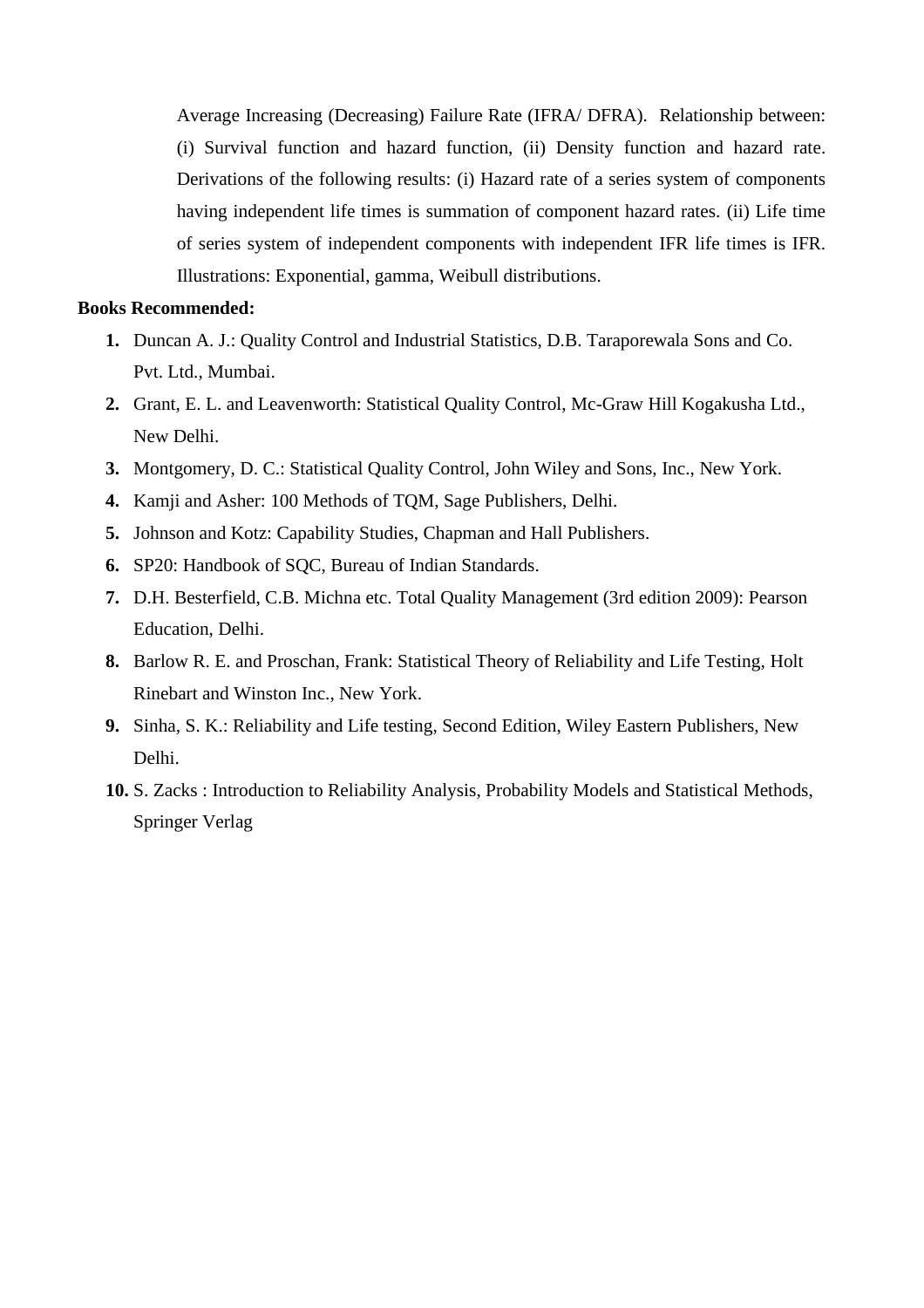Paper Code : STAT-3604 Paper : IV Title of Paper : Operations Research Credit : 3 credits No. of lectures : 48

## **A) Learning Objectives:**

- **1.** To enable students to formulate Linear programming Problem (LPP), transportation problem, assignment problem and to obtain optimal solutions.
- **2.** To enable students to apply the techniques of solving LPP to obtain optimal solution.
- **3.** To acquaint students with different solutions of LPP such as degenerate solution, multiple optimal solutions, unbounded solutions and infeasible solutions.
- **4.** To enable students to evaluate the CPM and PERT networks
- **5.** To familiarize students to different principles of game theory.

## **B) Learning Outcomes:**

At the end of the course students should be able to:

- **1.** Formulate the given problem into LPP.
- **2.** Understand the features of TP and AP.
- **3.** Classify the solutions and interpret them according to the situations.
- **4.** Differentiate between PERT and CPM network techniques.
- **5.** Understand principles of zero-sum, two-person games.

## **TOPICS/CONTENTS:**

## **Unit-1 Linear Programming Problem (16 L)**

- **1.1** Statement of the linear Programming Problem (LPP), Formulation of problem as LPP.
- **1.2** Definition of (i) A slack variable and (ii) Surplus Variable (iii) a solution (iv) basic and non-basic variables (v) a feasible solution (vi) a basic feasible solution, (vii) a degenerate and non–degenerate solution and (viii) an optimal solution
- **1.3** LPP in Canonical form and LPP in Standard form
- **1.4** Solution of L.P.P by Simplex Method: Obtaining Initial Basic Feasible Solution (IBFS), criteria for deciding whether obtained solution is optimal, criteria for unbounded solution, no solution, more than one solution.
- **1.5** Introduction of artificial variable, Big-M method.
- **1.6** Duality Theory: Writing dual of a primal problem, solution of a L.P.P. by using its dual problem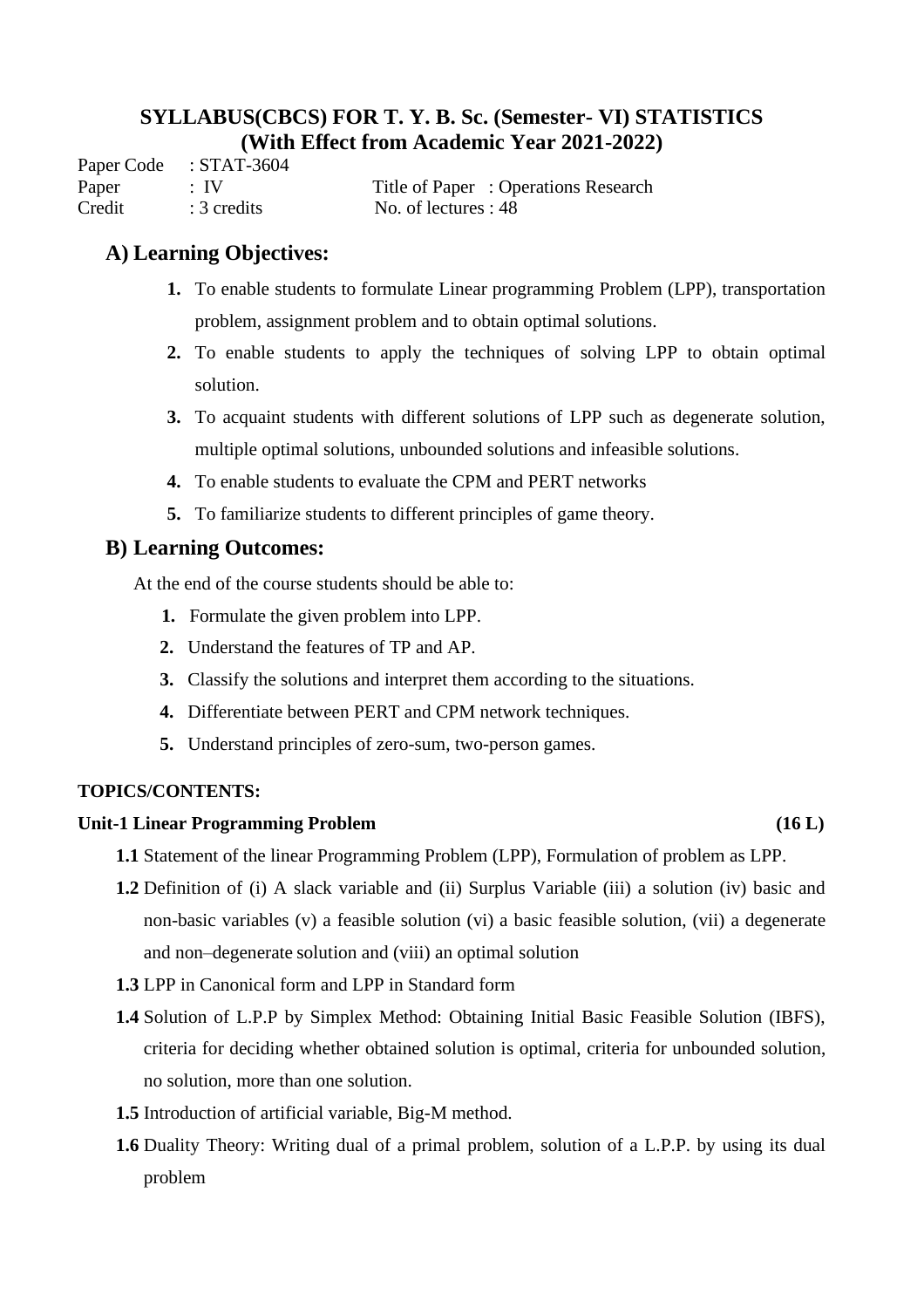**1.7** Examples and problems.

### **Unit-2 Transportation Problem (8 L)**

- **2.1** Transportation problem (T.P.), statement of T.P., balanced and unbalanced T.P. minimization and maximization problem.
- **2.2** Obtaining basic feasible solution of T.P. by (i) North-West Corner Method, (ii) Least Cost Method (iii) Vogel's Approximation Method (VAM).
- **2.3** Modified Distribution (MODI) method (u-v method) of obtaining Optimal solution of T.P., uniqueness and non- uniqueness of optimal solutions, degenerate solution.
- **2.4** Examples and problems.

## **Unit-3 Assignment Problem (4 L)**

- **3.1** Statement of an assignment problem, Minimization and maximization problem, balanced and unbalanced problem, relation with transportation problem, optimal solution using Hungarian method, maximization case.
- **3.2** Examples and problems.

#### **Unit-4 Critical Path Method (CPM) and Project Evaluation and Review Techniques (PERT) (12 L)**

- **4.1** Introduction to CPM
- **4.2** Definition of (i) Event, (ii) Node, (iii) Activity, (iv) Critical Activity, (v) Project Duration.
- **4.3** CPM: Construction of network, Definitions
	- (i) earliest start time
	- (ii)earliest finish time
	- (iii) latest start time
	- (iv) latest finish time for an activity.

Critical Path, Types of floats, total floats, free float, independent float and their significance. Determination of critical path

- **4.4** PERT: Construction of network;
	- (i) Pessimistic time estimate
	- (ii) Optimistic time estimate
	- (iii) Most likely time estimates
	- (iv) Determination of critical path
	- (v) Determination of mean and standard deviation of project duration,
	- (vi) Computations of probability of completing the project in a specified duration.
- **4.5** Basic Difference between CPM and PERT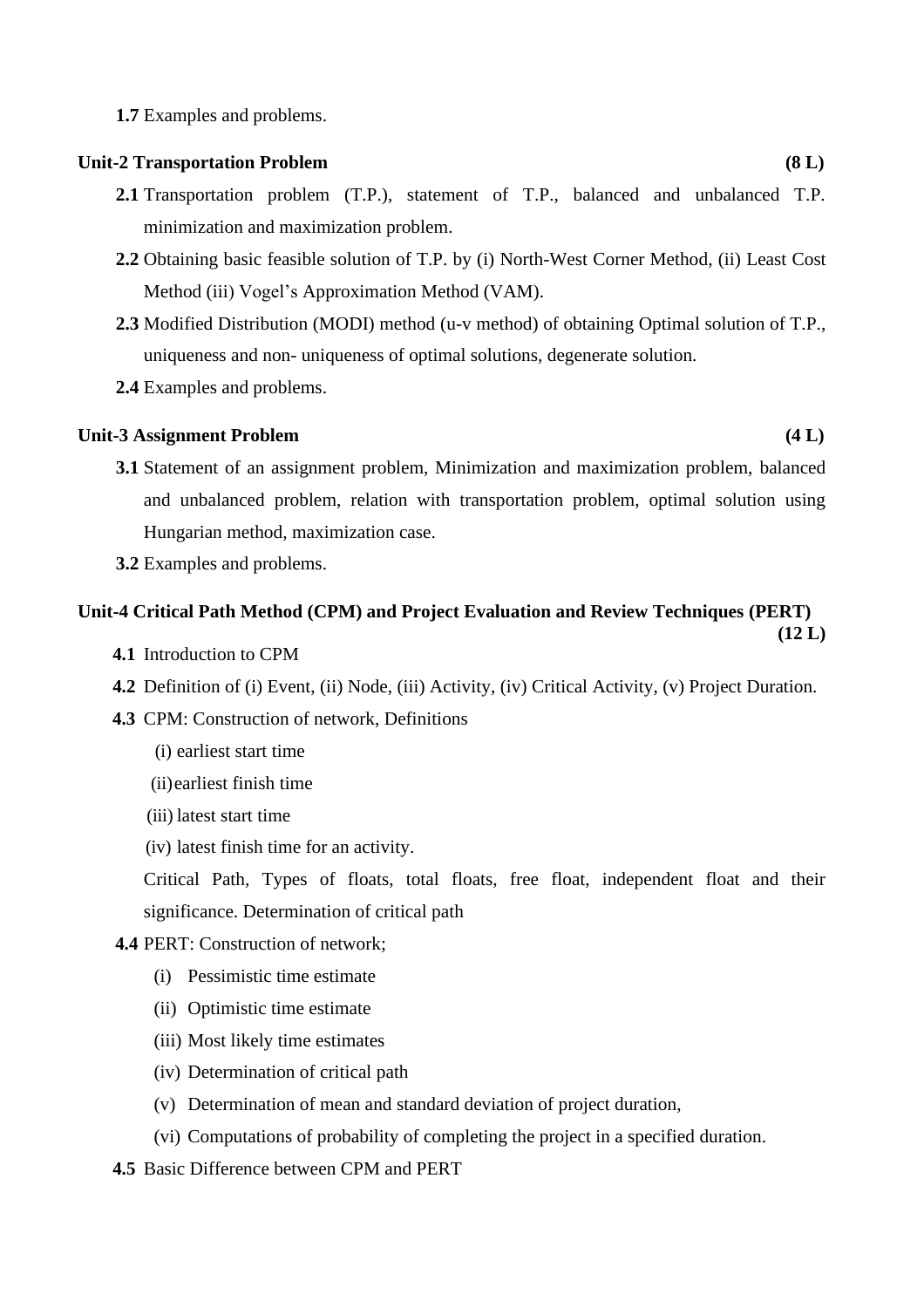## **Unit-5 Game Theory (8 L)**

- **5.1** Introduction
- **5.2** Two-Person Zero-Sum games
- **5.3** Pure Strategies, Minimax and Maximin principles, Pay off tables, Games with Saddle Point.
- **5.4** Mix Strategies: Games without Saddle Point
- **5.5** Dominance principles. Examples and problems.

## **Books Recommended:**

- **1.** Gass, S. L. (1997). Linear programming methods and applications, Narosa Publishing House, New Delhi.
- **2.** Gupta, P. K. and Hira, D. S. (2008). Operation Research, 3rd edition S. Chand and company Ltd, New Delhi.
- **3.** Kapoor, V. K. (2006). Operations Research, S. Chand and Sons. New Delhi.
- **4.** Phillips, D. T. and Solberg, R. A. (1976). Operation Research principles and practice, John Willey and Sons Inc.
- **5.** Saceini, M., Yaspan, A. and Friedman, L. (2013). Operation Research methods and problems, Willey International Edition.
- **6.** Sharma, J. K. (1989). Mathematical Models in Operation Research, Tata McGraw Hill Publishing Company Ltd., New Delhi.
- **7.** Shrinath.L. S. (1975). Linear Programming, Affiliated East-West Pvt. Ltd, New Delhi.
- **8.** Taha, H. A. (2007). Operation research: An Introduction, eighth edition, Prentice Hall of India, New Delhi.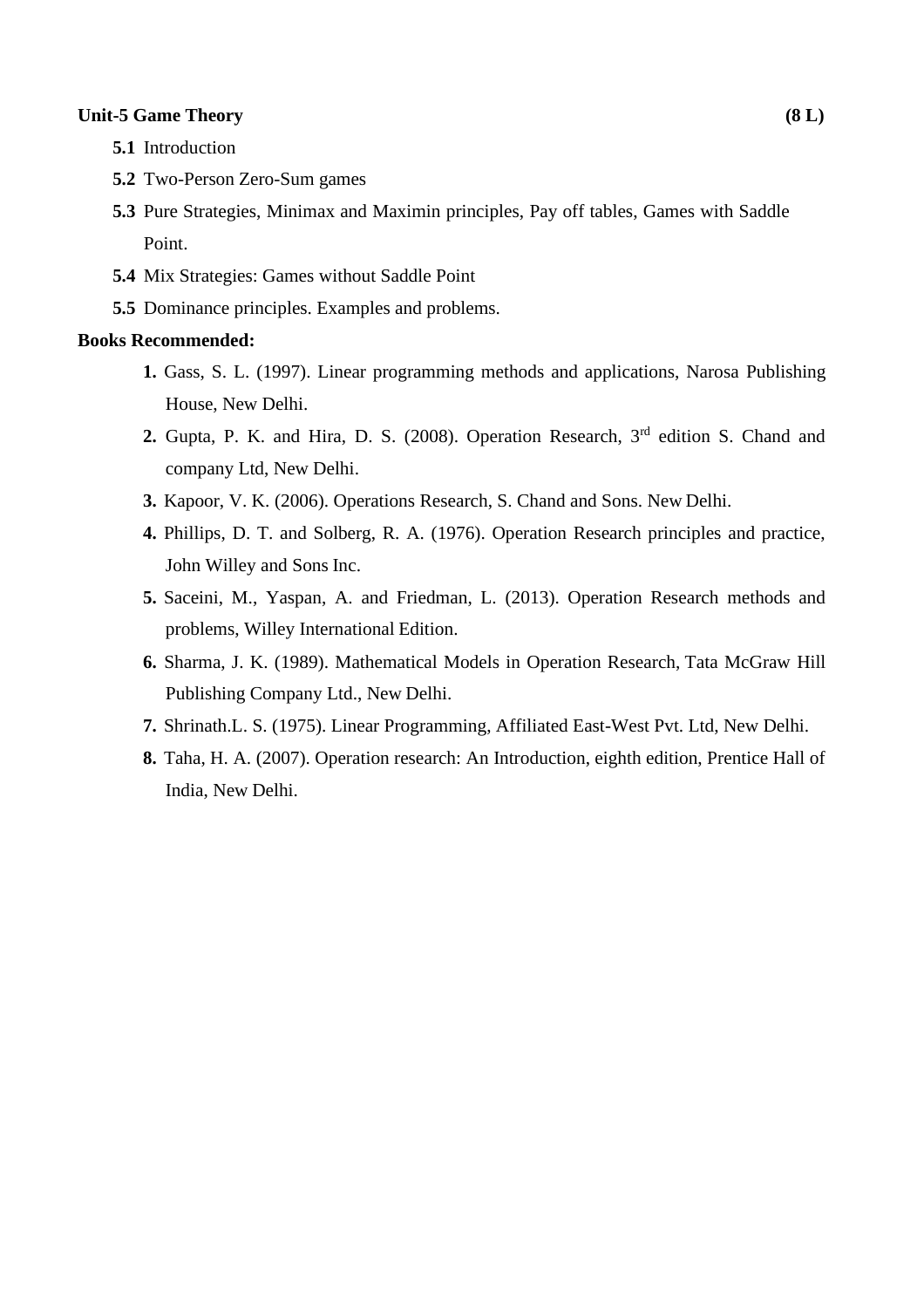Paper Code : STAT-3605

Paper : V Title of Paper : Statistical Computing Using R Software Credit : 3 credits No. of lectures : 48

## **A) Learning objectives:**

Student should be able:

- **1.** To Compute the statistical methods using R software
- **2.** To Present the diagrammatic and graphical presentation of data using R software.
- **3.** To Develop the skills for writing the scripts using R software

## **B) Learning Outcome**

At the end of the course, students should be able to:

- **1.** Handle the data easily using R
- **2.** Extensive statistical analysis by using R software.
- **3.** Do an exploratory data analysis and statistical analysis in their project by using R software.

## **TOPICS/CONTENTS:**

### **Note: Students are expected to write commands in script file wherever applicable**

### Unit-1 Fundamentals of R (5 L) **(5 L)**

Revision of commands and functions studied in F.Y.B.Sc. and S.Y.B.Sc. Creating a vector using scan function, other types of objects, creating a data frame using edit command, fix command, getwd command, importing data from MS-Excel file Using read. Table command, saving the R-output in a file using MS-Excel, concept of Rscript file, Graphics using R: (a) High level plotting functions (b) Low level plotting functions (c) Interactive graphic functions. The following statistical methods using  $R^{\prime\prime}$ 

## **Unit-2 Diagrams and Graphs (5 L)**

**Diagrams:** Simple bar diagram, Subdivided bar diagram, multiple bar diagram, Pie diagram, Stem and leaf diagram.

**Graphs:** Scatter Plot, histogram for raw data with prob=T option and for both equal and unequal class intervals, Boxplot for one and more than one variables, rod or spike plot, empirical distribution function Saving the diagram and graph in MS-Word file.

# **Unit-3 Measures of central tendency, dispersion, skewness and kurtosis. (7 L)**

Computations of following measures for all types of data (a)central tendency mean,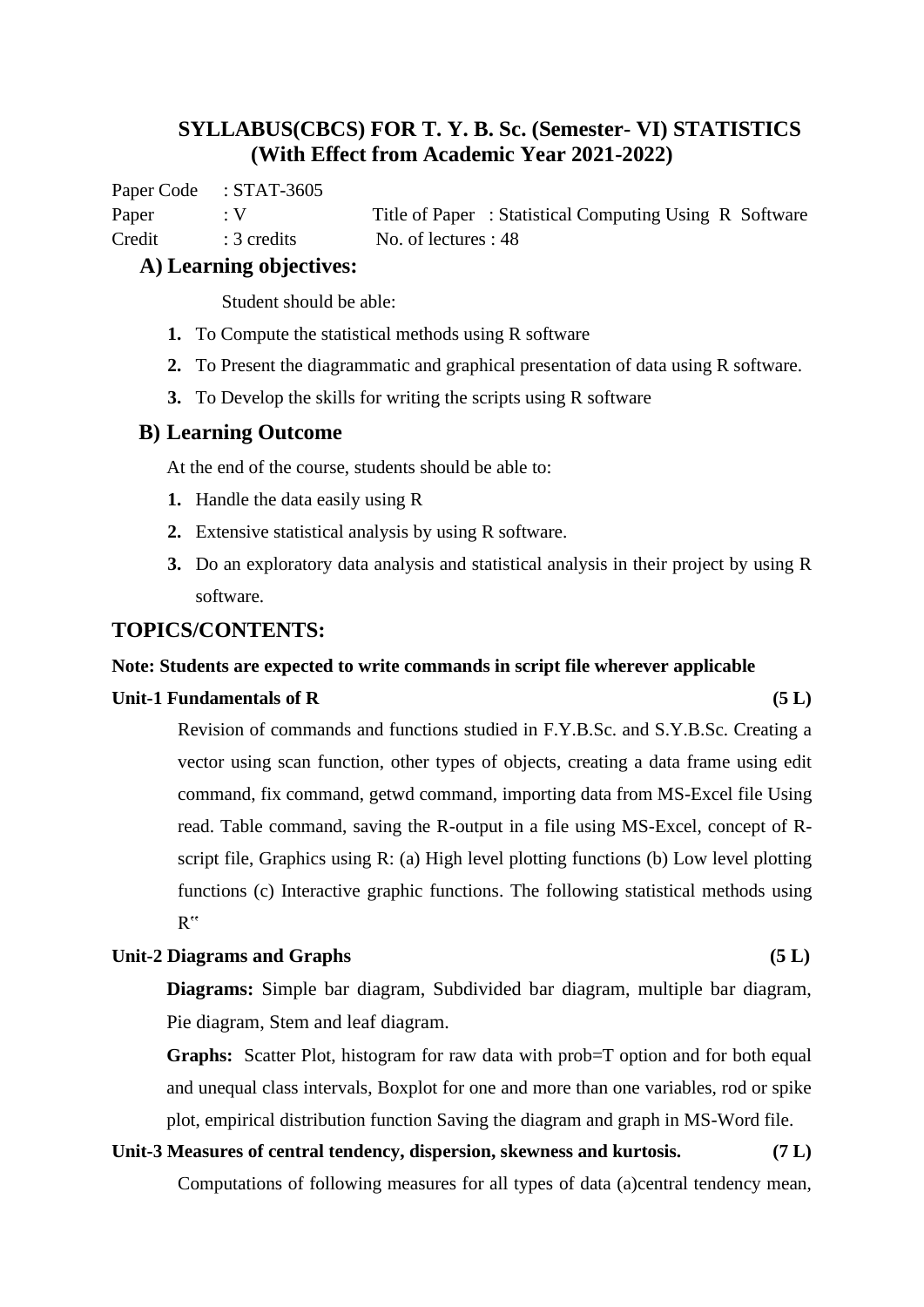mode, median, quartiles, deciles, percentiles, g.m. and h.m (b)Dispersion: variance, standard deviation, coefficient of variation, mean deviation (c) Skewness: Bowley"s coefficient and Karl Pearson"s coefficient of skewness (d) Moments: Computations of raw and central moments, measure of skewness and kurtosis based on it.

## Unit-4 Probability distributions: (6 L)

Simulation from distributions, computations of probabilities, cumulative probabilities, quantiles and drawing random sample using d, p, q, r functions for following distributions. normal, exponential, gamma, Cauchy, lognormal, Weibull, uniform, Laplace, Graphs of pmf/pdf by varying parameters for above distributions. Fitting of Lognormal distribution, testing normality of data by Shapiro Wilks test.

#### **Unit-5 Correlation and Regression: (4 L)**

Computation of correlation coefficient, Fitting of lines of regression and second degree curve, Multiple regression, Logistic regression analysis. Interpretation from residual plot, adequacy of model.

## Unit-6 ANOVA (4 L) **1996**

One way and two way classification, Bartlett's test for homoscedasticity, Kruscal Wallis test.

#### Unit-7 Non parametric tests (5 L)

Kolmogorov Smirnov test, Sign test, Sign test for paired data, Wilcoxon's signed rank test, Mann Whitney test.

### **Unit-8 Programming in R: (12 L)**

Statements: if and if…else, for loop, while loop, cat and print commands Writing programs in R.

- 1. Testing normality of number of samples
- 2. Verifying the assumptions in testing H<sub>0</sub>:  $\mu = \mu_0$  and then applying appropriate test.
- 3. Verifying the assumptions in testing H<sub>0</sub>:  $\mu_1 = \mu_2$  and then applying appropriate test.
- 4. Verifying the assumptions in testing H<sub>0</sub>:  $\mu_1 = \mu_2$  in paired data and then applying appropriate test.
- 5. Verifying the assumptions in testing H<sub>0</sub>:  $\sigma_{12} = \sigma_{22}$  and then applying appropriate test.
- 6. Performing number of chi-square tests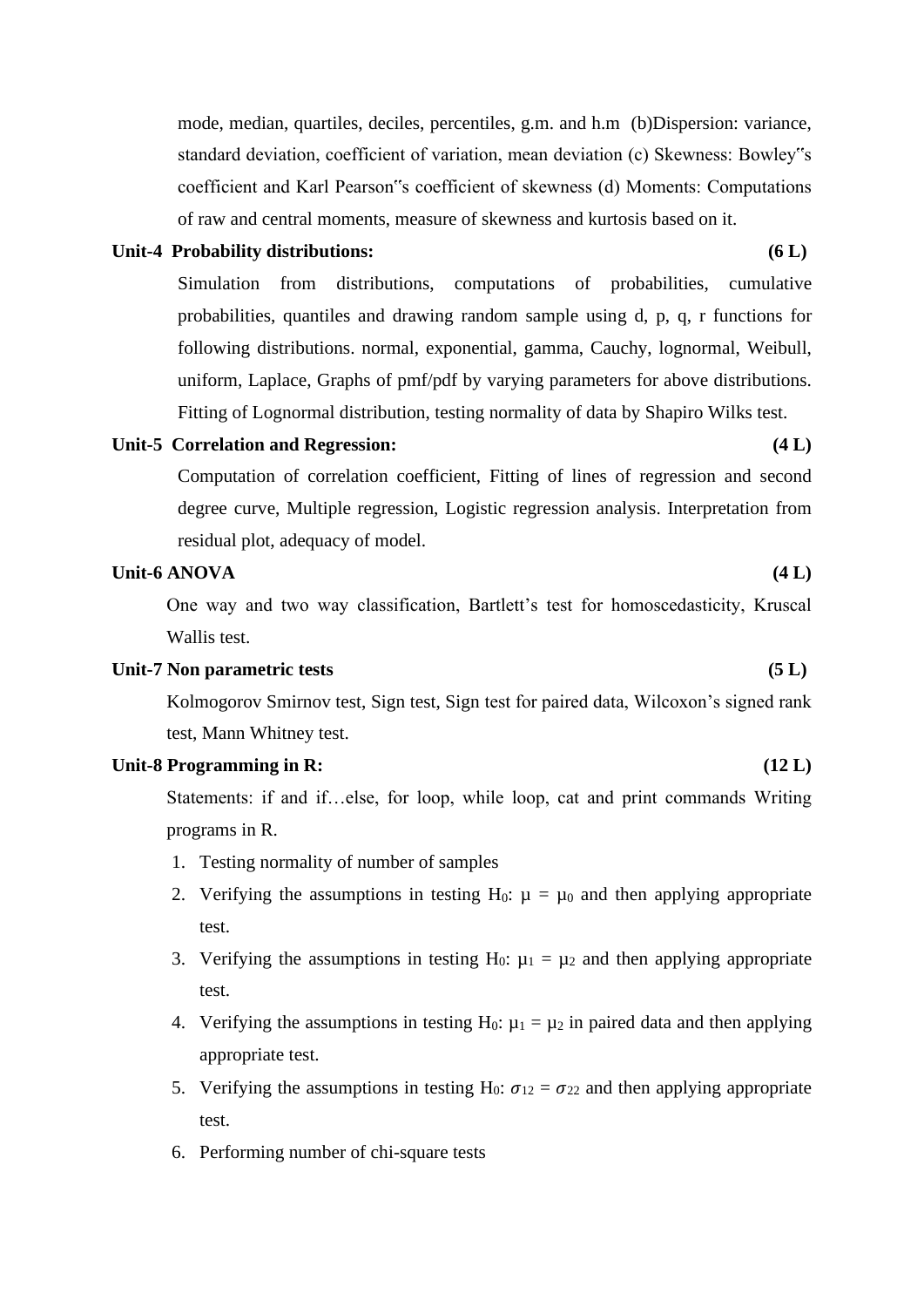- 7. Verifying the assumptions in one way ANOVA and then applying appropriate test.
- 8. Verifying the assumptions in two-way ANOVA and then applying appropriate test.
- 9. Testing consistency

## **Books recommended:**

- **1.** Crawley, M. J. (2006 ). Statistics An introduction using R. John Wiley, London 32
- **2.** Purohit, S.G.; Gore, S.D. and Deshmukh, S.R. (2015). Statistics using R, second edition. Narosa Publishing House, New Delhi.
- **3.** Shahababa , B. (2011). Biostatistics with R, Springer, New York
- **4.** Verzani, J. (2005). Using R for Introductory Statistics, Chapman and Hall/CRC Press, New York
- **5.** Pavagi, V. R. (2018).A Book of Statistical Computing using R Software, Nirali Prakashan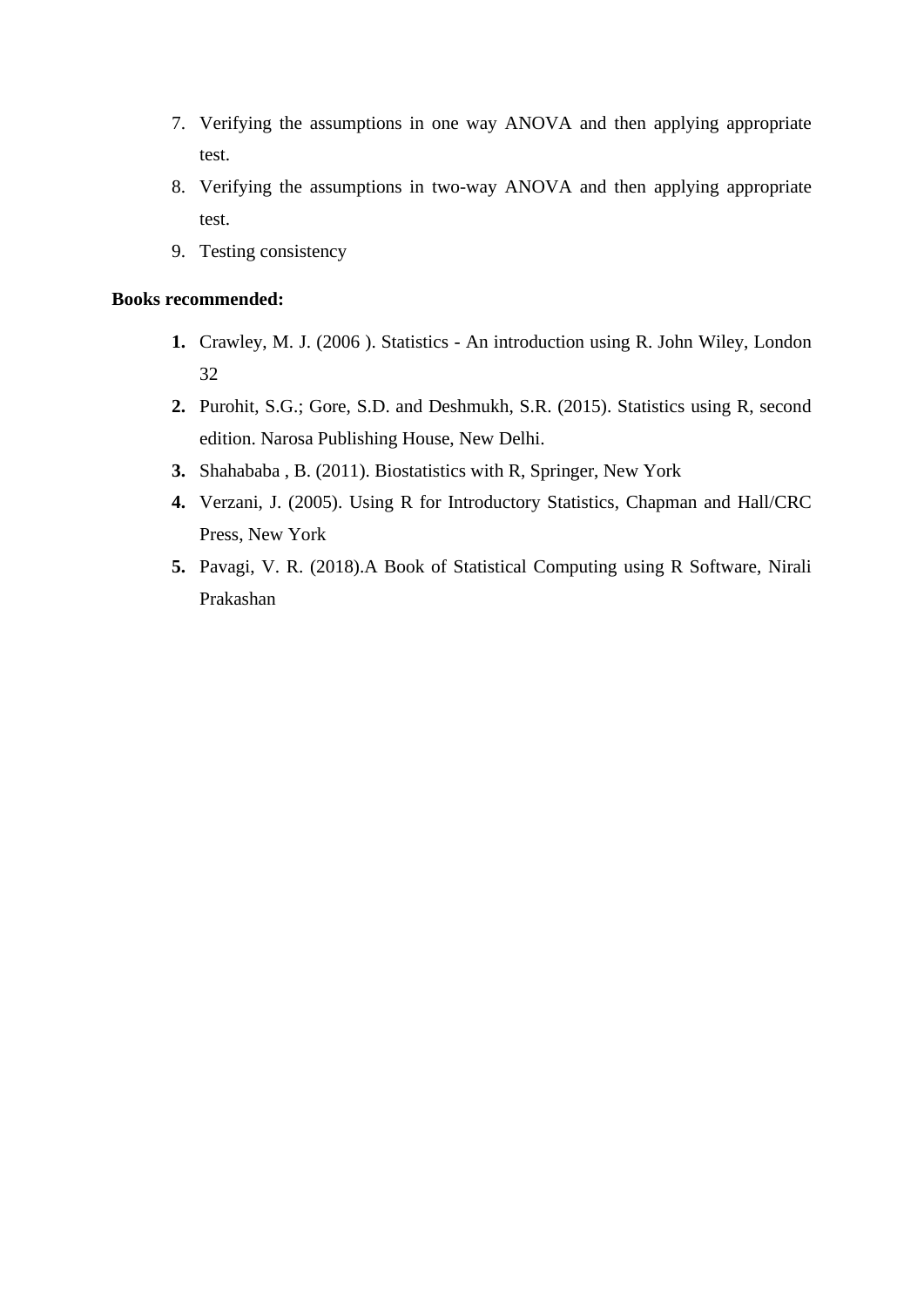Paper Code : STAT-3606 (A) Credit : 3 credits No. of lectures : 48

Paper : VI (A) Title of Paper : Official Statistics

## **A) Learning objectives:**

- **1.** To acquaint students with Indian official statistics pertaining to agriculture, industry and concept of national income and methods of computation.
- **2.** To understand the functioning of official statistics.
- **3.** To familiarize students with methods of estimating national income.
- **4.** To introduce students to economic time series.
- **5.** To acquaint students with demand and supply analysis and laws of income distribution.

## **B) Learning outcomes:**

At the end of the course, students should be able to:

- **1.** Familiarize themselves with institutional, legal and organizational bases, and principles of functioning of official statistics.
- **2.** Understand the fundamentals of measurement in official statistics.
- **3.** Study different methods of estimating national income.
- **4.** Explain basic models of economic time series and different methods of estimation of trend and seasonal variation.

## **TOPICS/CONTENTS:**

## **Unit-1 Indian Official Statistics (18 L)**

**1.1** Agricultural Statistics in India

- (I) Statistics of land utilization
- (II) Statistics of crop output
- (III) Miscellaneous of crop output (not to be studied in detail)
- (IV) Indices of agricultural production. Defects of Indian agricultural statistics.
- **1.2** Price Statistics:

Usefulness of price statistics, wholesale price statistics, index number of wholesale prices. Retail price statistics labor bureau index, number of retail prices for urban and rural areas, consumer price index for industrial workers, nonmanual employees and agricultural laborer's, limitations of price statistics.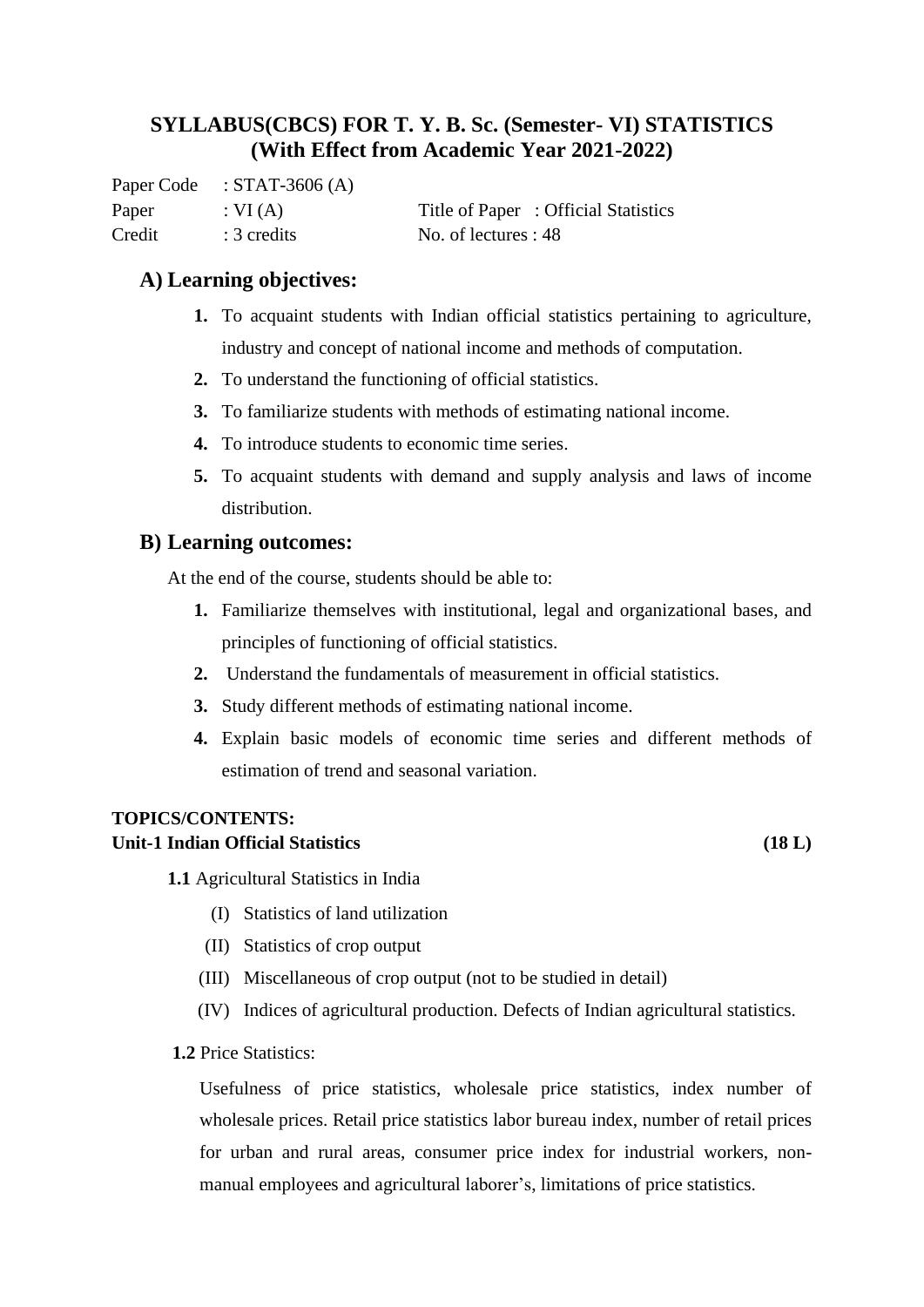- **1.3** Industrial Statistics: primary sources of industrial statistics, statistics collected (description in brief), limitations of industrial statistics, index number of industrial productions. Method of compilation. Index number of industrial profits revised series.
- **1.4** Educational Statistics: Description of different statistics relating to education, compiled and published by the ministry of education of the India Govt. Number of educational institutions, education of scheduled castes, tribes and backwards classes. Number of scholars, number of teachers, examination result. Sources of publications, critical study of educational statistics in India.

## **Unit 2 National Income (4 L)**

- **2.1** Definition (three approaches: product, income and expenditure). Methods of estimating national income: product method, income method, expenditure method and social accounting method.
- **2.2** Income inequality and GINI Index

#### **Unit 3 Economic Time Series (11 L)**

- **3.1** Components of time series
- **3.2** Decomposition of time series- Additive and multiplicative model with their merits and demerits, Illustrations of time series.
- **3.3** Measurement of trend by method of free-hand curve, method of semi-averages and method of least squares (linear, quadratic and modified exponential).
- **3.4** Measurement of seasonal variations by methods of ratio to trend
- **3.5** Link relative method
- **3.6** Examples and problem

#### **Unit 4 Demand and Supply Analysis (11 L)**

- **4.1** Demand: meaning, statement of law, assumptions, exceptions and determinants of demand, individual and market demand.
- **4.2** Supply: meaning, statement of law, assumptions, exceptions and determinants of supply, individual and market supply
- **4.3** Elasticity of demand: definition: i) price elasticity of demand ii) income elasticity of demand iii) cross elasticity of demand
- **4.4** Method of measuring elasticity of demand: i) percentage method, ii) point method iii) total outlay method iv) ARC Method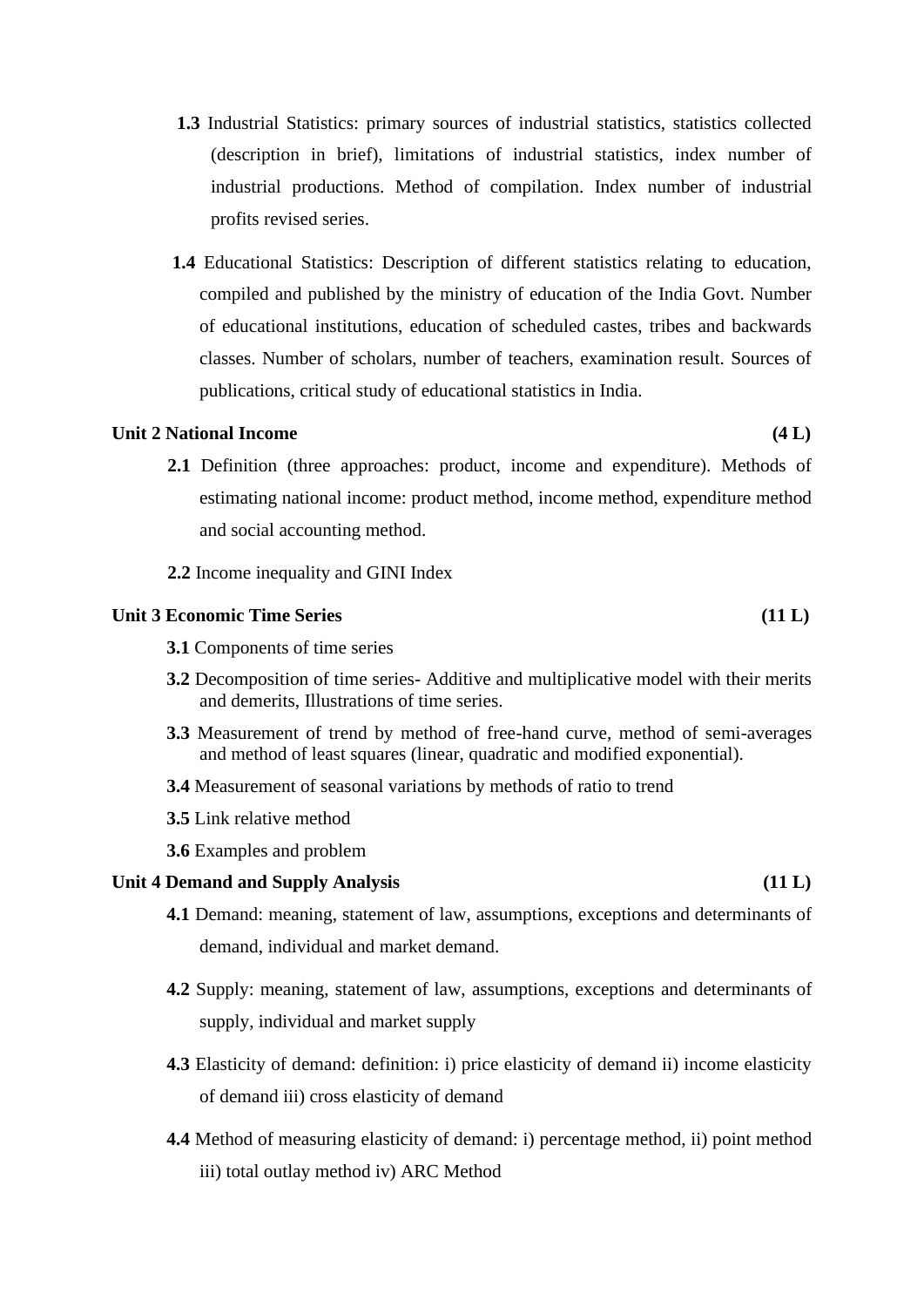**4.5** Demand forecasting: meaning need and methods of forecasting

**4.6** Examples and problems

## **Unit 5 Pareto and Lognormal laws of income distribution (4 L)**

## **Books Recommended:**

- **1.** Gupta S.C. & Kapoor V. K.: Fundamentals of Applied Statistics, S. Chand Sons, New Delhi.
- **2.** Goon, Gupta, Dasgupta: Fundamentals of Statistics, Vol-II, The World Press Pvt. Ltd., Calcutta 1986.
- **3.** Parimal Mukhopadhyay: Applied Statistics, Books and Allied (P) Ltd, Kolkata,2005.
- **4.** Biswas D.(2009) Probability and Statistics (Vol-I) New Central Book Agency Ltd.
- **5.** Guide to current Indian Official Statistics, Central Statistical Office, GOI, New Delhi.(Refer website-http://mospi.nic.in/).
- **6.** Damodar N. Gujarati , Dawn C. Porter , Manoranjan Pal Basic Econometrics, Sixth Edition.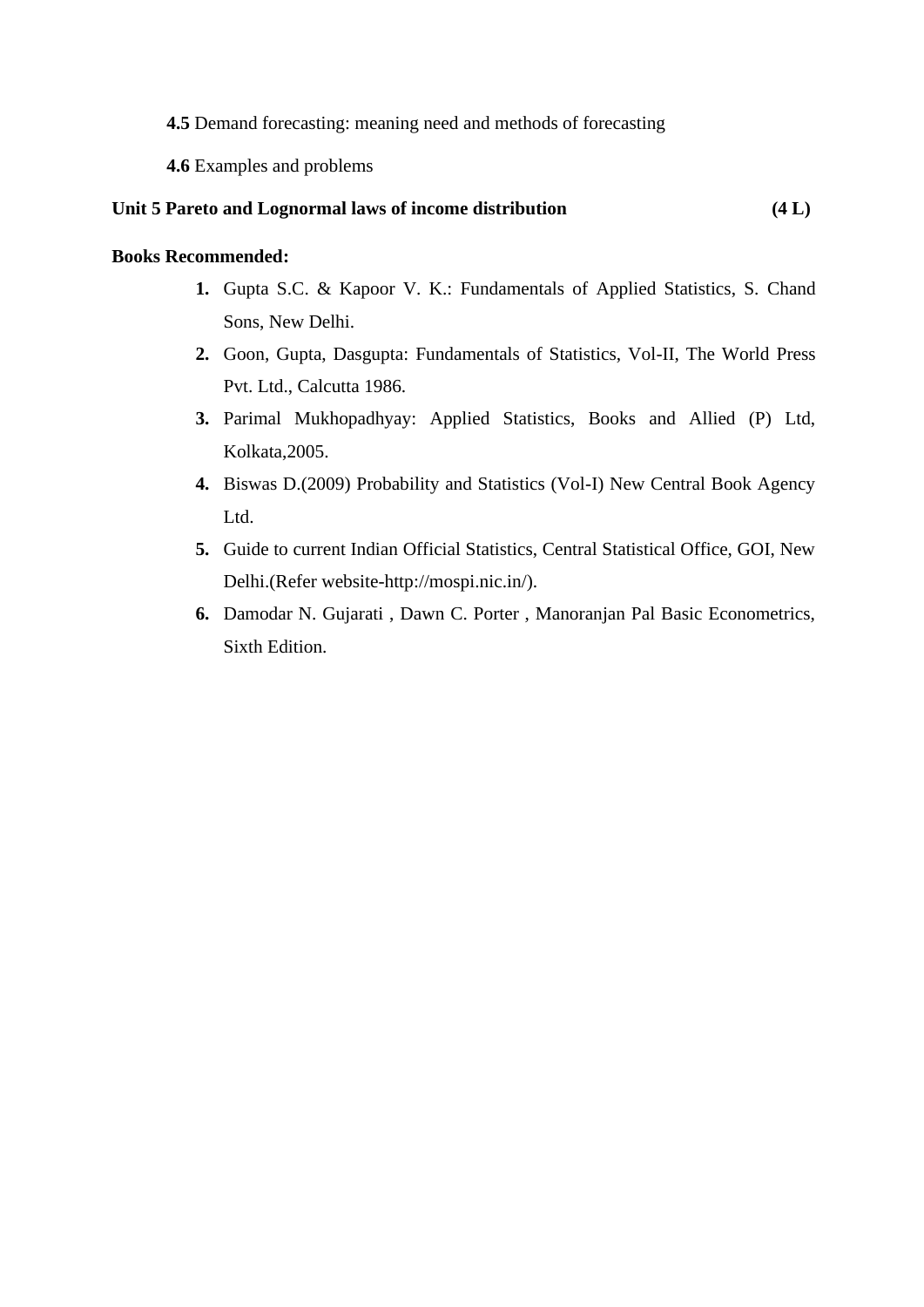Paper Code : STAT-3606 (B) Credit : 3 credits No. of lectures : 48

Paper : VI (B) Title of Paper : Actuarial Statistics

## **A) Learning objectives:**

- **1.** The main objective of this course is to introduce to the students the various concepts involved in Actuarial Statistics.
- **2.** To acquaint students with the terms used in insurance business and survival analysis
- **3.** To enable students to describe, explain and apply the fundamental theories of actuarial statistics.
- **4.** To apply appropriate modeling techniques for lifetime random variables involved in the field of Insurance.

## **B) Learning outcomes:**

At the end of the course students should be able to:

- **1.** Identify and analyze consequences of events involving risk and uncertainty.
- **2.** Calculate survival function, curtate future lifetime, force of mortality.
- **3.** Calculate various payments from life tables using principle of equivalence, net premiums.
- **4.** Construct life tables for different age groups of people.

## **TOPICS/CONTENTS:**

## **Unit-1 Insurance Business (3 L)**

**1.1** Insurance companies as business organizations.

- **1.2** Role of insurance business in Economy.
- **1.3** Concept of risk, types of risk, characteristics of insurable risk.
- **1.4** Working of insurance business, introduction of terms such as premium, policy, policyholder and benefit.
- **1.5** Role of Statistics in insurance.
- **1.6** Insurance business in India.

## **Unit-2 Feasibility of Insurance Business (4 L)**

- **2.1** Measurement of adverse financial impact, expected value principle.
- **2.2** Concept of utility function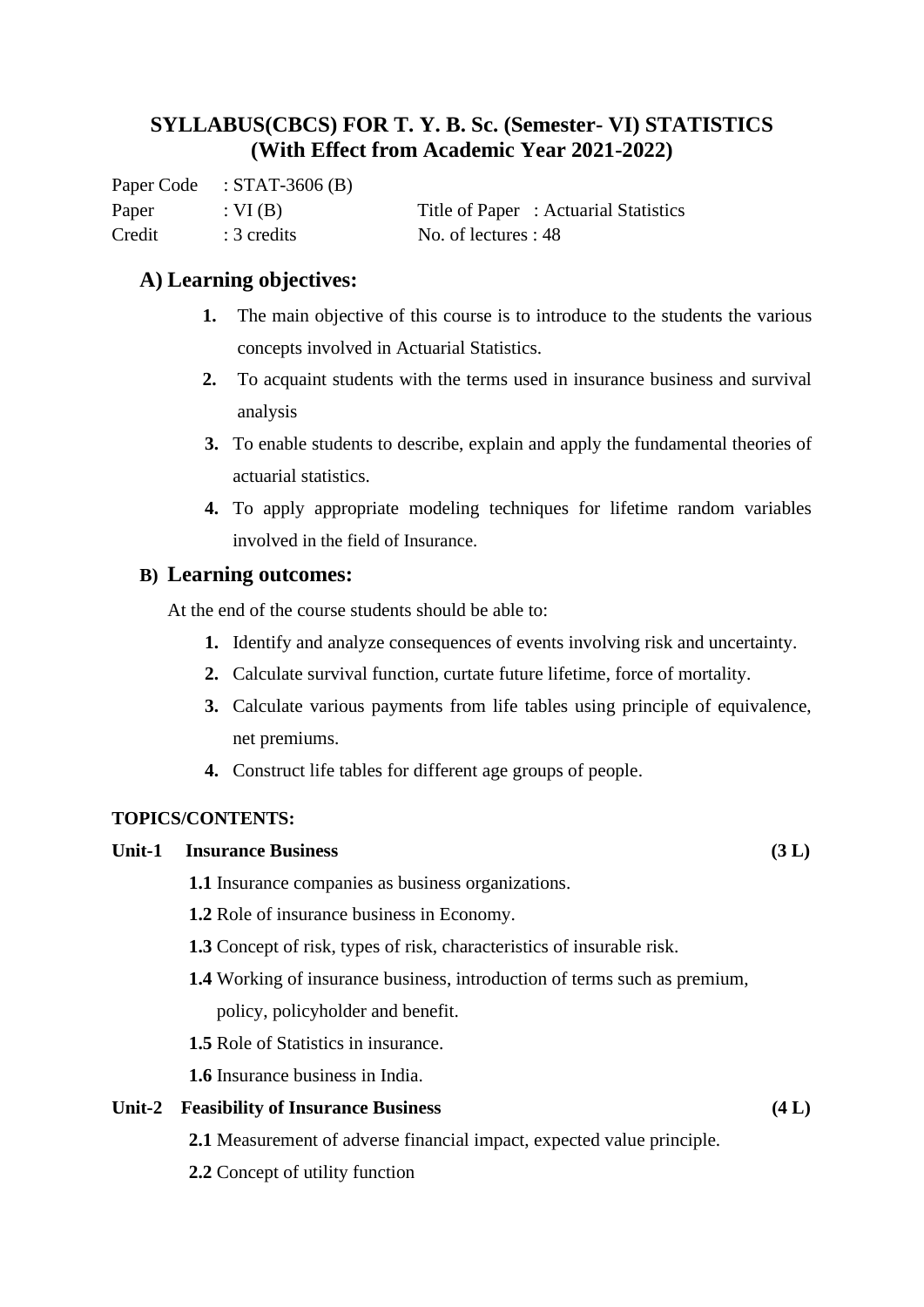**2.3** Feasibility of insurance business.

**2.4** Illustrative examples.

## **Unit-3 Survival Distribution and Life Tables (12 L)**

- **3.1** Time- until death random variable, its d.f. and survival function in actuarial notation.
- **3.2** Force of mortality.
- **3.3** Interrelations among d.f., survival function, force of mortality and p.d.f.
- **3.4** Curtate future life random variable, its p.m.f. and survival function in actuarial notation.
- **3.5** Construction of life table using random survivorship approach.

### Unit-4 Models for Life Insurance (11 L)

- **4.1** Theory of compound interest, effective rate of interest, discount factor.
- **4.2** Insurance payable at the end of the year of death, present value random variable, actuarial present value.
- **4.3** Derivation of actuarial present value for n-year term life insurance, whole life insurance and endowment insurance.

## Unit-5 Annuities (10 L)

- **5.1** Annuities certain, annuity due, annuity immediate.
- **5.2** Discrete life annuities: n-year temporary life annuity due and a whole life annuity due, present value random variables of the payment, and their actuarial present values.

## **Unit- 6 Benefit Premiums (8 L)**

**6.1** Concept of a loss random variable.

- **6.2** Equivalence principle
- **6.3** Computation of fully discrete premium for n-year term life insurance, whole life insurance and endowment insurance.
- **6.4** Variance of loss random variable

#### **Books Recommended**

1. Bowers N.L. Jr., H.S.Gerber, J.C. Hickan, D.A.Jones, C.J.Nesbitt, (1997). Actuarial Mathematics, Society of Actuaries, U.S.

- 2. Deshmukh, S. R. (2009). Actuarial Statistics, Universities Press, Hyderabad, India.
- 3. Actuarial Mathematics, Society of Actuaries,ltasca,lllinois,U.S.A.2nd Ed.(1997)
- 4. Spurgeon E.T. (1972); Life Contingencies, Cambridge University Press. Neill, A. Life Contingencies, Heinemann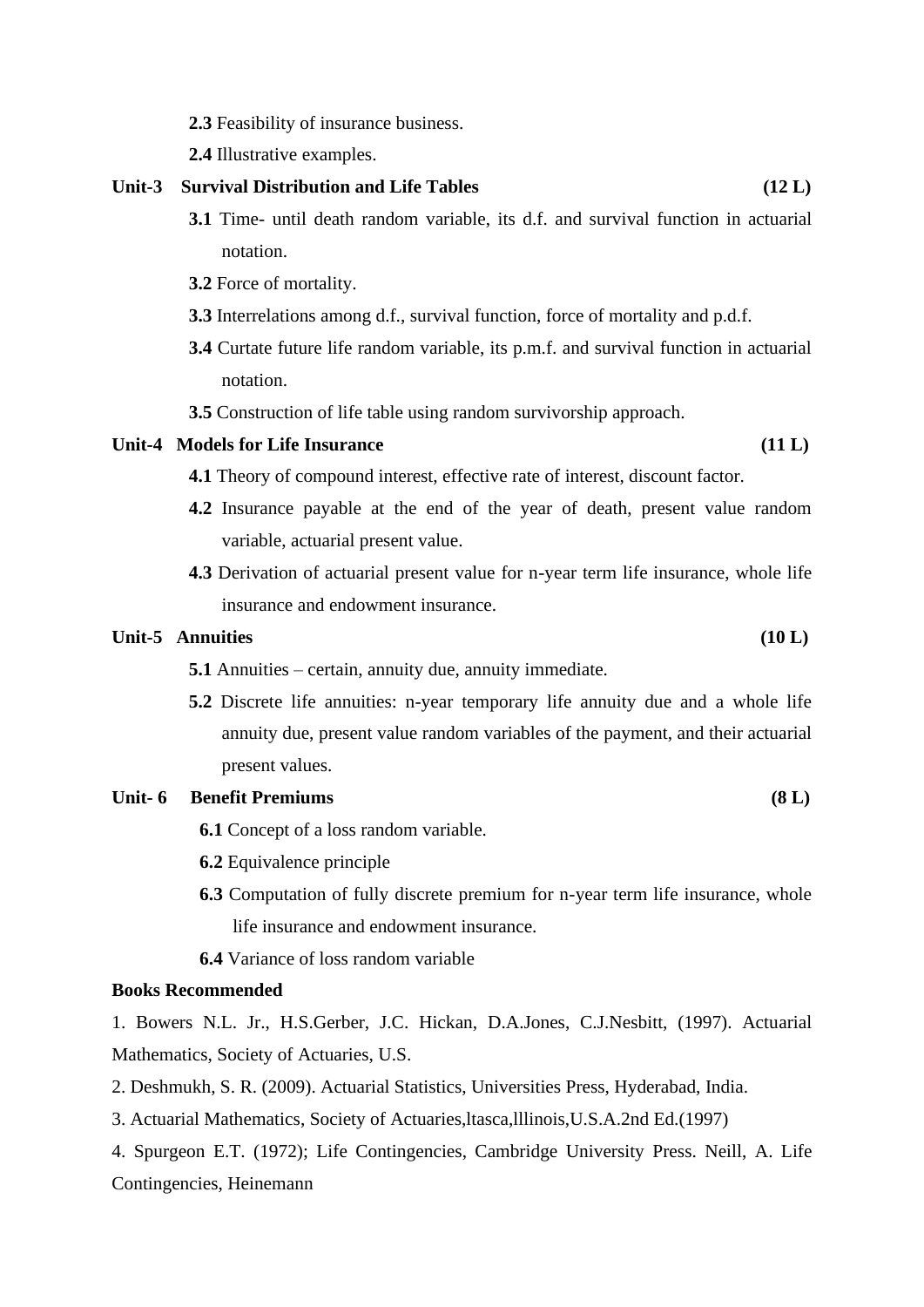Paper Code : STAT-3607

Paper : VII Title of Paper : Statistics Practical- VIII

Credit : 2 credits

## **A) Learning objectives:**

- **1.** The main objective of this course is to learn and understand various regression models, estimation of its parameters and perform residual diagnostics.
- **2.** Students should be able to find an appropriate subset of regressors for the model.
- **3.** Logistic regression aims to measure the relationship between a categorical dependent variable and one or more independent variables.
- **4.** Students should be able to find optimal solution of the LPP, TP, AP, etc.
- **5.** Students should be able to construct network diagrams of project.

## **B) Learning outcomes:**

At the end of the course students should be able to:

- **1.** Interpret the regression model and predict the response variable.
- **2.** Determine critical path and floats associated with non- critical activities and events along with total project completion time.
- **3.** Understand the importance of using PERT and CPM techniques for project management.

| Sr. No. | <b>Title of Experiments</b>                                                        |
|---------|------------------------------------------------------------------------------------|
| 1.      | Simple Linear Regression Analysis and Diagnostics by Residual Plots                |
| 2.      | Multiple Linear Regression Analysis and Diagnostics by Residual Plots              |
| 3.      | Variable Selection and Model Building- I (Forward Selection, Backward Elimination) |
| 4.      | Logistic Regression                                                                |
| 5.      | Linear programming problem- I (Simplex Method)                                     |
| 6.      | Linear programming problem- II (Big- M Method)                                     |
| 7.      | <b>Transportation Problem</b>                                                      |
| 8.      | Assignment problem                                                                 |
| 9.      | Critical Path Method (CPM) and Project Evaluation and Review Techniques (PERT)     |
| 10.     | <b>Simulations</b>                                                                 |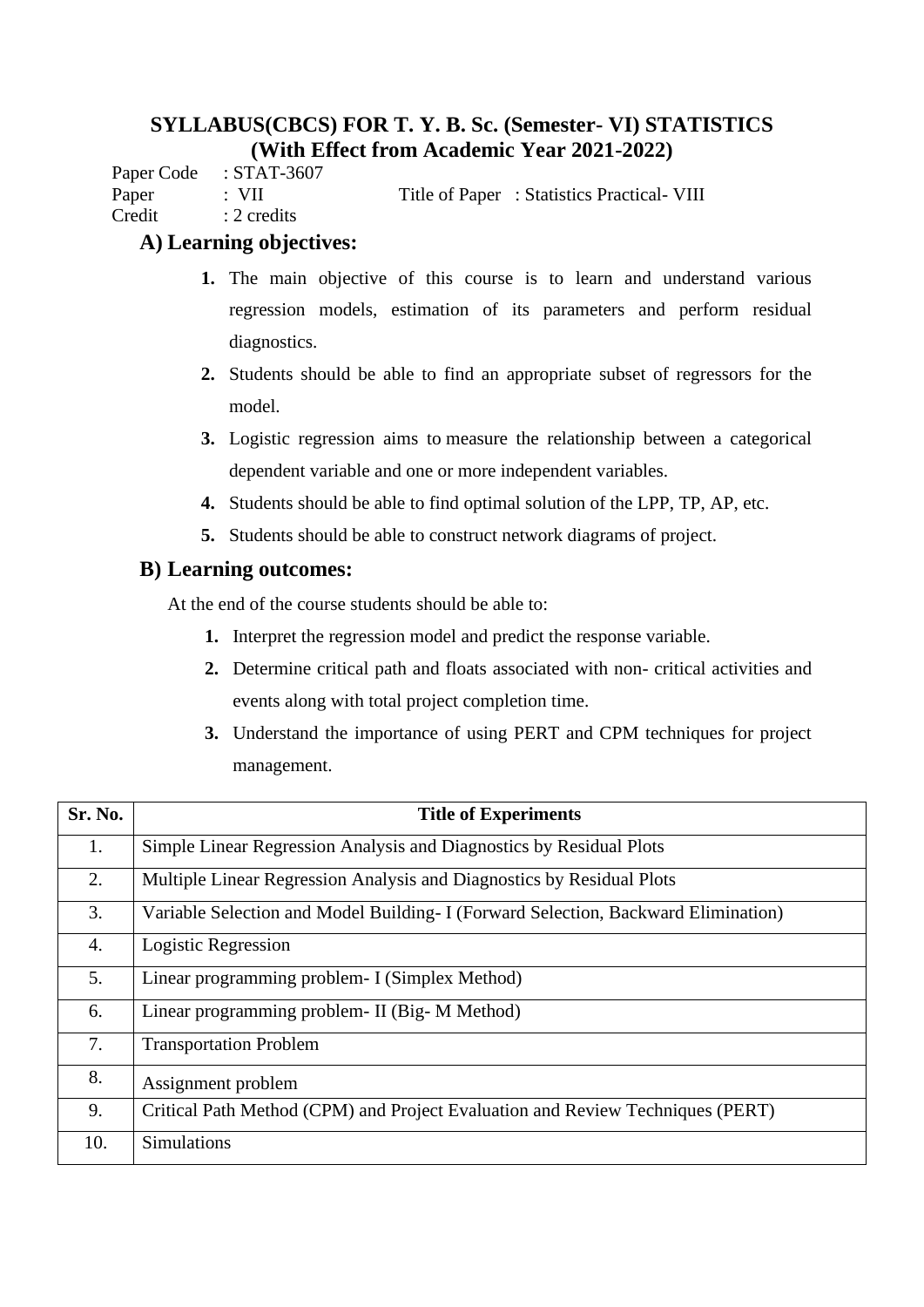Paper Code : STAT-3508 Paper : VIII Title of Paper : Statistics Practical- IX Credit : 2 credits

**A) Learning Objectives:**

- **1.** To study Statistical hypothesis, Parametric Tests, Nonparametric tests
- **2.** To Differentiate between parametric and non-parametric tests
- **3.** To study various capability indices and utilities with real life situations.
- **4.** To learn structural qualities of a coherent system.

## **B) Learning Outcomes:**

At the end of the course, students should be able to:

- **1.** Use hypothesis testing in real life situations.
- **2.** To find Type I Error, Type II Error, power functions and level of significance for a hypothesis test,
- **3.** Learn the concept various capability indices.
- **4.** Learn the concept of coherent system reliability.

| Sr. No. | <b>Title of Experiments</b>                                                                      |
|---------|--------------------------------------------------------------------------------------------------|
| 1.      | Testing of hypothesis- I (Probability of type I error and type II error, power of a test)        |
| 2.      | Testing of hypothesis (Construction of MP and UMP test, plotting of power function of<br>a test) |
| 3.      | Non- parametric tests- I (Sign test, Wilcoxon's signed rank test, Mann-Whitney U test)           |
| 4.      | Non- parametric tests- II (Run test, median test, Kolmogorov- Smirnov test)                      |
| 5.      | SPRT- I (Bernoulli, Binomial, Poisson, Hypergeometric Distributions)                             |
| 6.      | SPRT- II (Normal, Exponential Distribution)                                                      |
| 7.      | <b>Capability Studies</b>                                                                        |
| 8.      | Single sampling plan for attributes (OC curve, AOQ, AOQL, ATI using Poisson<br>distribution).    |
| 9.      | Double sampling plan for attribute (OC curve, AOQ, AOQL, ATI, ASN using Poisson<br>distribution) |
| 10.     | Reliability                                                                                      |